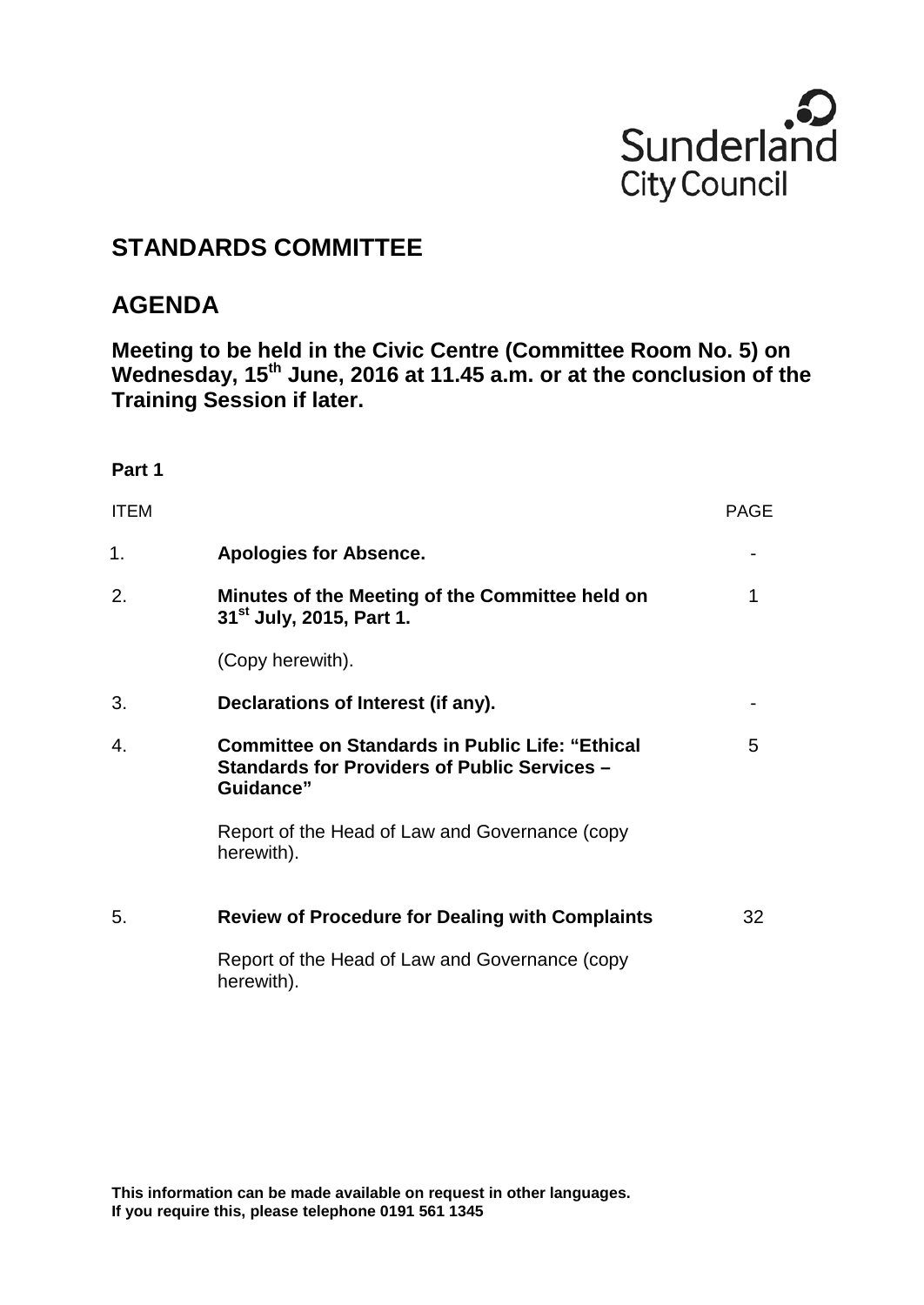#### **Local Government (Access to Information) (Variation Order) 2006**

The report contained in Part II of the Agenda is not for publication as the Sub-Committee is considered likely to exclude the public during consideration thereof as it contains information relating to individuals and information which is likely to reveal the identity of individuals (Paragraphs 1 and 2 of the Local Government Act 1972, Schedule 12A, Part 1).

#### **Part II**

#### 6. **Minutes of the Meeting of the Committee held on 31st July, 2015, Part 11.**

81

(Copy herewith).

E. WAUGH, Head of Law and Governance. Civic Centre, SUNDERLAND.

7<sup>th</sup> June, 2016.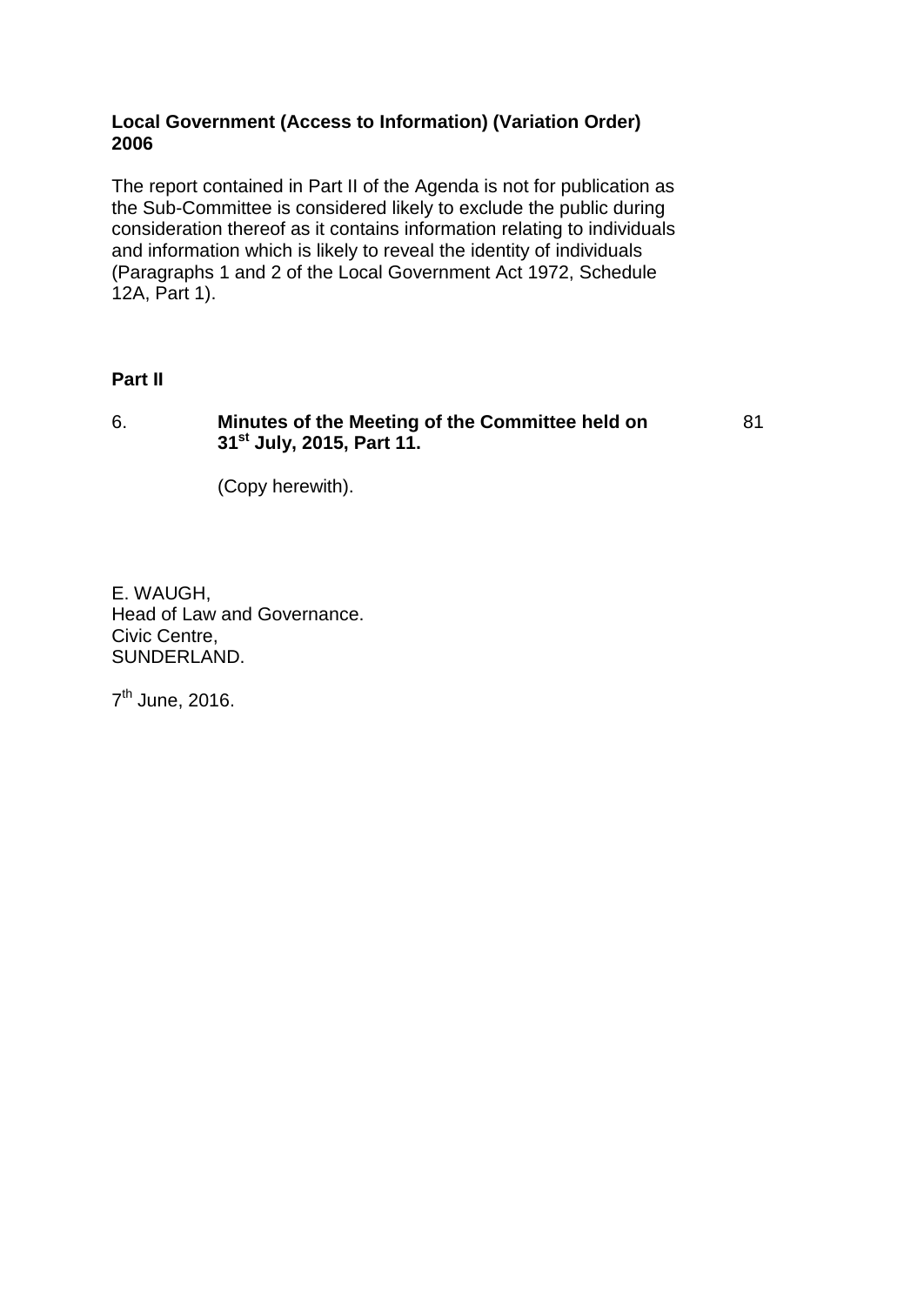#### **At a meeting of the STANDARDS COMMITTEE held in the CIVIC CENTRE, SUNDERLAND on FRIDAY 31ST JULY, 2015 at 10.30 am.**

#### **Present:-**

Councillor H. Trueman in the Chair

Councillors Forbes, McKnight, Marshall, Price, Scanlan and A. Wilson together Councillor Heron (Hetton Town Council) and Mrs S. Joseph (Independent Person).

#### **Part I**

#### **Apologies for Absence**

Apologies for absence were submitted to the meeting on behalf of Councillor Mordey and Councillor Hepple (Hetton Town Council).

### **Minutes of the Meeting of the Committee held on 7th October, 2014 Part I**

The minutes of the last meeting of the Committee held on  $7<sup>th</sup>$  October, 2014 Part I (copy circulated), was submitted.

1. RESOLVED that the minutes be confirmed and signed as a correct record.

#### **Declarations of Interest**

Item 5 – Update on Complaints

Councillor McKnight made an open declaration in respect of paragraph 2.4, (Complaint 4/14) as she believed she was to act as a witness in respect of this particular case. Councillor McKnight left the Committee Room and took no part in the consideration of the matter.

### **Complaint Reference 03/14**

The Head of Law and Governance and Director of Finance submitted a joint report (copy circulated) which provided an update to the Standards Committee in respect of a complaint regarding former Councillor Padgett which had been previously considered by the Committee on October  $7<sup>th</sup>$  2014.

(For copy report – see original minutes).

The Head of Law and Governance, Ms Elaine Waugh presented the report advising that Mr Padgett (who had resigned as a member of the Council since the last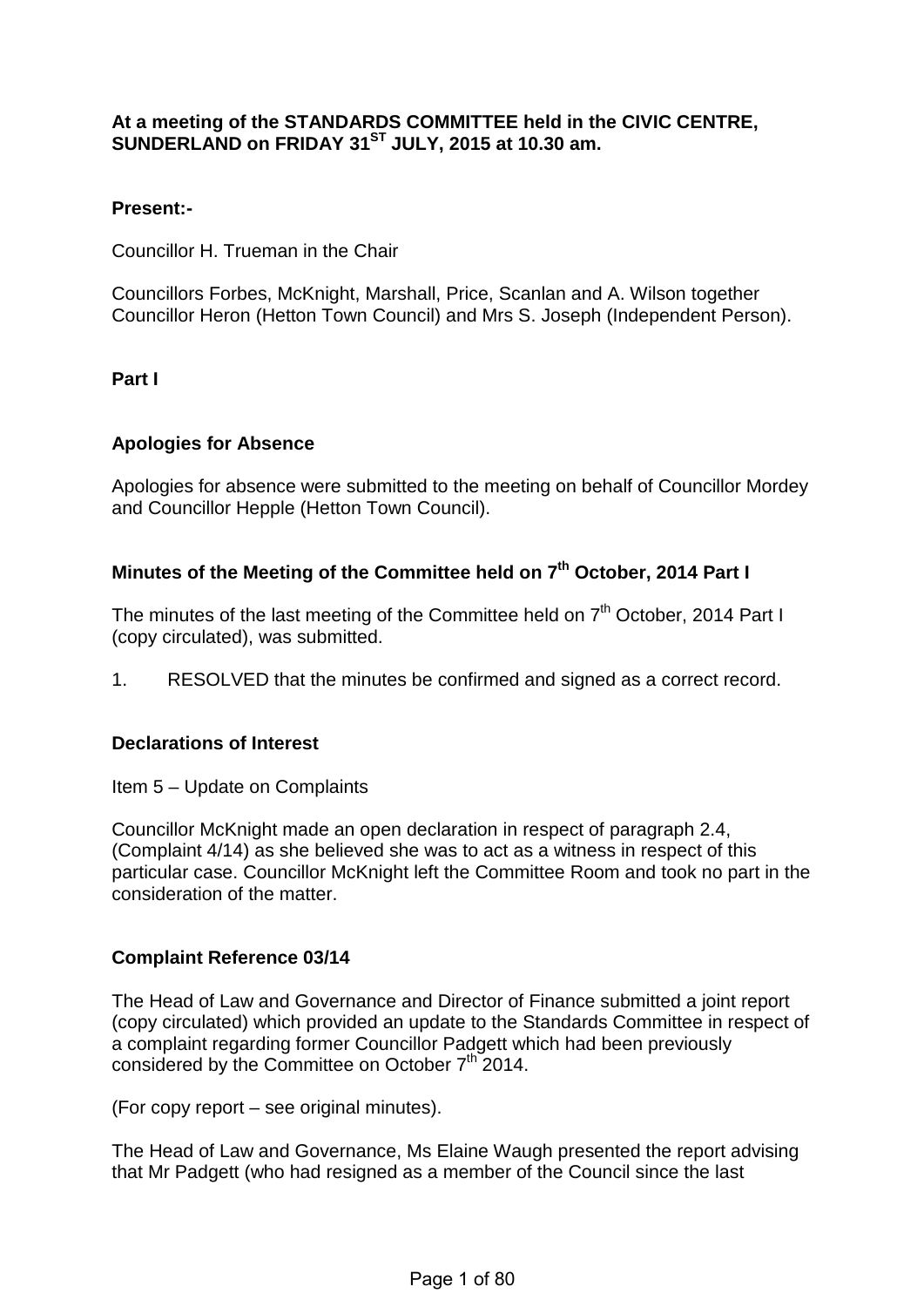meeting) had agreed to repay the full amount of £9,816.32 to the Council in respect of the overpayment of travel and subsistence expenses for the relevant three financial years as identified in the review undertaken by the Council's Internal Audit Service. As was the case with any significant debt, payment terms had been agreed to the satisfaction of the Director of Finance and these terms would be kept under review.

Given that Mr Padgett was no longer a member of the Council, it was proposed that no further action would be taken by the Council in respect of the matter, subject to the repayment in full by Mr Padgett of the £9,816.32.

Ms Waugh also referred to the request made by members, for further information regarding the procedures and safeguards operated by the Council which sought to prevent the potential overpayment of expenses to members. She advised that the following arrangements had been put in place:

- a) At each financial year end, Payroll would refer any claims over 100% of the average claims to Internal Audit for review.
- b) On an on-going basis:
	- (i) Payroll staff would refer claims back to Members where it was considered that insufficient information had been provided, or where there appeared to be anomalies in the information provided.
	- (ii) Members' claims would be reviewed by a senior officer within Law and Governance Services, who would track the overall level of claim and raise any issues or queries.
- c) On a quarterly basis, the level of claim per Member would be reported to the Director of Finance and Head of Law and Governance.

The Committee was reminded that it remained the responsibility of each individual Member to ensure that the claims they submitted were restricted to what they were entitled to receive under the Members' Allowances Scheme

The Chairman asked if officer claims were subject to similar arrangements. Ms Waugh advised that such claims were required to be scrutinised and counter signed by the officer's line manager prior to submission to payroll. With regard to a further enquiry from the Chairman, Ms Waugh advised that the while the figure that would trigger the referral of claims to Internal Audit appeared high (100% of the average claims), the actual figure of average claims was low. The figure of 100% had been deemed appropriate by the Director of Finance.

In response to an enquiry from Councillor Forbes, Ms Waugh advised that she would check the position in respect of Members attending meetings of wholly owned Council companies as it was possible that different companies could have different expenses schemes. Members would not be entitled to claim for the same expenses from both the Council and the Company concerned.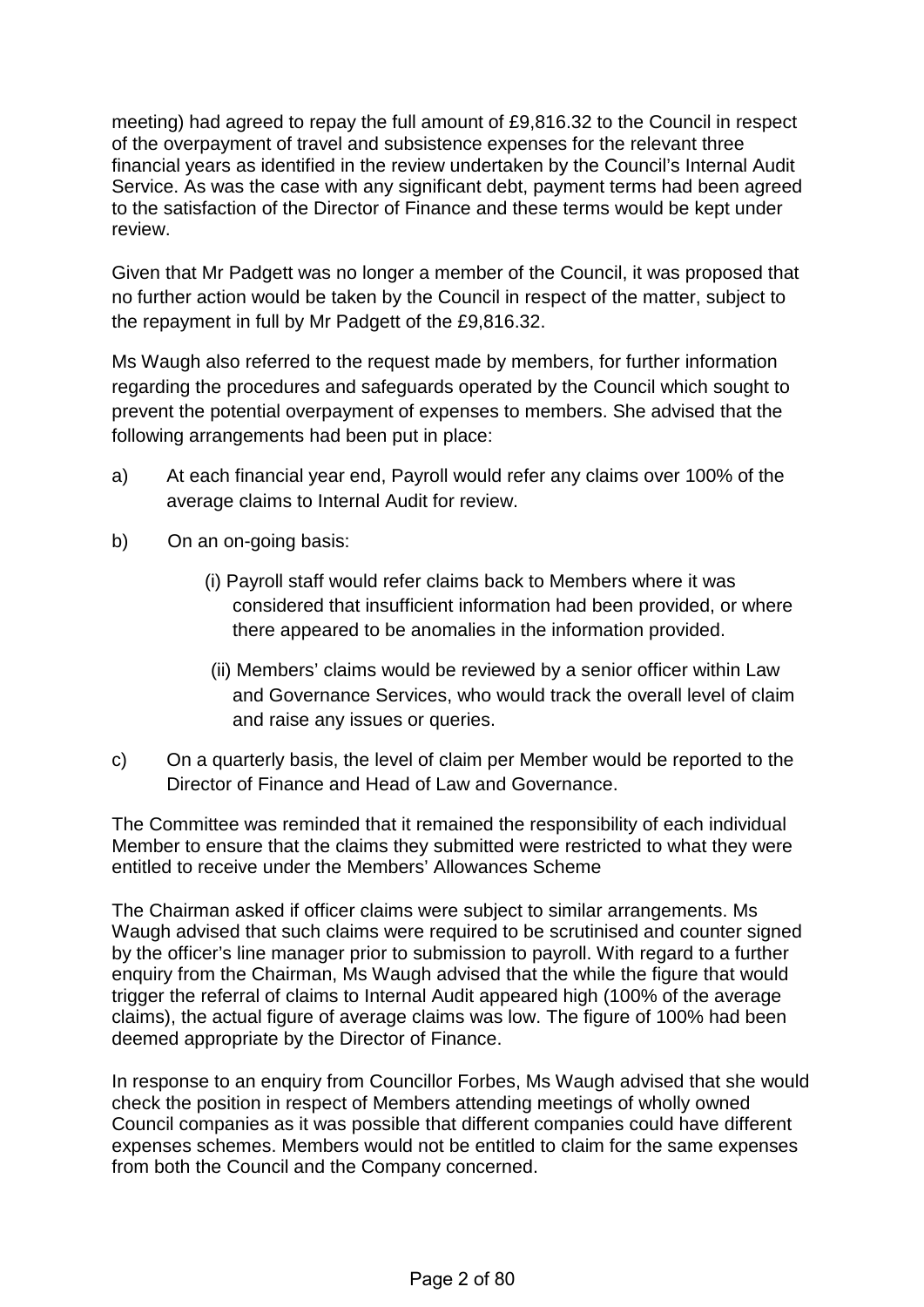There being no further questions or comments, it was:-

2. RESOLVED that the report be received and noted.

#### **Progress Report on Complaints**

The Head of Law and Governance submitted a report (copy circulated) to inform Members of complaints that had been assessed or concluded since the last meeting of the Committee.

(For copy report – see original minutes).

Councillor Forbes referred to paragraph 2.1 (complaint 3/11) and asked for clarification as to the type of newsletter in which the statements complained of were made. Ms Waugh replied that she understood that it had been a newsletter produced by a political party. Councillor Forbes stated that if that was the case then it would be difficult for anyone to accept that the member concerned had not acted in his capacity as a Councillor. Ms Waugh advised that it was a complex area however it was possible for members to engage in political activity whilst not necessarily doing so in their capacity as a Councillor.

Councillor Forbes referred to paragraph 2.4 (complaint 4/14) regarding an allegation from a former officer of the Council that a member had criticised her inappropriately in front of colleagues.

At this juncture Councillor McKnight declared an interest as she believed she was to be called as a witness in the case. Councillor McKnight left the Committee Room and took no part in any consideration of the matter.

Councillor Forbes stated that clarification was required in respect of what constituted inappropriate criticism as without this Members may become reluctant to speak out for fear of sanction from the Standards Committee.

Ms Waugh replied that what was deemed inappropriate would depend on the facts pertaining to each individual case. There was nothing inappropriate however about Members challenging or disagreeing with officers. What was important was the manner in which this was done. Comment or criticism should always be offered in a courteous and professional manner.

Councillor Price concurred with Councillor Forbes and stated that Members needed to feel comfortable that they had the freedom to act as a critical friend without fear of sanction.

Consideration having been given to the remainder of the report, it was:-

3. RESOLVED that the report be received and noted.

Councillor McKnight was readmitted to the meeting.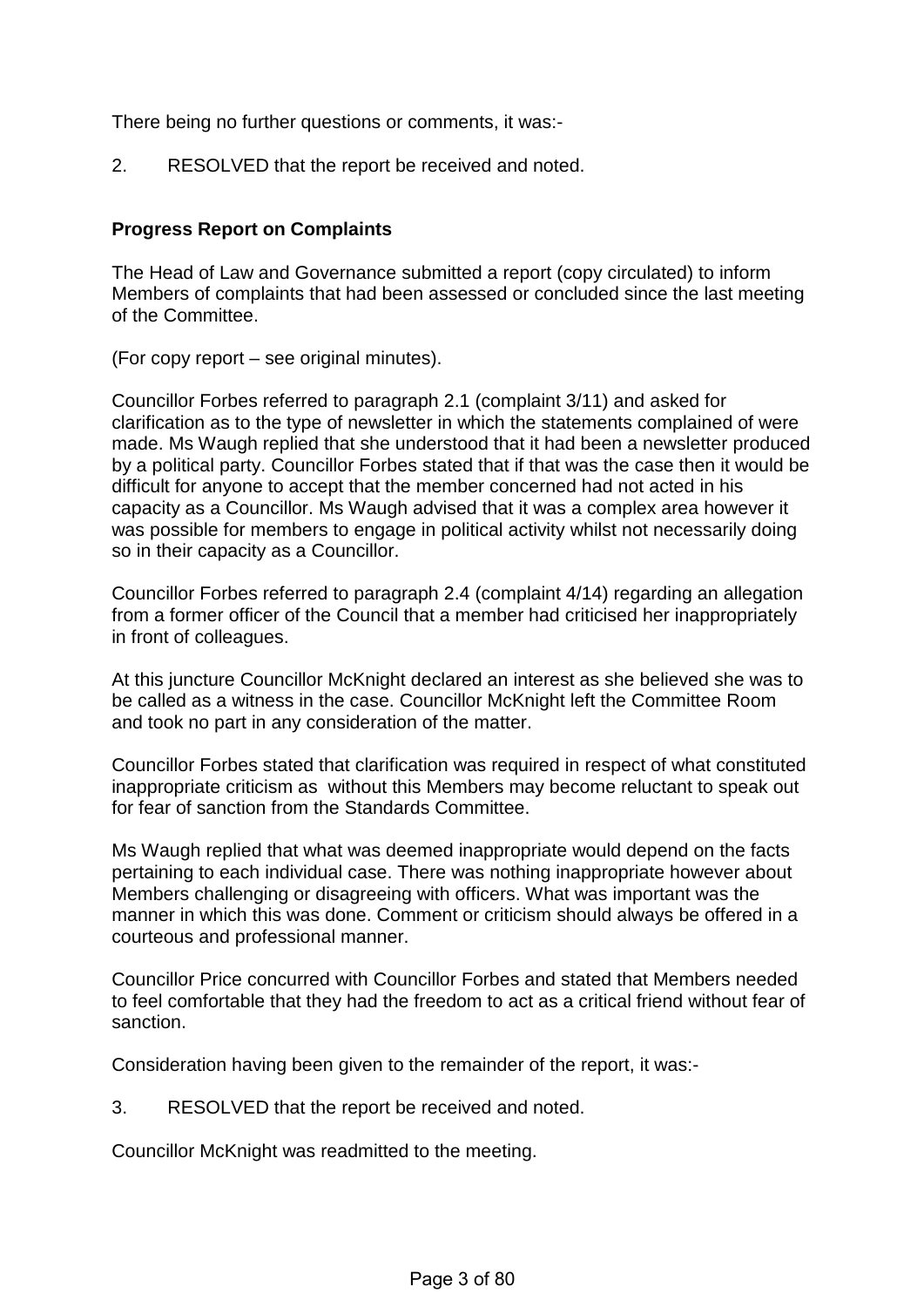### **Training for Committee Members**

The Head of Law and Governance submitted a report (copy circulated) which requested Members to consider whether further training on the Code of Conduct and the ethical standards regime under the Localism Act 2011 would be of benefit and if so, the areas that it should cover.

(For copy report – see original minutes)

Consideration having been given to the matter it was:-

4. RESOLVED that arrangements be made to provide a training session for members of the Standards Committee on the procedures followed as part of investigations carried out under the ethical standards regime together with the powers available to the Committee in respect of matters referred to it.

### **Local Government (Access to Information) (Variation Order) 2006**

At the instance of the Chairman it was: -

5. RESOLVED that in accordance with the Local Government (Access to Information) (Variation) Order 2006, the public be excluded during consideration of the remaining business as it contains information relating to individuals and information which is likely to reveal the identity of individuals (Local Government Act 1972, Schedule 12A, Part 1, Paragraphs 1 and 2).

(Signed) H. TRUEMAN, Chairman.

#### **Note:-**

The above minutes comprise only those relating to items during which the meeting was open to members of the public.

Additional minutes in respect of further items are included in Part II.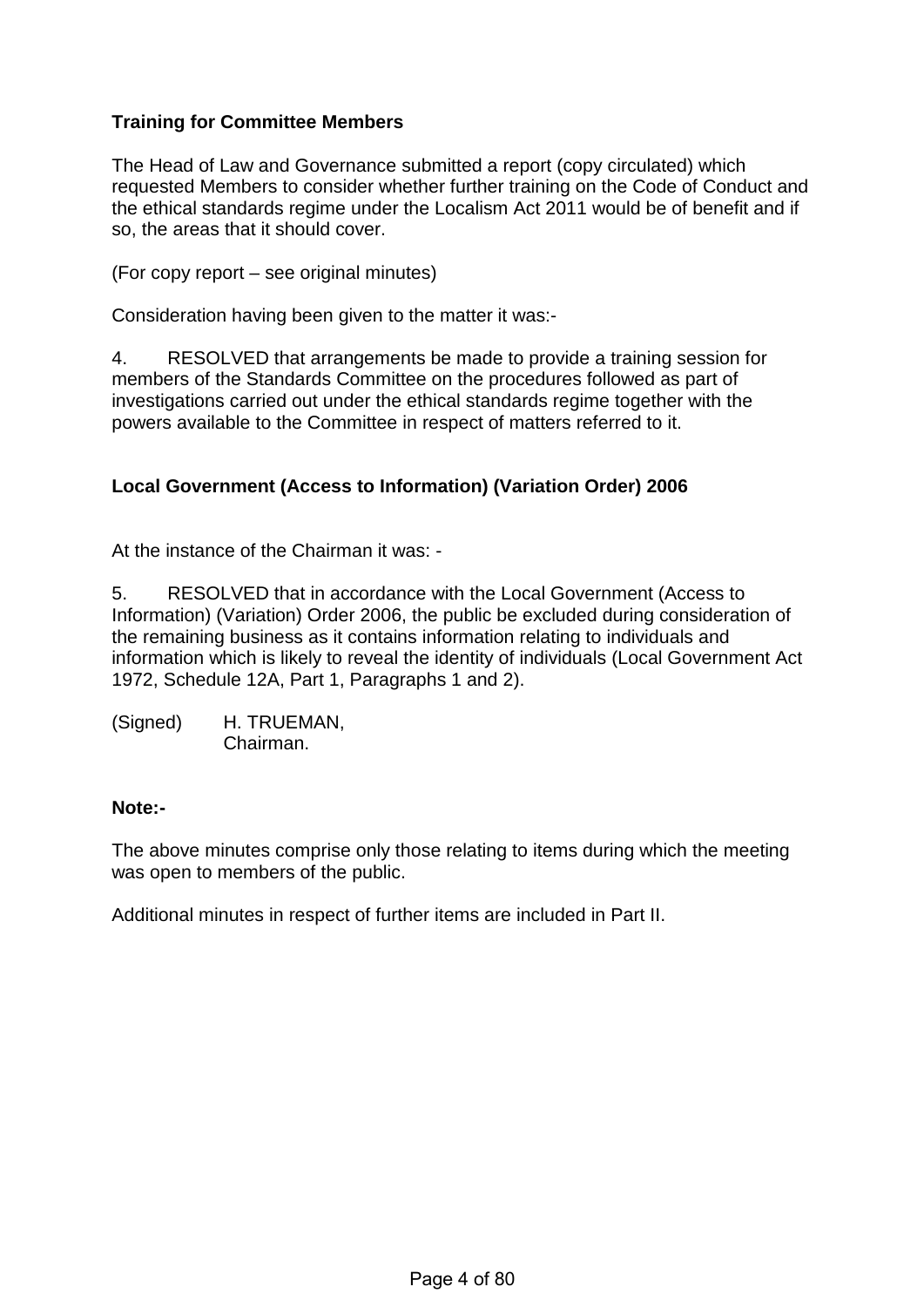#### **REPORT TO STANDARDS COMMITTEE 15 JUNE 2016**

#### **COMMITTEE ON STANDARDS IN PUBLIC LIFE: "ETHICAL STANDARDS FOR PROVIDERS OF PUBLIC SERVICES – GUIDANCE"**

#### **REPORT OF THE HEAD OF LAW AND GOVERNANCE**

- 1. The purpose of this report is to inform the Committee of a guidance document issued by the Committee on Standards in Public Life (CSPL) in December 2015. A copy of the document is appended to this report and it can also be accessed via the link below. [Online guidance on ethical standards for public service providers -](https://www.gov.uk/government/publications/online-guidance-on-ethical-standards-for-public-service-providers) [Publications -](https://www.gov.uk/government/publications/online-guidance-on-ethical-standards-for-public-service-providers) GOV.UK.
- 2. The CSPL is an advisory non-departmental public body which monitors and reports on issues relating to the standards of conduct of all public office holders. The guidance document follows a previous report which was issued by the CSPL in June 2014 and which considered how the Nolan Principles (Selflessness, Integrity, Objectivity, Accountability, Openness, Honesty, Leadership) were being built into Public Service commissioning and contracting. The 2014 report can be found here: [Ethical standards for](https://www.gov.uk/government/publications/ethical-standards-for-providers-of-public-services-reports)  [providers of public services reports -](https://www.gov.uk/government/publications/ethical-standards-for-providers-of-public-services-reports) Publications - GOV.UK
- 3. As members will be aware, many local authorities now deliver services through contracting out or the entering of partnership arrangements with other organisations which may be in the public, private or voluntary sector. Even in these circumstances, the authority remains responsible for compliance with its statutory duties and the exercise of the relevant functions.
- 4. The 2014 report reflected that high ethical standards are important for society as a whole, particularly where public money is being spent on public services or functions and for users of public services. It makes good business sense for a provider of a public service to adhere to ethical standards. Further, failures in service provision can have broader implications for the level of public trust and confidence in Government and its ability to deliver public services.
- 5. The more recent report issued by the CSPL emphasises the key messages from the 2014 report and provides practical guidance to providers of public services and commissioners, in respect of the application of ethical considerations. It reinforces that "accountability does not end and should not dissipate on the commissioning or contracting out of Public Services." The report advises that it is incumbent on those bodies which commission and procure public services and those who are ultimately responsible and accountable for them, to obtain assurance that high ethical standards are being met.
- 6. The report of the CSPL has been shared with procurement and commissioning colleagues and the Commercial Team within Legal Services,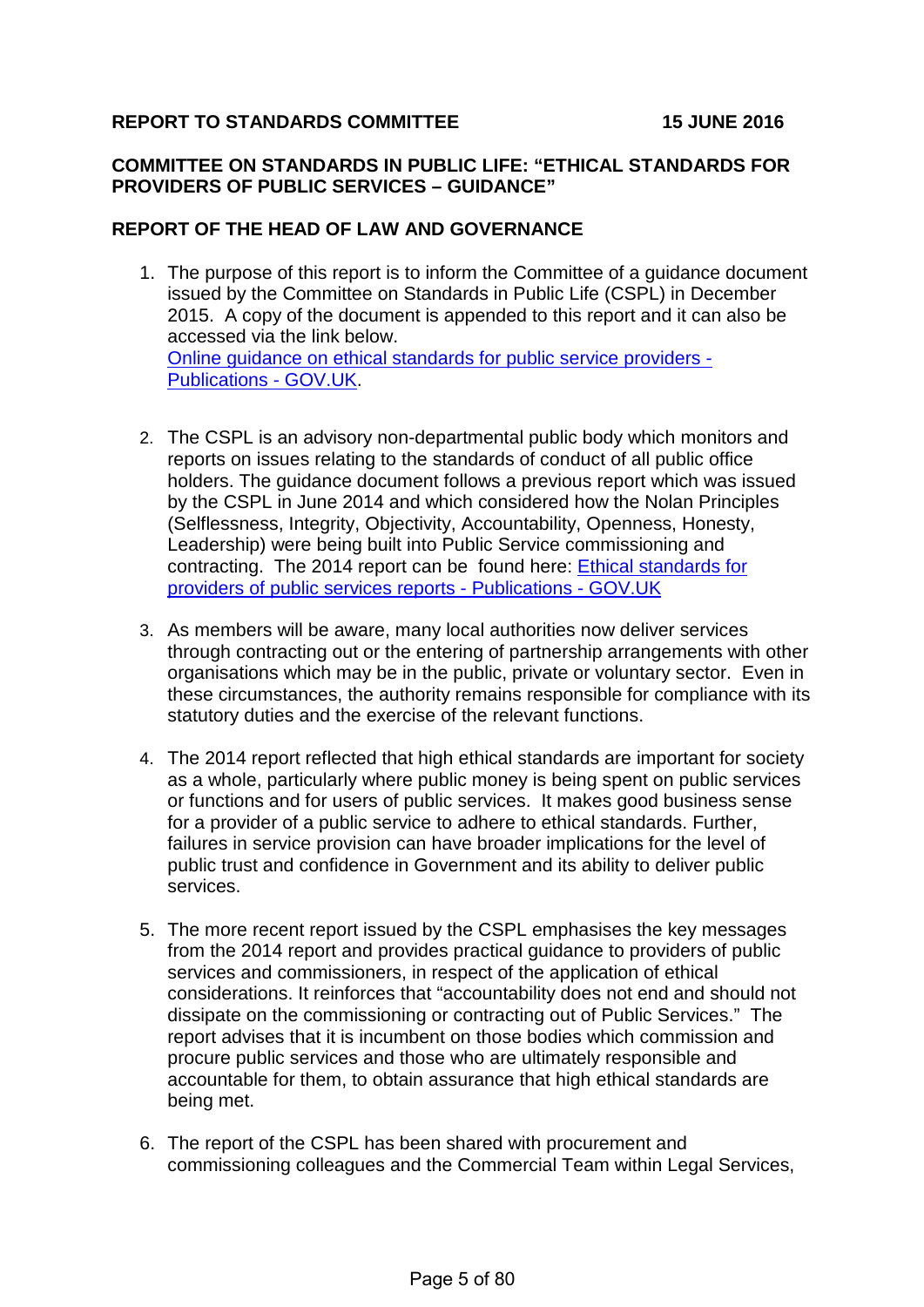in order to reinforce that due regard should be paid to ethical standards considerations, as part of the commissioning / procurement process. The introduction of a specific Ethical Code of Practice within future commissioning / procurement / grant processes is being considered.

#### **7. Recommendation**

Committee is recommended to note the report

#### **Background Papers**

CSPL – Ethical Standards for Providers of Public Services (June 2014) CSPL – Ethical Standards for Providers of Public Services – Guidance (December 2015)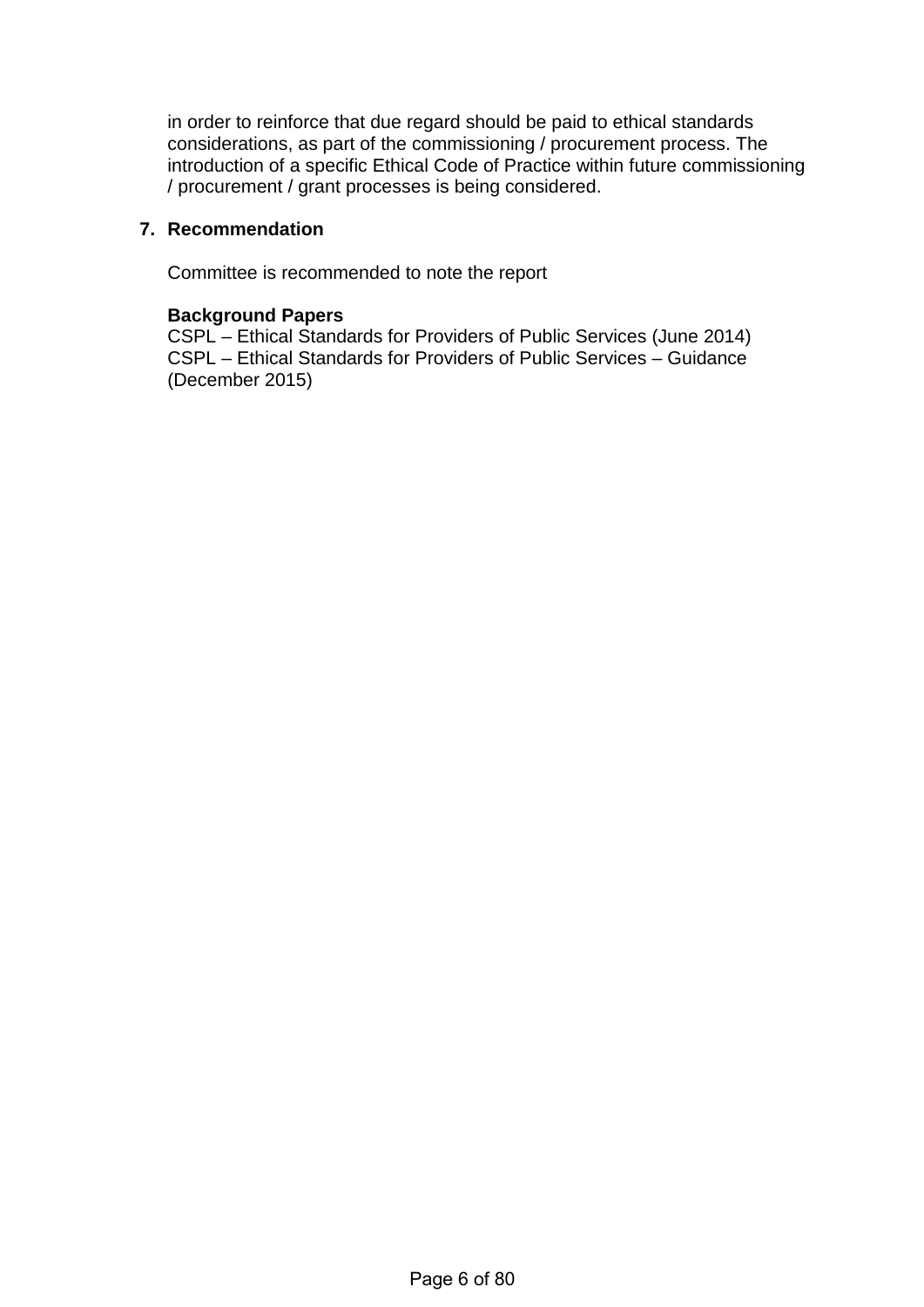

Committee on Standards in Public Life

December 2015

 $\sum$ 

## **Ethical Standards for Providers of Public Services** - guidance

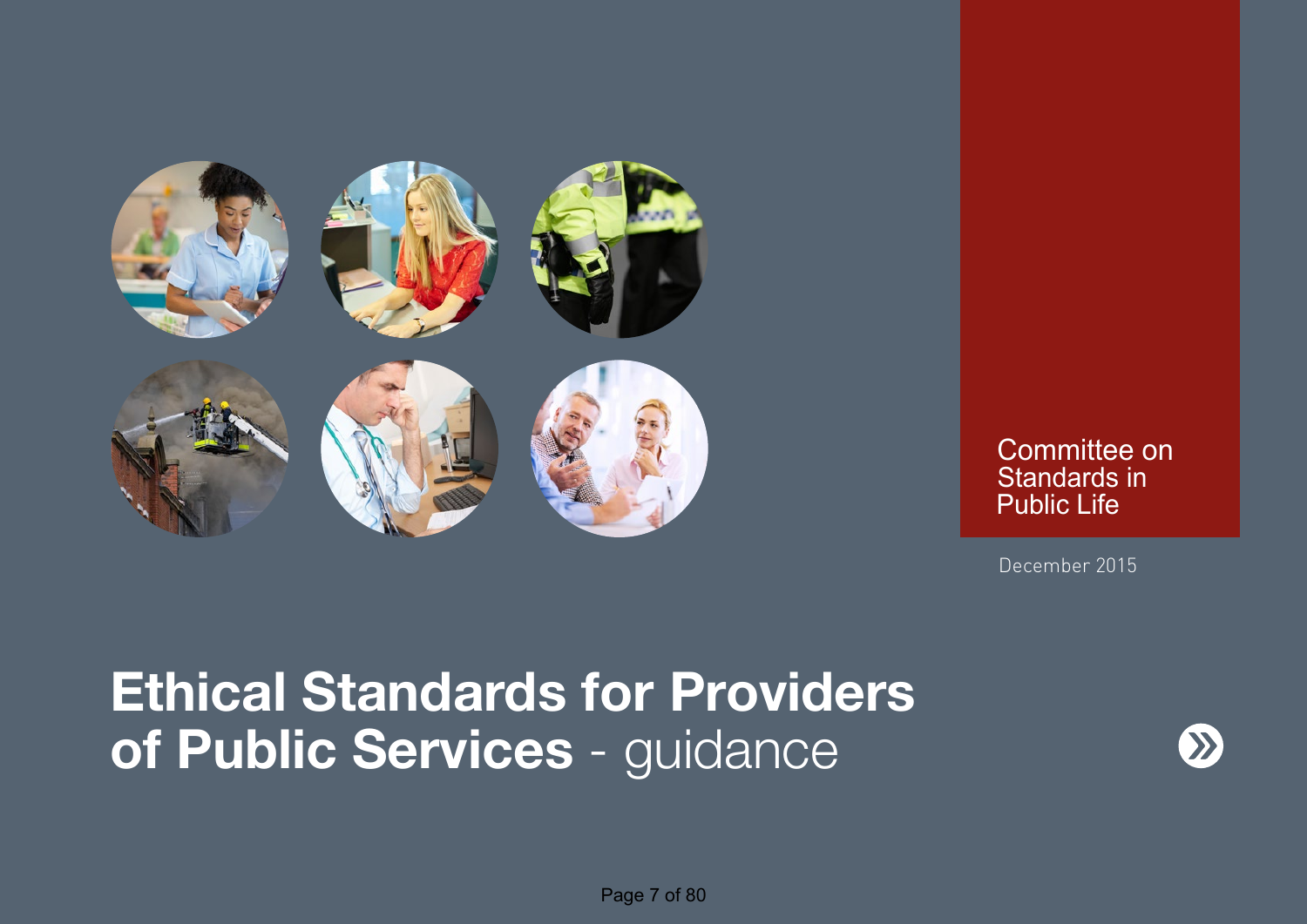## **Contents**

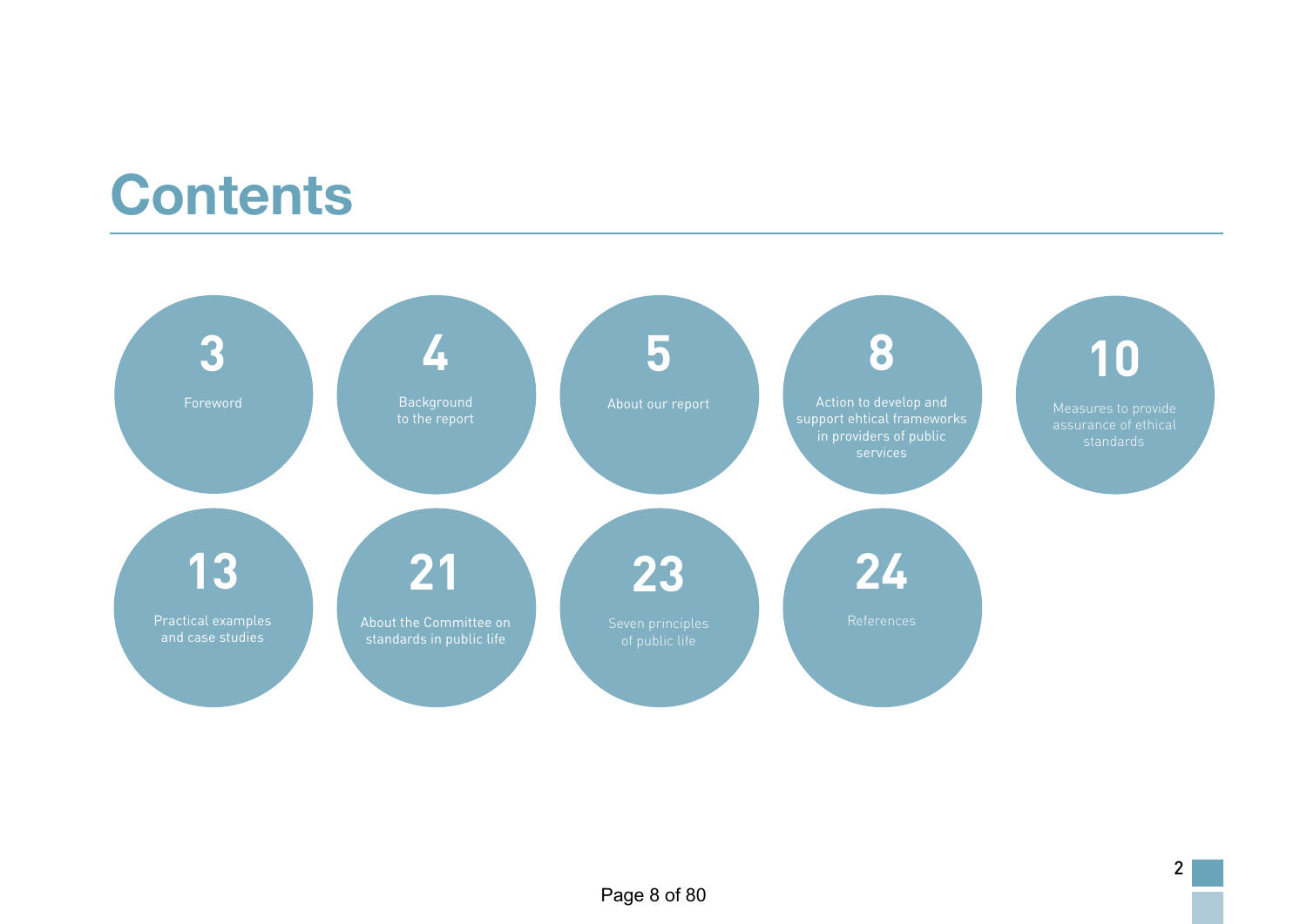## **Foreword**

In June 2014 CSPL published a report on Ethical Standards for Providers of Public Services<sup>1</sup> The government has made clear that the Seven Principles of Public Life first set down by Lord Nolan - honesty, integrity, accountability, leadership, openness, selflessness and objectivity - should apply to all those delivering services to the public. The definition of each of these Principles is set out at the end of this document. Our report considered how these Principles were being built into the public service commissioning and contracting and drew on research conducted for the Committee by Ipsos MORI with commissioners of services, providers of those services and members of the public.

It was clear from our research that the public want all providers of public services to adhere to and operate by common ethical standards, regardless of whether those services are provided by the private, public or voluntary sectors. For the public "how" things are done is as important as "what" is done. The report made a number of recommendations to government to ensure that proportionate ethical standards are made explicit in commissioning, contracting and monitoring and that these standards apply to anyone delivering public services on

behalf of the taxpayer. It also recommended that providers ensure they have a high level ethical framework and ethical capability, encompassing principled leadership and governance, clear lines of accountability and encouraging a culture of dialogue, challenge and transparency. I was delighted by the positive response the report received from commissioners and providers including from the business community.

The purpose of this document is to emphasise the key messages from our report and build on its research and conclusions by providing short practical guidance to both providers of public services in building and embedding ethical standards in an organisation, and to commissioners in setting ethical expectations for the delivery of public services as well as ensuring those standards are met. The Committee recognises the efforts and investments which many providers have already made in enhancing awareness of, and adherence to high ethical standards.The Committee recognises the challenges faced by any organisation large or small in ensuring that all employees adhere to high ethical standards of behaviour. We know that standards failures represent a significant Contents<br>
Solution they have a high level ethical<br>
they have a high level ethical<br>
they have a high level ethical<br>
the supports the development and use of approximation<br>
they have a high level ethical supports the developm

organisational risk which is why the Committee supports the development and use of appropriate systems and processes to encourage and reinforce ethical behaviour.

We have included some examples of mechanisms used by commissioners and providers to build high ethical standards but are always keen to learn more, so if you know what works please get in touch.

Ethics matter. This is increasingly recognised by the business community as a necessary part of winning trust and building confidence in the public service markets. Ethical standards should not be taken for granted. Commissioners and providers need to be explicit with each other and the public as to the standards expected in the services which are being delivered.

**Lord Bew, Chair of the Committee** December 2015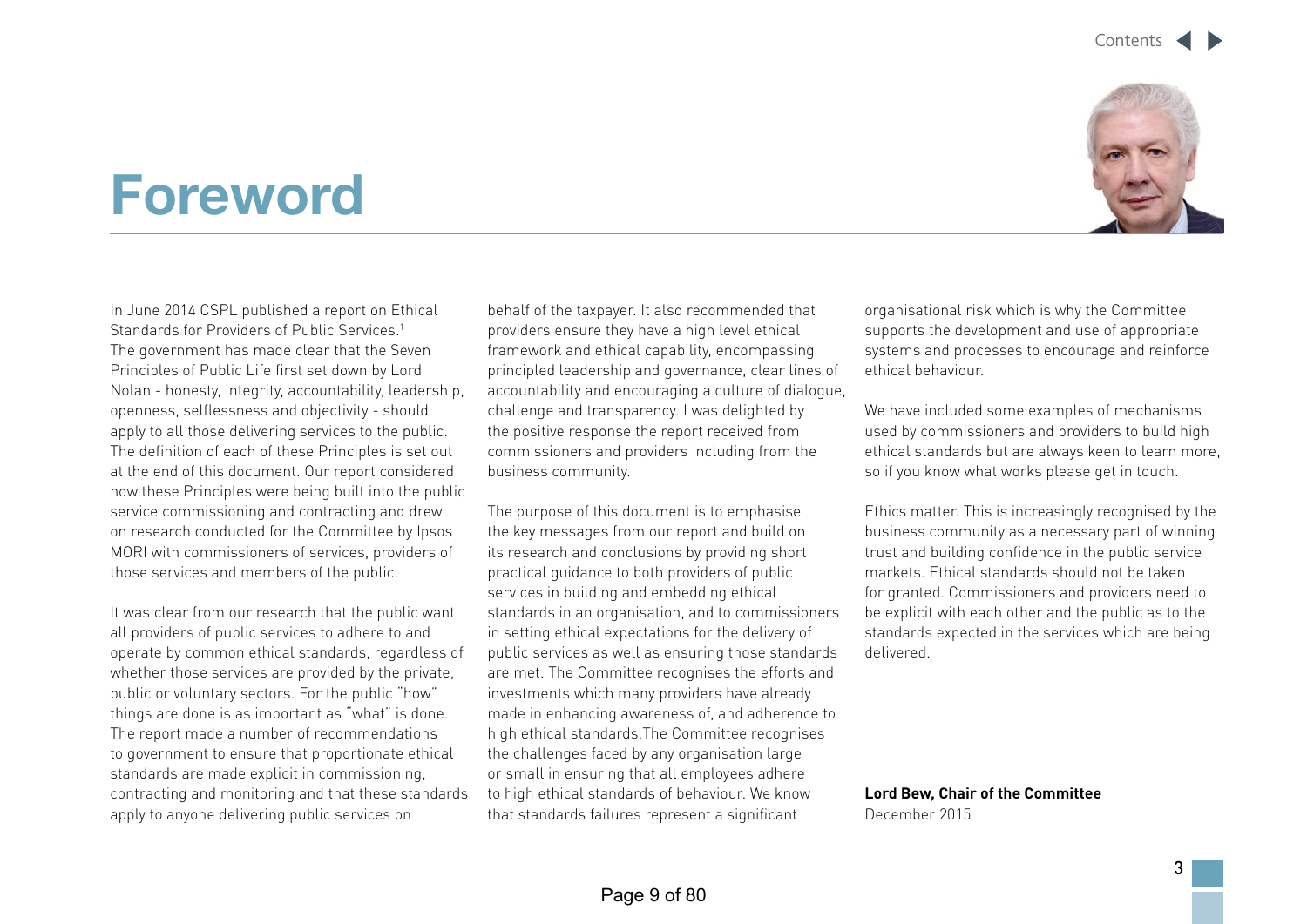## **Background to the report**



It makes good business sense to heighten awareness of ethical standards and encourage their staff to adhere to them. Whilst this may involve a cost, organisations need to invest in this aspect of their business. Ethical failures by banks, the press, and most recently in parts of the car manufacturing industry, carry a heavy price. Ethical failures in the NHS, the police and in the public service market more generally have all demonstrated that the damage to reputation and trust, and the financial cost to the business or provider concerned, can be high. Ethical failure by a significant provider of public services can be a major risk to the Government, and can have broader implications for the level of public trust and confidence in the Government and its ability to deliver public services.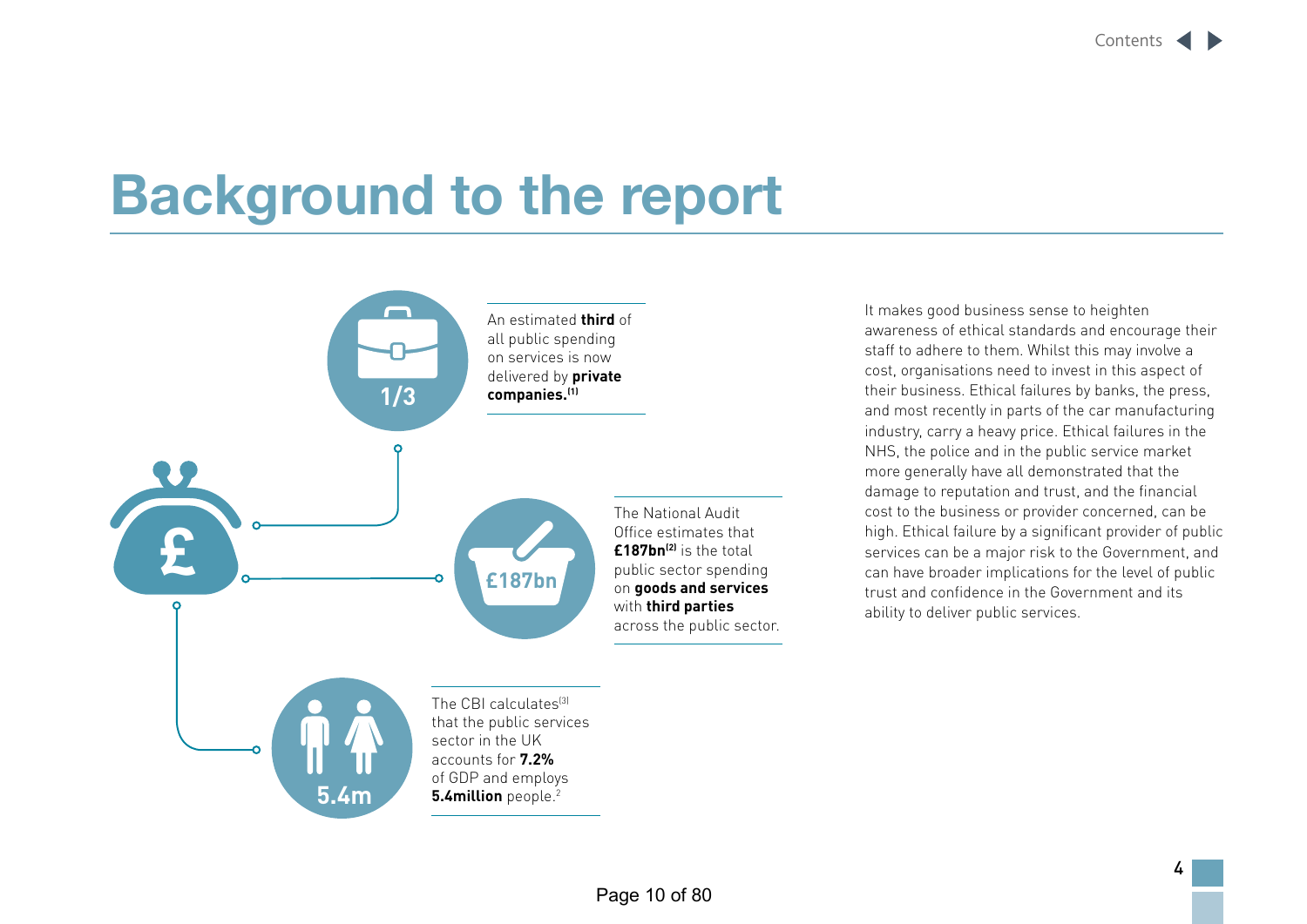## **About our report**

In our report, Ethical Standards for Providers of Public Services, we proposed a high level framework to support and embed high ethical standards in the provision of public services and to provide the necessary assurance to the public and the government that ethical standards are part of service delivery standards. This framework was based around principled leadership and governance including a code of conduct, a culture of dialogue and challenge, clarity of accountability and ethical capability and transparency.

#### **The CBI:**

"200 000 charities and companies of all sizes help government provide the public services that we depend on all over the country. This can generate innovation, investment and efficiency, but also requires standards of conduct that are appropriate for organisations funded by and working for taxpayers."

For the full report: www.gov.uk/government/ publications/ethical-standards-for-providers-ofpublic-services

High ethical standards are important for society as a whole. They are particularly important where public money is being spent on public services or public functions as commissioning and procurement decisions can have a major impact on the user's daily lives and their quality of life. When a provider fails to deliver to the standards expected, and particularly where the user may have no other choice, it may have profound consequences for the individual user and damage public trust more generally.

High ethical standards are important for society as a whole. They are particularly important where public money is being spent on public services or public functions. Commissioning and procurement decisions can have a major impact on the users daily lives and their quality of life. When a provider fails to deliver to the standards expected, particularly where the user may have no other choice, it may have profound consequences for the individual user and damage public trust more generally.

#### Public Accounts Committee:

"Contractors have not shown an appropriate duty of care in the use of public funds. Too often the ethical standards of contractors have been found wanting. It seems that some suppliers have lost sight of the fact that they are delivering public services, and that brings with it an expectation to do so in accordance with public service standards. The legitimate pursuit of profit does not justify the illegitimate failure to conduct business in an ethical manner."3 Contents<br>
Contents<br>
are particularly important three tectors<br>
as commiscioning and procurement<br>
as commiscioning and procurement<br>
as commiscioning and procurement<br>
even majerified that we have a majerified to account the s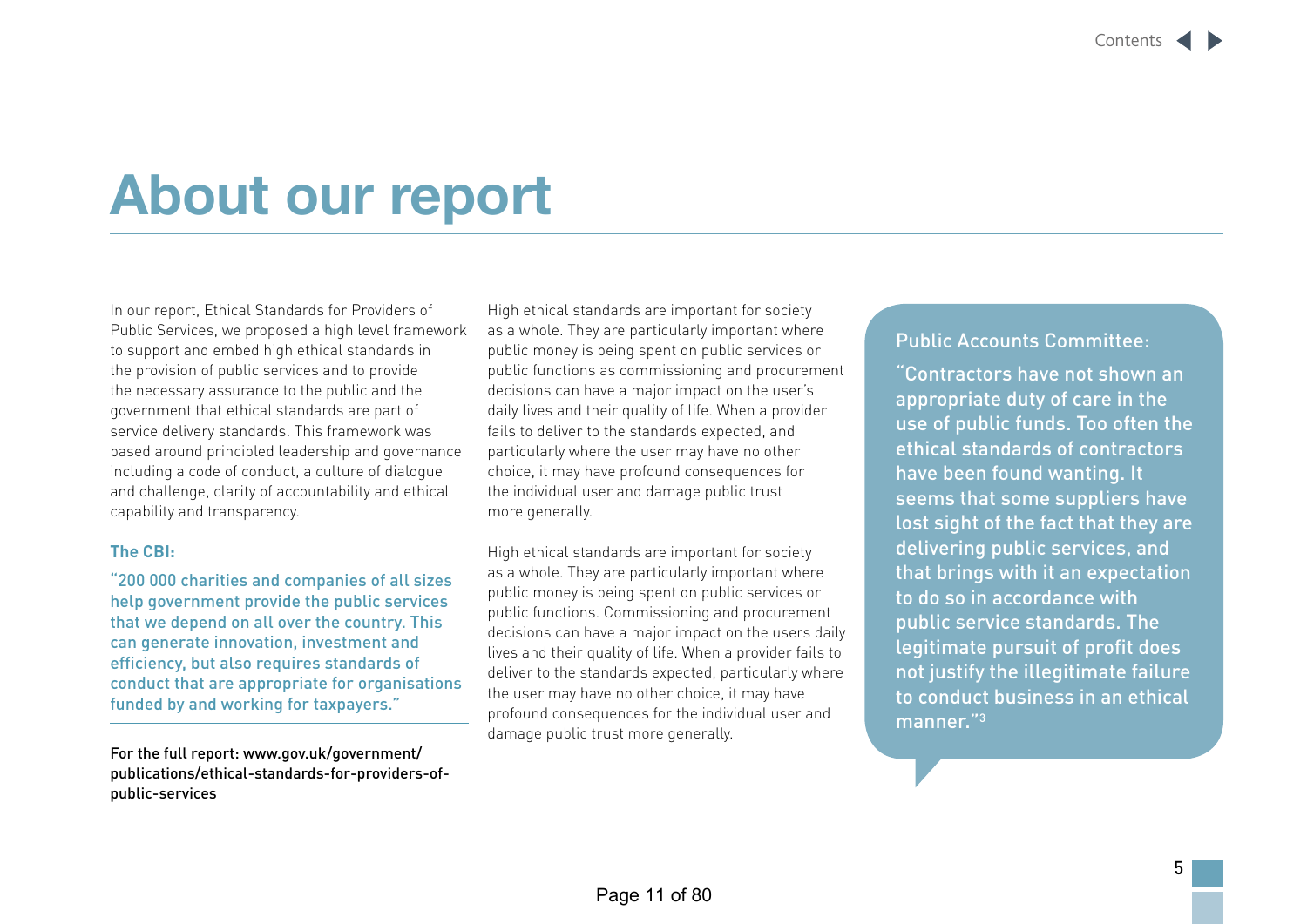#### **Mark Galloway, Executive Vice President, Skanska UK:**

"It has to be recognised that our approach to ethics and embedding ethical behaviours in our business is a journey. We are not the finished article, so we always have more to do.

The benefits, however, are significant. It helps us to attract employees who want to work for an ethically driven business, build long and lasting relationships with our supply chain partners and, ultimately, to win work. Being a leader in ethics makes good business sense.

It is by putting the right framework in place, setting the highest standards and encouraging our employees to become role models for ethics that we can establish a best in class ethical culture."

It is therefore incumbent on those bodies commissioning and procuring public services, and those who are ultimately responsible and accountable for those services, to obtain assurance that high ethical standards are being met. Accountability does not end and should not dissipate on the commissioning or contracting out of public services.

Whilst many of the requirements for high standards require action at an organisational level, high standards also require individuals to take personal responsibility - by observing high standards themselves, by demonstrating high standards to others through their own behaviour and by challenging inadequate standards when they see them.

In an earlier report, Standards Matter, (14<sup>th</sup> Report January 2013 Cm 8519), the Committee stated that high standards of behaviour need to be seen as a matter of personal responsibility, embedded in organisational processes and actively and consistently demonstrated, especially by those in leadership positions. One of that report's conclusions was that permanent secretaries and chief executives of all organisations delivering public services should take personal responsibility for ethical standards in their organisations and certify in their annual report or equivalent document that they have satisfied themselves about the adequacy of their organisation's arrangements for safeguarding high standards. Contents<br>
For need for Vooders and monagers within a<br>
ing ethical behaviours in our<br>
to take personal responsibility for their behavious systems<br>
system one to do.<br>
Notes who want to work for an ancerast that higher this t

The need for leaders and managers within an organisation to model high ethical standards and to take personal responsibility for their behaviour means that high ethical standards may take time to become established within an organisation. Ethical standards cannot be "fixed" onto an organisation overnight and then forgotten. It takes time for an ethical culture to become the norm and requires regular communications to staff to reaffirm ethical practice and behaviours.

#### **Key conclusions from the report**

The research conducted for the Ethical Standards for Providers of Public Services report found that:

- · the public want the same ethical standards upheld by any organisation providing public services regardless of sector and supported by a code of conduct
- · public and stakeholder views of what should constitute ethical standards are broadly in line with the Seven Principles of Public Life
- · "how" the service is delivered is as important to the public as "what" is delivered
- · the public felt good outcomes and quality of user/provider interaction - particularly from front line staff behaving with integrity and objectivity - were crucial to ethical service delivery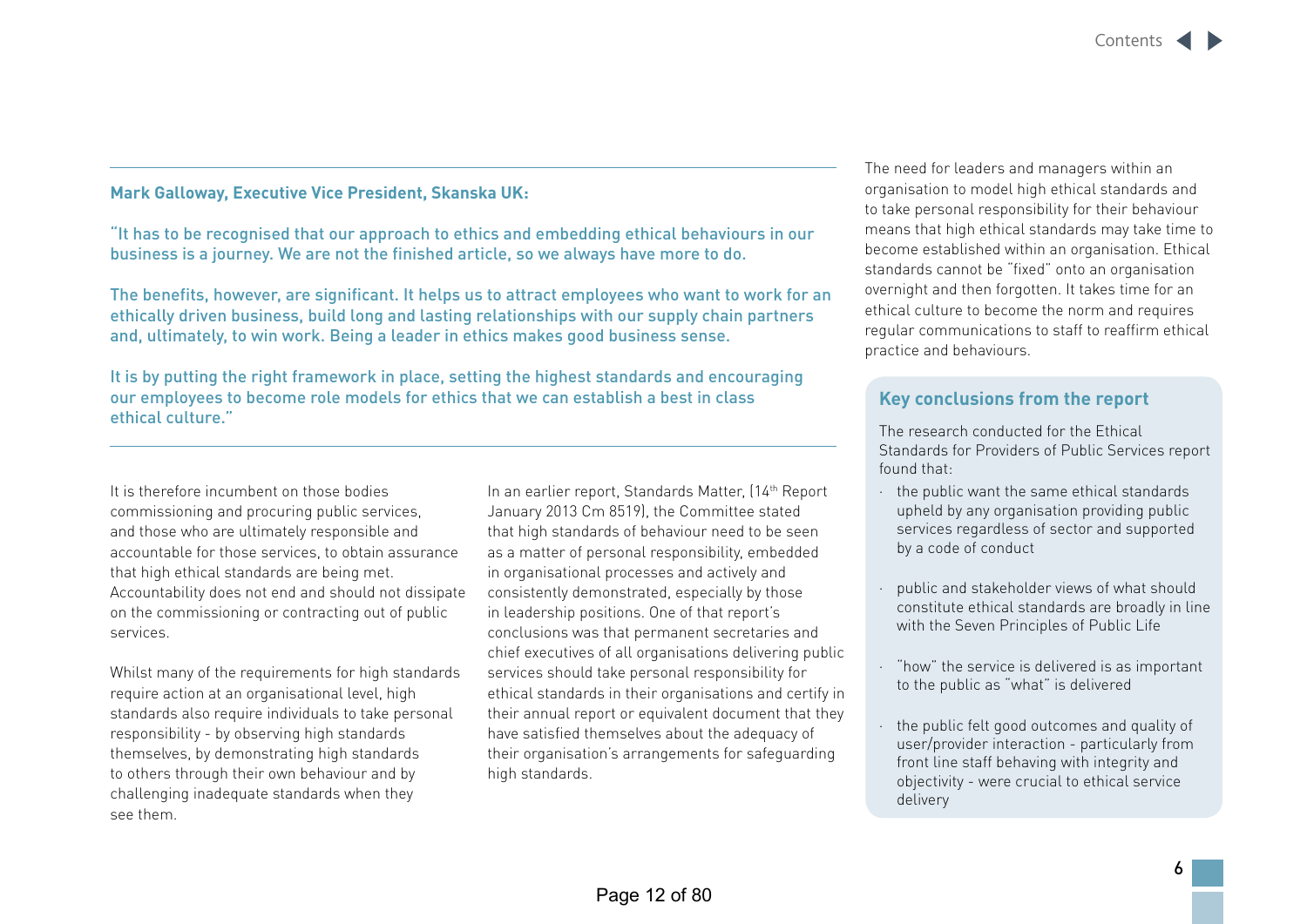#### **Quotes from the public**

"If it's taxpayers' money, the principles are the guidance and all providers should follow them."

"(They should have) end users' best interests in mind"

- · commissioners expect providers to conform to ethical standards but rarely explicitly articulate ethical standards to providers explicitly;
- · commissioners want guidance on how to embed ethical standards in the commissioning and procurement process.

It was also evident from the research that currently there are no consistent structures or arrangements within the commissioning process to promote actively the right ethical culture and behaviours in providers of public services.

The report therefore recommended that ethical standards need to be proportionately addressed within existing commissioning, contractual and monitoring arrangements, as part of the process for securing the regularity and propriety of public services.

#### **Quotes from Commissioners and Providers**

"It is up to commissioners to be clear about what they want and expect from suppliers, otherwise the contract is won on price"

"As things stand now, contractors see that they are not being watched and become complacent."

There has been much debate about increasing transparency in public service contracts. Whilst we agree that one route to improving public service standards is through greater transparency and, particularly in the case of larger service providers, the application of the Freedom of Information Act, transparency of itself is not sufficient. Transparency needs to be underpinned by a culture of high ethical standards in public service contracts. Contents<br>
More recommended that chiral Unere has been much debate about increasia<br>
to be proportionally addressed transported in any parameter instance in<br>
temperature and the process and area that the result increases tha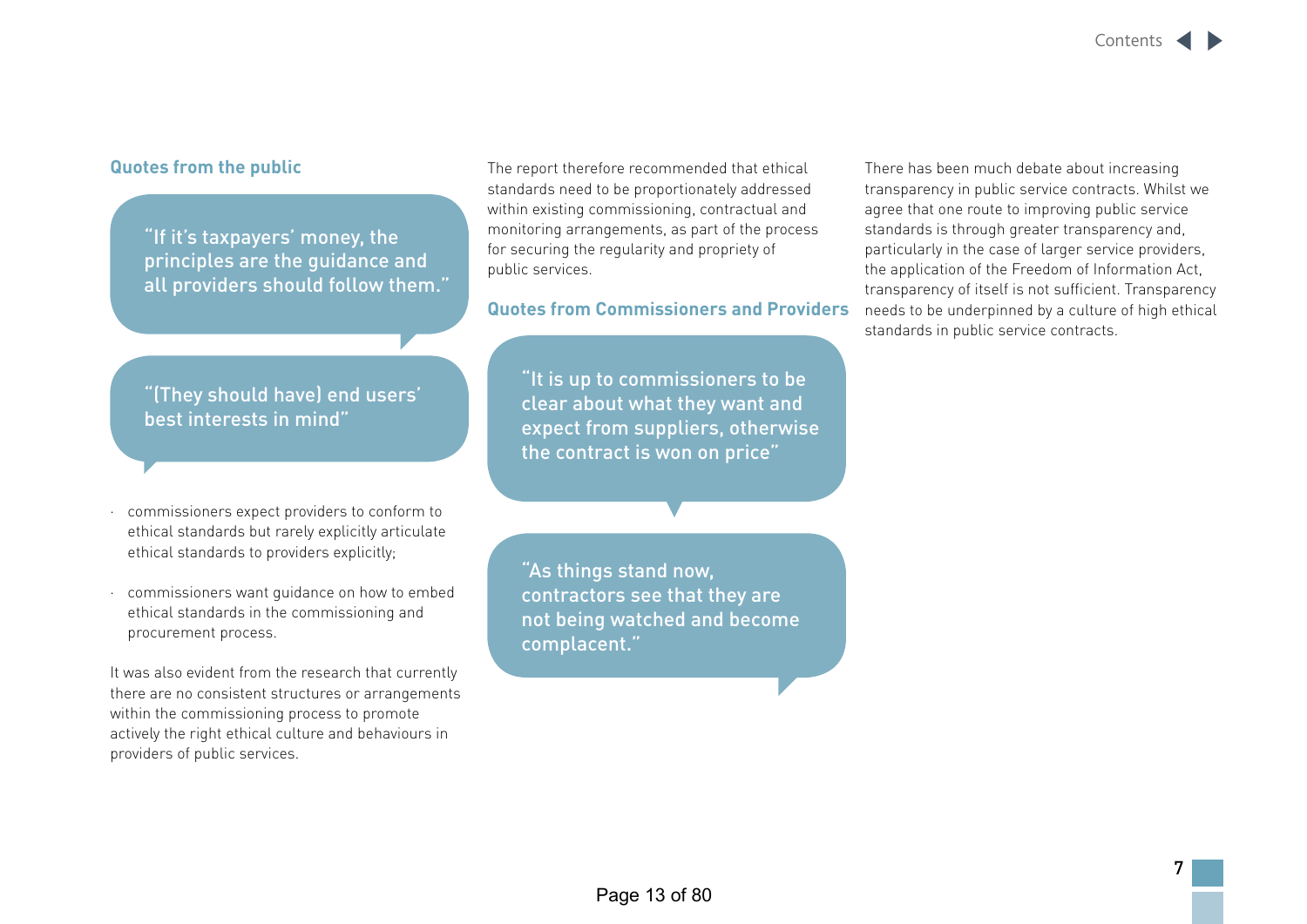# **Follow on work**

Following our report we undertook further work, including workshops and discussions with commissioners and providers, to review how they are adapting their procedures and practices to ensure the highest possible ethical standards are adopted and adhered to by staff in their organisations delivering public services.

In addition, we have also identified more extensive examples of good practice in a range of commissioners and providers which might be applied more widely. These organisations recognise the challenge of encouraging their employees to behave with high ethical standards at all times and have adopted a variety of systems and processes to support their employees. And they recognise that an ethical culture is not achieved by a one-off effort, but through the continuing attention to the importance of ethical behaviour.

This guidance document is intended to provide practical guidance and examples to commissioners and providers in setting and embedding those standards of conduct and agreeing the ethical expectations for the delivery public services. Any ethical framework should be risk-based, flexible and proportionate. How it is implemented in practice will depend on the nature of the public service being provided, the model of delivery and the kind of provider.

The National Audit Office has recommended that government should get *"written representation from contractors on the integrity of the services they supply, covering the control environment for maintaining ethical behaviour and public service standards. Such statements, while not necessarily carrying additional legal implications, would have symbolic and reputational importance, and give Parliament clear accountability."4* Contents<br>
Contents<br>
and scheed by a anc-off cflort, but<br>
The National Audit Office has recommended<br>
intuing attention to the importance<br>
coveragine to content aforesize the<br>
coveragine to content converament is intended to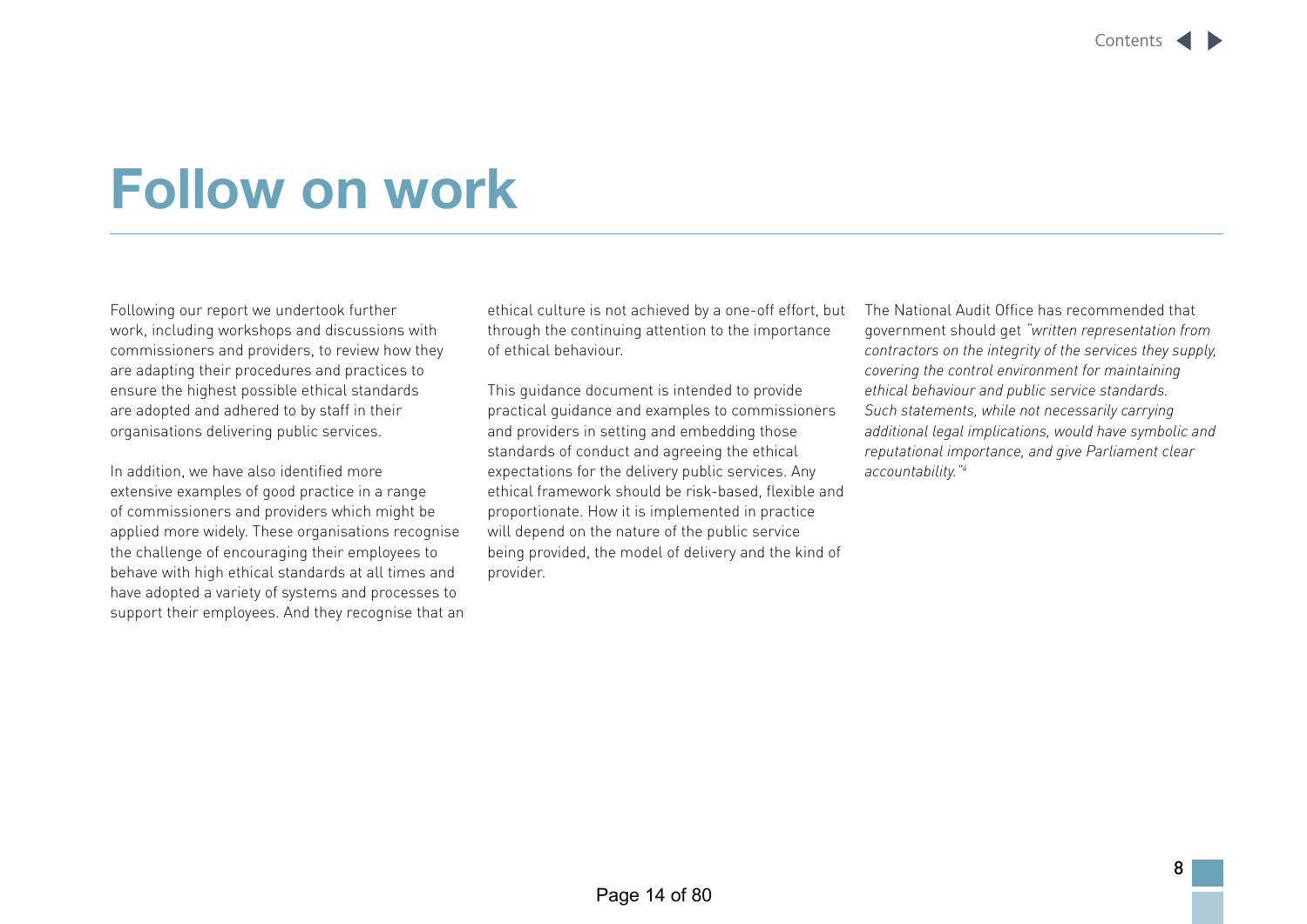**Ruby McGregor Smith Chair of the Public Services Network CBI:**

"Every organisation has a process around governance, around the controls it exhibits and around its behaviours. It can be done, it just needs to be done and clearly laid out in contracts we are asked to sign, so that everyone does it.5 "

**Melanie Maxwell Scott Business Services Association:**

"High ethical standards can and should be achieved by any public service provider. The sector they come from is not material as long as expectations are made clear and there exists a culture which supports good behaviour and promotes prompt action whenever people fall short.

Procurement and contract-management processes are vital to aligning the values of the public sector client with any supplier. If a contract is poorly written, the wrong type of behaviour can occur or even be encouraged. If the contract is poorly managed, sub-standard performance can go unnoticed. That is in no-one's best interests, least of all the service user."<sup>6</sup> Contents<br>
Services Association:<br>
Services Association:<br>
ical standards can and should be achieved by any public service provider.<br>
It hey come from is not material as long as expectations are made clear are<br>
repelle fall s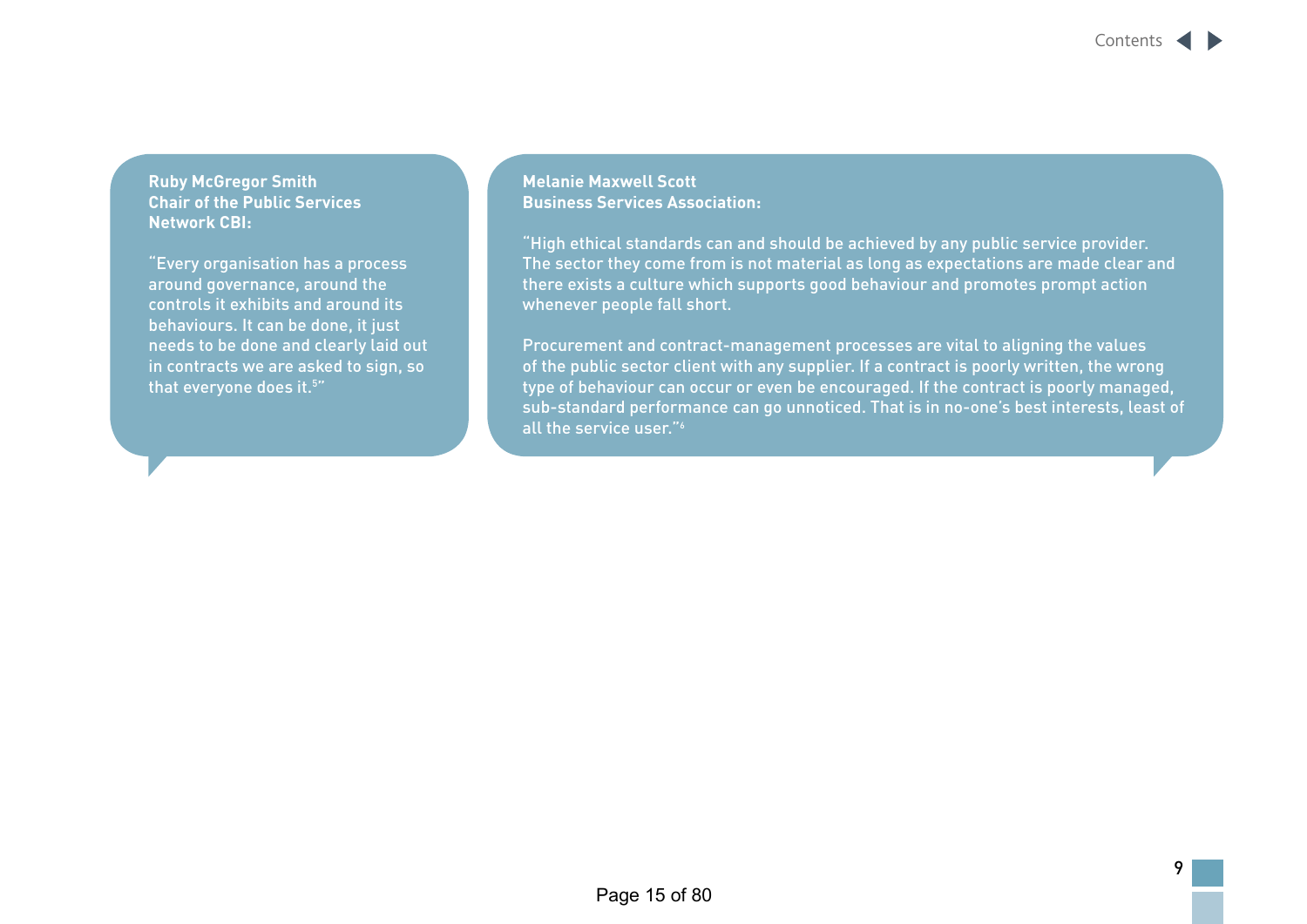# **Suggested Measures**

|                                                                                                                                                                                                                                                                   |                                                                                                                                                                                                                                                                                                                                                                                                                                                                                                                                                                  | Contents                                                                                                                                                                                                   |
|-------------------------------------------------------------------------------------------------------------------------------------------------------------------------------------------------------------------------------------------------------------------|------------------------------------------------------------------------------------------------------------------------------------------------------------------------------------------------------------------------------------------------------------------------------------------------------------------------------------------------------------------------------------------------------------------------------------------------------------------------------------------------------------------------------------------------------------------|------------------------------------------------------------------------------------------------------------------------------------------------------------------------------------------------------------|
| <b>Suggested Measures</b>                                                                                                                                                                                                                                         |                                                                                                                                                                                                                                                                                                                                                                                                                                                                                                                                                                  |                                                                                                                                                                                                            |
| Set out below are examples of measures which<br>could be expected of, implemented and embedded<br>by providers of public services and monitored and<br>evaluated by commissioners to provide assurance of<br>ethical standards - how does the organisation do its | business and how do individuals within it carry out<br>their roles?<br>It is not intended as a burdensome checklist to be<br>ticked and regarded as complete; rather it should                                                                                                                                                                                                                                                                                                                                                                                   | be used to encourage not only commissioners<br>to be explicit about their expectations on ethical<br>standards, but also providers to reflect on their<br>capacity and capability to meet those standards. |
| Evidence of leadership commitment to ethical<br>standards - What is the tone from the top and<br>how is this lived out throughout the organisation?<br>What are the values and behaviours this<br>organisation is encouraging and discouraging?                   | Public statements and day-to-day behaviour that demonstrate visible commitment to ethical standards and<br>taking responsibility - being publicly accountable - for ethical standards.<br>In a small organisation this could be as simple as telling all staff about the ethical expectations of those in<br>the organisation delivering public services.                                                                                                                                                                                                        |                                                                                                                                                                                                            |
| Evidence of board and individual responsibility<br>for ethical standards - how are employees and<br>(if applicable) board members held to account<br>collectively and individually for ethical issues?                                                            | Board level oversight of ethical matters and board level responsibility for or championing of ethical<br>compliance.<br>Ethics committees can be used as a mechanism to improve and scrutinise ethical decision making but they<br>should be integrated to the governance arrangements and not a "bolt-on".<br>Annual attestations - individual annual sign off of compliance with the company's Code of Conduct and<br>compliance regulations or policies.<br>Employees are aware of the code of conduct and the consequences of failing to adhere to the Code. |                                                                                                                                                                                                            |
|                                                                                                                                                                                                                                                                   | Page 16 of 80                                                                                                                                                                                                                                                                                                                                                                                                                                                                                                                                                    | 10 <sup>°</sup>                                                                                                                                                                                            |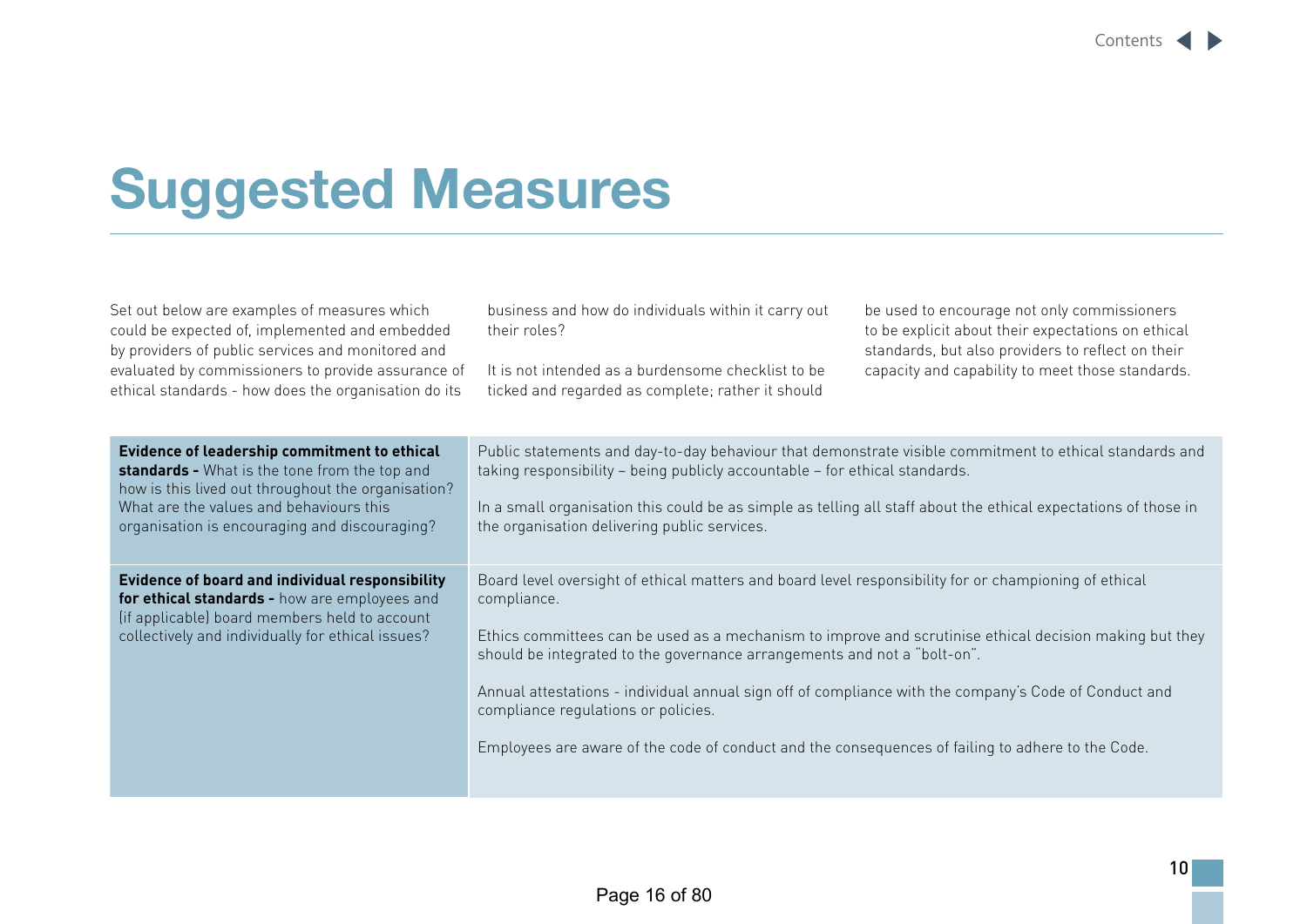|                                                                                                                                                                                                                 | Contents                                                                                                                                                                                                                                                                                                                                                                                                                                                                                                                                                                                                                                                                                                                                                                                                                                                                                                                                      |  |  |  |
|-----------------------------------------------------------------------------------------------------------------------------------------------------------------------------------------------------------------|-----------------------------------------------------------------------------------------------------------------------------------------------------------------------------------------------------------------------------------------------------------------------------------------------------------------------------------------------------------------------------------------------------------------------------------------------------------------------------------------------------------------------------------------------------------------------------------------------------------------------------------------------------------------------------------------------------------------------------------------------------------------------------------------------------------------------------------------------------------------------------------------------------------------------------------------------|--|--|--|
|                                                                                                                                                                                                                 |                                                                                                                                                                                                                                                                                                                                                                                                                                                                                                                                                                                                                                                                                                                                                                                                                                                                                                                                               |  |  |  |
|                                                                                                                                                                                                                 |                                                                                                                                                                                                                                                                                                                                                                                                                                                                                                                                                                                                                                                                                                                                                                                                                                                                                                                                               |  |  |  |
| Evidence of internal control and accountability<br>measures - what is the internal control<br>environment for maintaining ethical behaviour and<br>standards in the organisation?                               | A suitable code of conduct - typically a series of Do's and Don'ts, publically available and adherence to the<br>code monitored.<br>Identification of key indicators or measures of an ethical culture within the organisation and periodic reviews<br>of their effectiveness.<br>Existence of and adherence to whistleblowing policy or speak up mechanisms, gifts and hospitality registers,<br>anti-bribery and corruption, declarations of interests requirements, procedures for dealing with conflicts of<br>interest, which are regularly reviewed.<br>Ethical risks captured and controlled in the risk management process and evidence they have been<br>identified, assessed and where required mitigated.<br>Transparency and reporting arrangements which encourages "intelligent accountability" putting out good<br>quality information in intelligible and adaptable formats creating a genuine dialogue<br>with stakeholders. |  |  |  |
| Evidence of establishing an ethical awareness<br>and capability in recruitment, induction,<br>progression, training and professional<br>development - how is ethical awareness<br>embedded in the organisation? | Recruitment procedures that take account of values and ethics alongside other skills.<br>Induction processes that give new starters an understanding of the ethical expectations of them, the Codes<br>of Conduct and ethical framework operating in the organisation.<br>Training and guidance on ethical standards generally through ethical and values based training online and<br>face to face.<br>Self-assessment often web based tools.<br>Employees encouraged to demonstrate achievement of e.g. ethical component of commercial capability<br>requirements such as Chartered Institute of Purchasing and Supply's ethical procurement and supply<br>e-learning module.7                                                                                                                                                                                                                                                             |  |  |  |
| 11                                                                                                                                                                                                              |                                                                                                                                                                                                                                                                                                                                                                                                                                                                                                                                                                                                                                                                                                                                                                                                                                                                                                                                               |  |  |  |
|                                                                                                                                                                                                                 | Page 17 of 80                                                                                                                                                                                                                                                                                                                                                                                                                                                                                                                                                                                                                                                                                                                                                                                                                                                                                                                                 |  |  |  |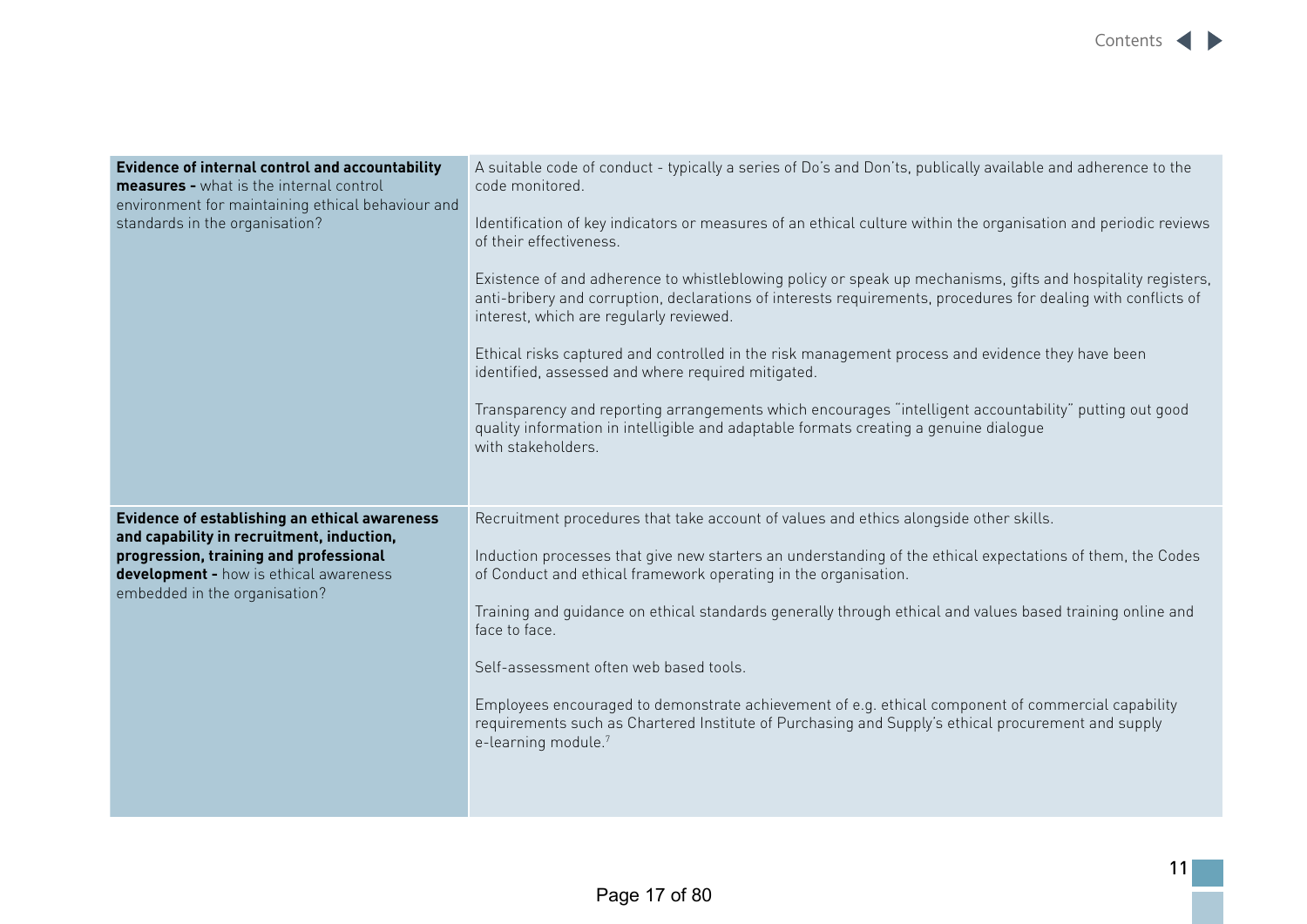|                                                                                                                                                                                                                                                                                      | Contents                                                                                                                                                                                                                                                                                                                                                                                                                                                                                                                  |
|--------------------------------------------------------------------------------------------------------------------------------------------------------------------------------------------------------------------------------------------------------------------------------------|---------------------------------------------------------------------------------------------------------------------------------------------------------------------------------------------------------------------------------------------------------------------------------------------------------------------------------------------------------------------------------------------------------------------------------------------------------------------------------------------------------------------------|
|                                                                                                                                                                                                                                                                                      |                                                                                                                                                                                                                                                                                                                                                                                                                                                                                                                           |
| Evidence of appraisal, promotion and reward<br>procedures that take account of values and<br>ethical behaviour - how does the organisation<br>encourage (or not) its intended values and<br>behaviours?                                                                              | Codes of conduct linked to performance incentives.<br>Assessing staff on behaviour based criteria the "how" as well "what" they have achieved. Assessing behav-<br>iours against core values - e.g. do they role model behaviours consistently, do they coach and encourage<br>others to achieve similar high standards, for leaders do they develop a working culture which emphasises<br>integrity and ethics? do they champion the company values?<br>Including questions on ethical matters in employees surveys.     |
| Evidence of commissioner-provider and user-<br>provider dialogue - what is the success or failure<br>for this contract including the supply chain and<br>what are the essential behaviours to deliver<br>success? how does the organisation learn from<br>criticism and compliments? | Use of staff feedback surveys and self-assessment.<br>Responding to and acting on feedback.<br>Robust complaints system and evidence of good complaints handling; the effective use of complaints data to<br>evaluate how well standards are being achieved and to help deliver service improvements.<br>Setting out clear expectations and standards throughout the supply chain, monitoring compliance with them<br>and clear explanation provided as<br>to the consequences of failing to meet the standards expected. |
|                                                                                                                                                                                                                                                                                      |                                                                                                                                                                                                                                                                                                                                                                                                                                                                                                                           |
|                                                                                                                                                                                                                                                                                      | 12<br>Page 18 of 80                                                                                                                                                                                                                                                                                                                                                                                                                                                                                                       |
|                                                                                                                                                                                                                                                                                      |                                                                                                                                                                                                                                                                                                                                                                                                                                                                                                                           |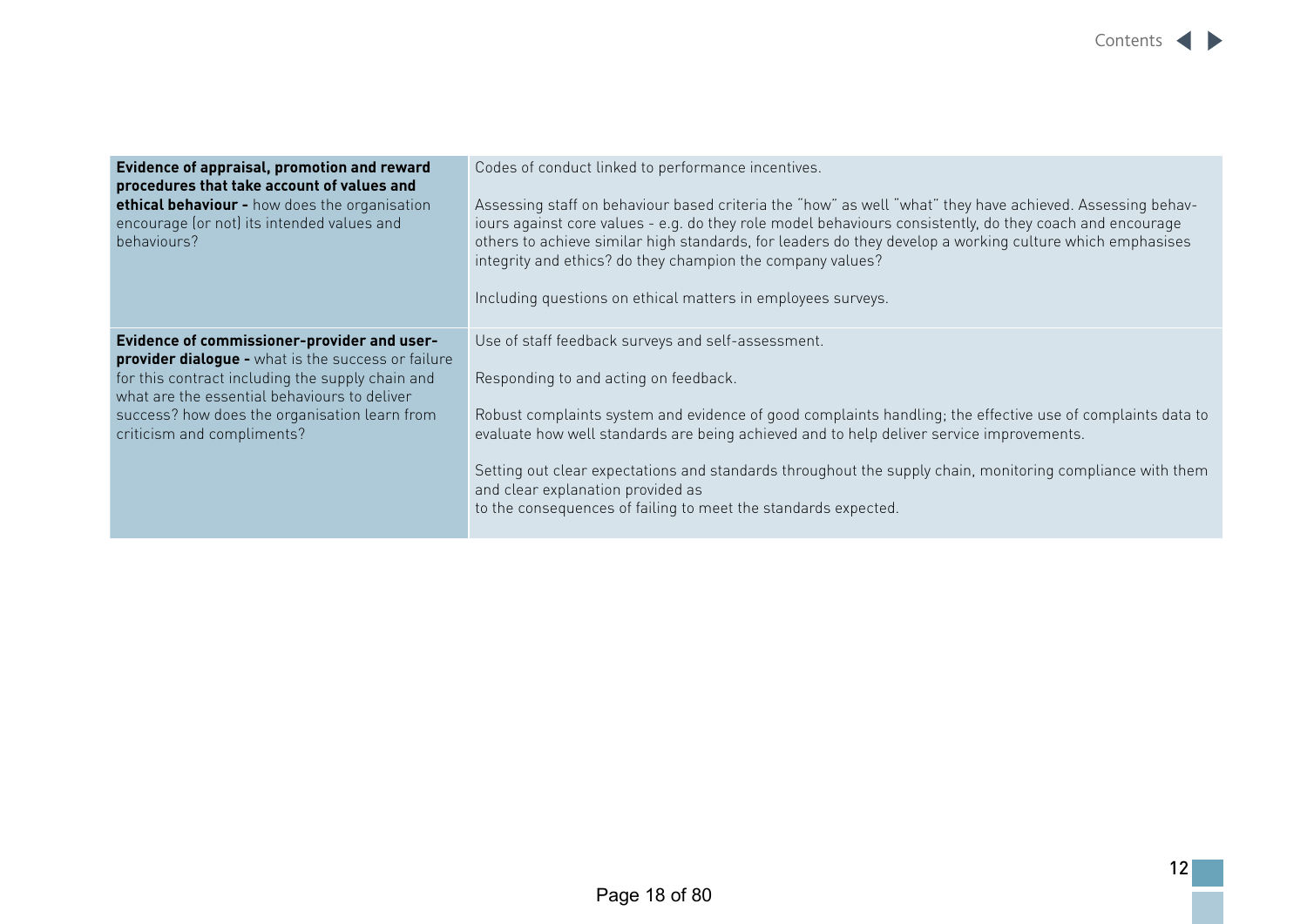## **Practical examples and case studies**

We set out below some further practical examples and case studies of measures or ethical frameworks some organisations have put in place in an attempt to build awareness of and adherence to high ethical standards. These examples were shared with us by the relevant organisations, are illustrative and correct at the time of publication of our reports. We expect that as experience of these arrangements grows they will be further developed. behaviours enabling them to do the right thing<sup>"</sup>. **The NCVO and Good Governance Code for the** 

### Case study - Mitie example of tone from the top

As part of their wider ethical business framework Mitie launched a [new] Code of Conduct in 2014. The Code was designed to help employees behaviours enabling them to "do the right thing". In addition to setting our core company policies and procedures, the Code aims to bring to life through scenarios some of the ethical dilemmas faced by those working in Mitie and to provide a set of guiding principles to follow.

The Code, core values and responsible behaviour have been visibly championed by the Chief Executive and the Group Finance Director. The Code's importance was reinforced through a series of initiatives such as:

- · The launch of the Code at an Executive Board workshop
- · Risk management leadership workshops
- · Monthly roadshows across the business attended by the CEO and CFO
- · the promotion of the confidential Speak Up service
- The use of all staff emails from the CEO emphasising the importance of core values for the company
- · Open lines of communication between CEO and employees such as twitter

### **voluntary and community sector**

This code sets out the principles and practices that should be adopted in those sectors for good governance. It can be applied in a flexible way depending on the type and size of the organisation. It covers behavioural governance including the effective board behaving with integrity and being open and accountable. It recognises the applicability of the seven principles of public life to the sector as recognised good practice and complementary to those principles. Contents<br>
Contents<br>
Person of the company<br>
Page 19 of 80<br>
Page 19 of 80<br>
Page 19 of 80<br>
Page 19 of 80<br>
Page 19 of 80<br>
Page 19 of 80<br>
Page 19 of 80<br>
Page 19 of 80<br>
Page 19 of 80<br>
Page 19 of 80<br>
Page 19 of 80<br>
Page 19 of 80<br>

**www.governancecode.org**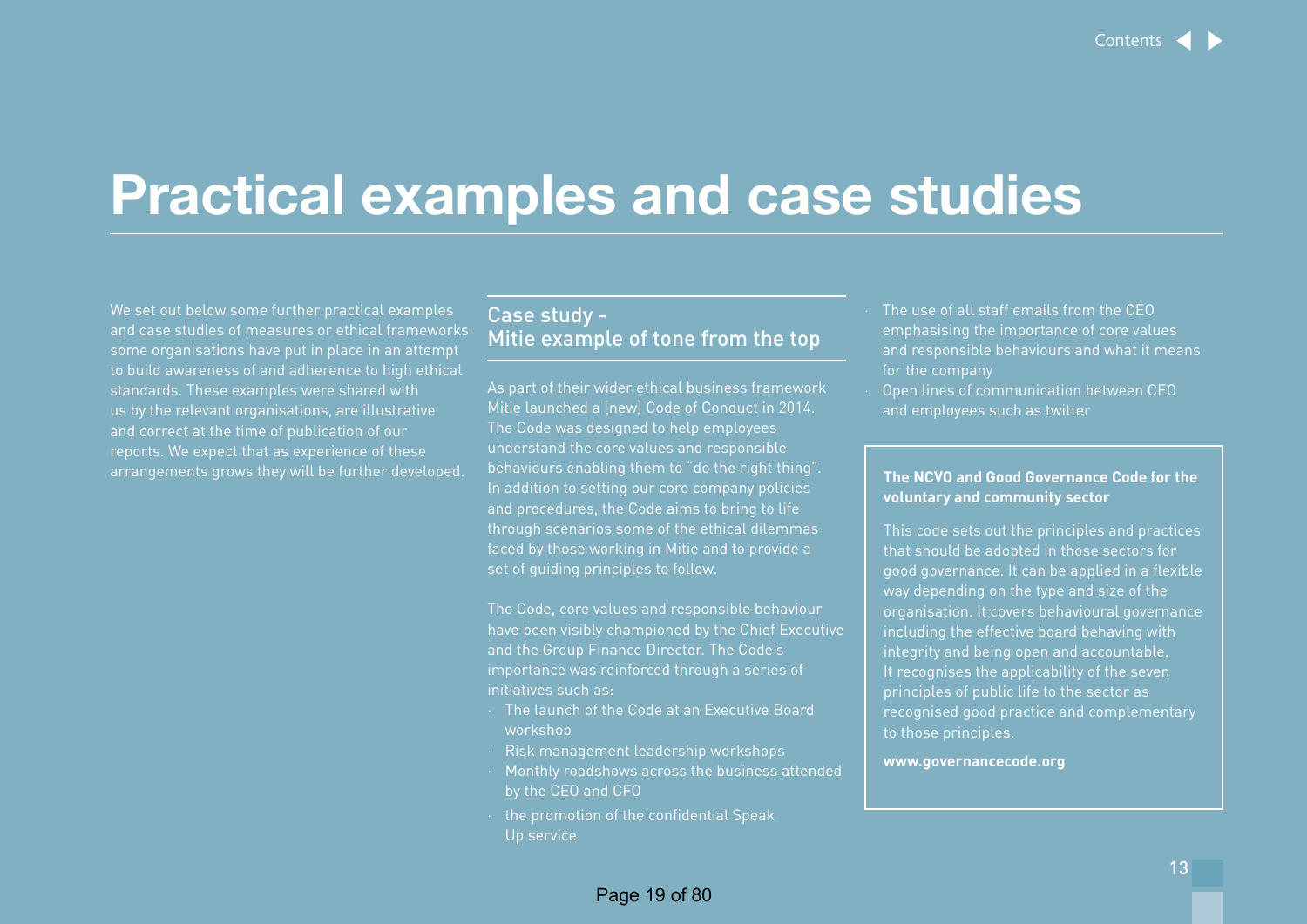### **Case study – Skanska's ethical business practices**

Skanska, one of the UK's leading contractors, is an inclusive and responsible business that is helping to build a better society. Known for major projects, such as the Gherkin and Crossrail, it is building, upgrading and maintaining the country's infrastructure – delivering projects in healthcare, education, defence, transportation and municipal services. Drawing on its Scandinavian heritage, it is green, innovative and progressive. Bringing together people and technology, it is working to make construction a safer and more collaborative industry.

Ethics is a core value for Skanska, which is placed at the heart of its business. It has an aim to be recognised for its commitment to doing the right thing, everywhere that it works.

To make this a reality, it has a range of tools that help to bring ethics to life, demonstrating what it means for its employees.

#### **Ethics Roadmap**

Launched as a global tool, the Ethics Roadmap is designed as a practical document that helps

Skanska's national operations to develop an internal culture and behaviour in the market that is best in class.

#### **Ethics Scorecard**

Used to monitor the progress of ethics in national Business Units and throughout Skanska. The Ethics Scorecard is published twice a year with the latest the organisation.

#### **Ethics champions**

Each global business unit has appointed a seniorlevel Ethics Champion responsible for driving ethical behaviour and implementation of the Ethics Roadmap. This includes development of an annual ethics plan, which sets out the actions which will be taken over the coming year to help build an ethical culture. Contents<br>
School of the matrice of the stress of the stress of the stress of the stress of the stress of the stress of the stress of the stress of the stress of the stress of the stress of the stress of the stress of the s

#### **Code of Conduct**

Skanska's Code of Conduct applies to all employees and the principles bind Skanska's supply chain too. All employees participate in Code of Conduct training every two years, and new recruits within three months of joining. http://www.skanska.co.uk/ About-Skanska/Our-Code-of-Conduct/

#### **Ethical dilemmas**

at least four times a year, all employees take part in informal ethical debates. There are no right or wrong answers, the aim is to facilitate discussion and encourage employees to feel comfortable discussing ethical dilemmas in business. The 'notice-board test' is often referenced – if your decision was posted on a public noticeboard, would you stand by your actions?

#### **Annual employee survey**

All employees are asked two ethics-related questions as part of the annual employee survey, so understanding and attitudes can be effectively monitored.

Given that ethical issues are often not black and white, deciding what to do when you have a tough decision can be difficult. Mark Galloway, Executive Vice President Skanska UK recommends the 'noticeboard' test.

Its an excellent lens through which to consider those tricky situations,"Marks said.

"Imagine placing the decision you made on a public noticeboard. How would others view it, whether that's your colleagues, clients, supply chain or members of the public. If you feel it stands up to scrutiny then you've probably made the right decision.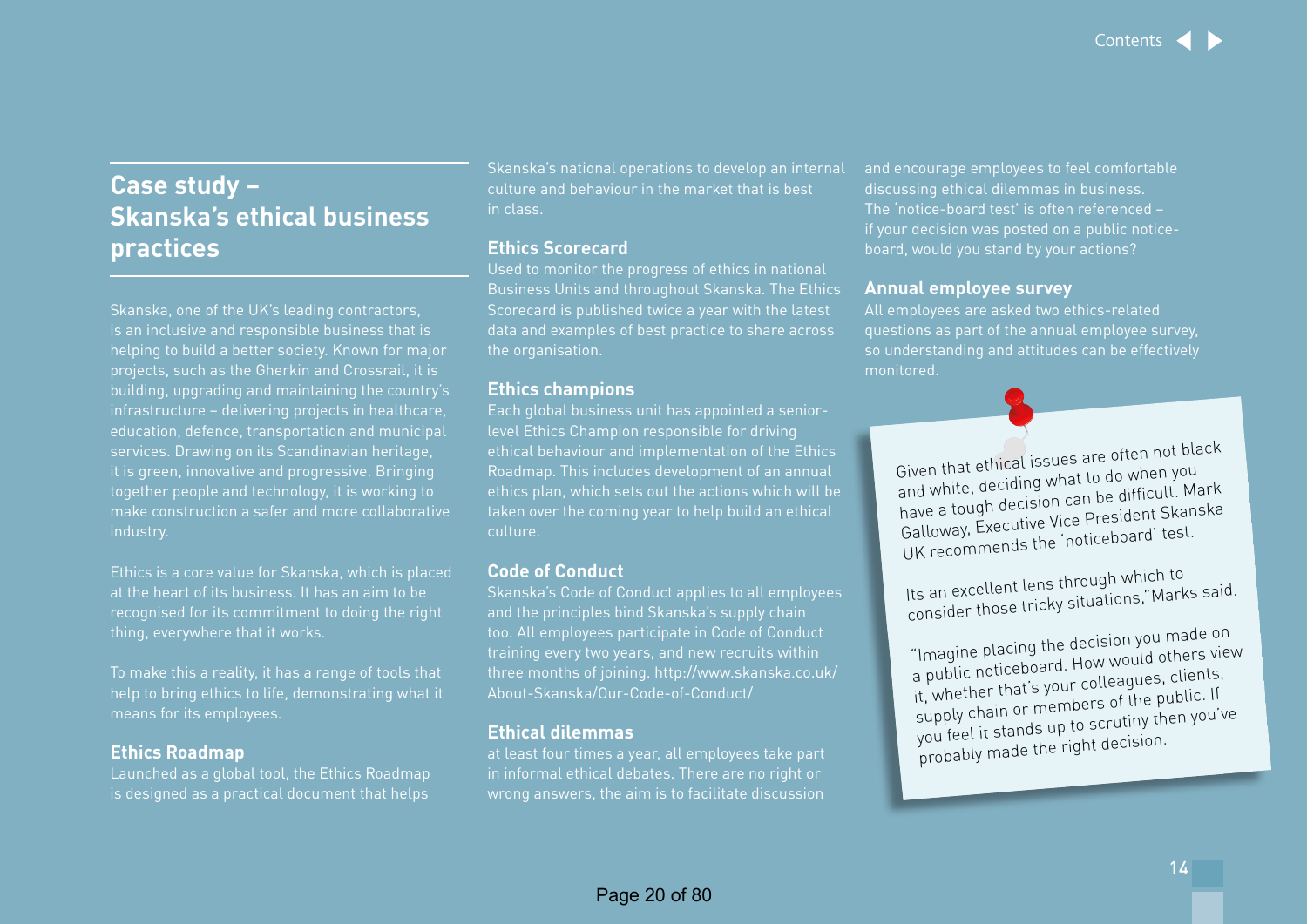#### **Code of Conduct Hotline**

An independent Code of Conduct hotline has been set up, which enables employees to report concerns about ethical behaviour, anonymously if they wish.

#### **Governance**

Two groups have been created to govern ethics in Skanska's UK business. The Ethics Committee, which drives policy development and provides advice, and the Ethics Representatives, which helps to communicate ethics ideas and messages across the business.

#### **Defra's Ethical Procurement Policy Statement**

This statement sets out that Defra's expectation that its suppliers will maintain high standards of integrity, professionalism and transparency and how working in partnership with suppliers it will address wider ethical issues outside the public procurement process. These issues include working conditions, employee health and training, discrimination and child labour.8 The policy aims to achieve wider societal benefits

through ethical principles such as requiring "suppliers [to] have systems in place to ensure high standards of propriety which make sure public money is used for the purpose it is intended." Defra was able to point more easily than some Departments, to mechanisms which existed throughout the commissioning and procurement process including pre and post award stages. Contents<br>
Contents<br>
Contents<br>
Contents<br>
Contents<br>
Contents<br>
Contents<br>
Contents<br>
Contents<br>
Contents<br>
Contents<br>
Contents<br>
Contents<br>
Contents<br>
Contents<br>
Contents<br>
Contents<br>
Contents<br>
Contents<br>
Contents<br>
Contents<br>
Contents<br>
Co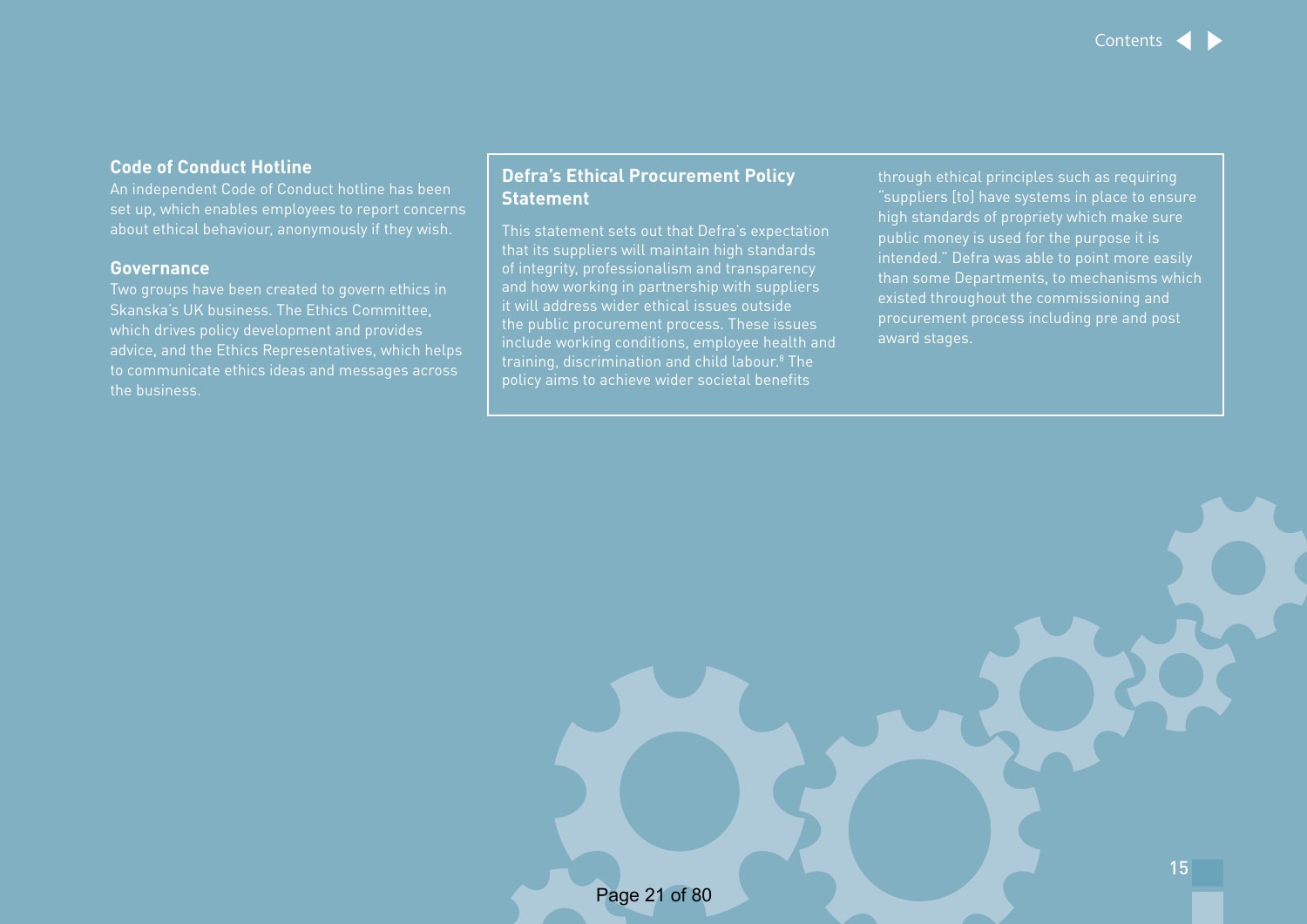### **Case study – Embedding the College of Policing's Code of Ethics**

applicable to all members of the police force and places an additional responsibility on chief officers and leaders to promote and reinforce the Code amongst the wider police force. In its recent report on local police accountability - *Tone from the top - leadership, ethics and accountability in policing9 ,* the Police Superintendents Association of England and Wales, shared with the Committee evidence from the Thames Valley police force about their experience embedding the Code of Ethics. The research found that the most effective code was part of a broader programme of culture change and should be regularly reinforced and monitored.

|                                                                              |                                                                                   |                                                                          | Contents |
|------------------------------------------------------------------------------|-----------------------------------------------------------------------------------|--------------------------------------------------------------------------|----------|
|                                                                              |                                                                                   |                                                                          |          |
|                                                                              |                                                                                   |                                                                          |          |
|                                                                              | Thames Valley Police Force research - Code of<br><b>Ethics</b>                    | More important for<br>people to know that                                |          |
| <b>What works</b>                                                            | <b>What hurts</b>                                                                 | the organisation is fully                                                |          |
| Value-based approach<br>to ethics programmes                                 |                                                                                   | committed to code,<br>rather than knowing all<br>the content of the Code |          |
| Ethical culture,<br>supported by ethical<br>programme                        | Standalone ethical<br>programme                                                   | of Ethics<br>Moral reasoning by                                          |          |
| <b>Ethical discussion</b><br>and rewarding ethical<br>behaviour              | Too much focus on<br>punishing lack of<br>compliance to the code<br>Unquestioning | leaders<br>Fairness and respect                                          |          |
| Focus on colleagues or<br>society                                            | obedience<br>Focus on self-interest                                               |                                                                          |          |
| More time for decision-<br>making promotes<br>ethical behaviour              | Rushed decision-<br>making encourages<br>unethical behaviour                      |                                                                          |          |
| Challenging unethical<br>practice                                            | Ignoring unethical<br>practice                                                    |                                                                          |          |
| Peer influence (positive)                                                    | Peer influence<br>(negative)                                                      |                                                                          |          |
| Thoughtful<br>implementation of goals<br>and targets                         | Carelessly implemented<br>goals and targets                                       |                                                                          |          |
| Regularly reinforcing<br>ethical behaviours<br>Immersive ethical<br>training |                                                                                   |                                                                          |          |
|                                                                              |                                                                                   |                                                                          |          |
| Page 22 of 80                                                                |                                                                                   |                                                                          |          |

| More important for<br>people to know that<br>the organisation is fully<br>committed to code,<br>rather than knowing all<br>the content of the Code<br>of Ethics |  |
|-----------------------------------------------------------------------------------------------------------------------------------------------------------------|--|
| Moral reasoning by<br>leaders                                                                                                                                   |  |
| Fairness and respect                                                                                                                                            |  |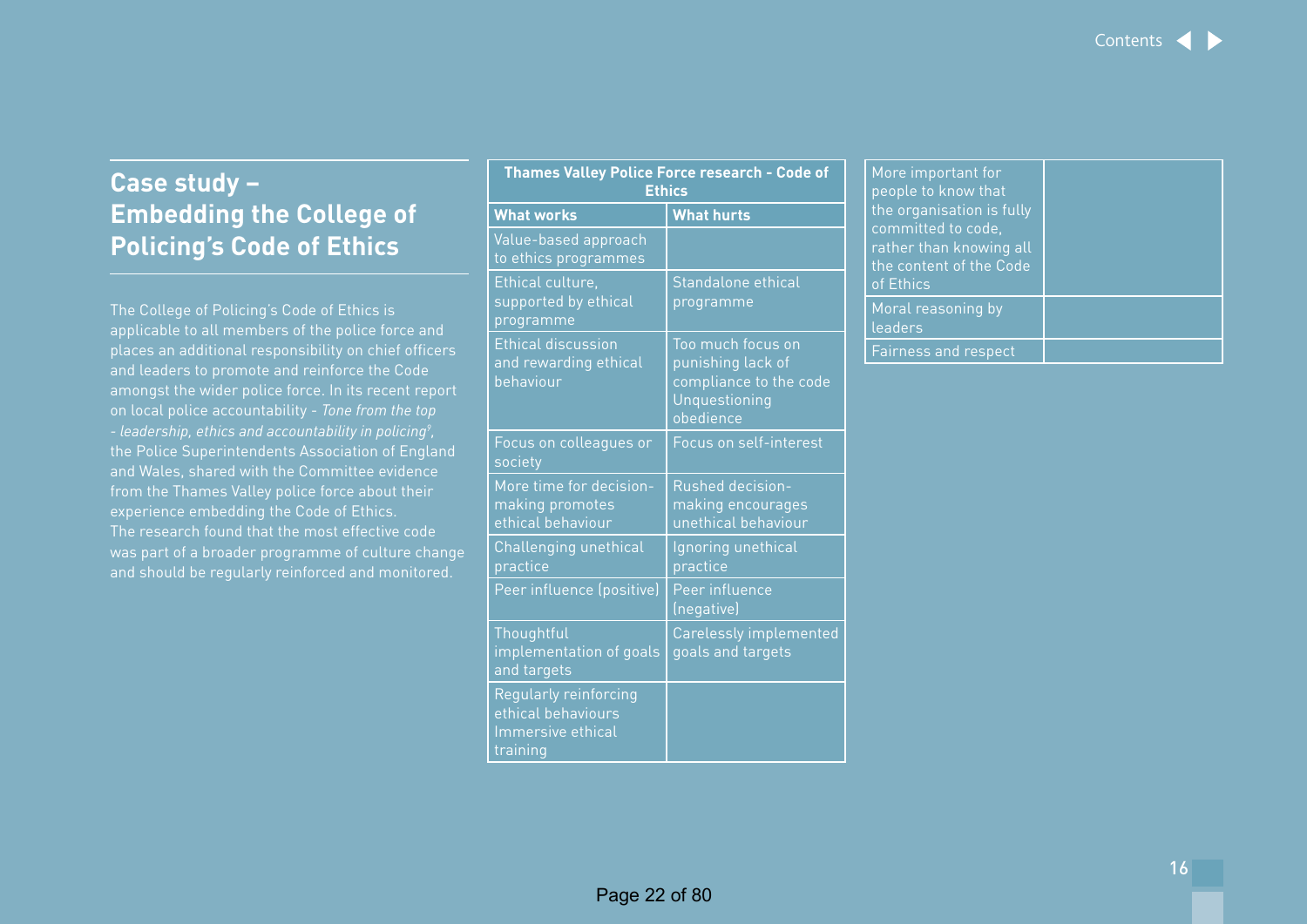**Tina Hallett PWC Partner, Government and Public Sector Leader:**

High ethical standards can and should be achieved by any public service provider. The sector they come from is not material as long as expectations are made clear and there exists a culture which supports good behaviour and promotes prompt action whenever people fall short.

**PWC ethical decision making** PwC the professional services network reinforces the messages of induction by making it clear that ethics is integral to the operation of the firm. PwC has a dedicated Ethics and Business Conduct section on its website, which includes a code and a a list of ethics questions to consider when making which in turn make the messages of induction that much more likely to be absorbed and taken

#### **Summary of ethics questions to consider**

- 1. Is it against PwC or professional standards?
- 2. Does it feel right?
- 3. Is it legal?
- 4. Will it reflect negatively on you or PwC?
- 5. Who else could be affected by this (others in
- 6. Would you be embarrassed if others knew you took this course of action?
- 7. Is there an alternative action that does not pose an ethical conflict?
- 8. How would it look in the newspapers?
- 
- 

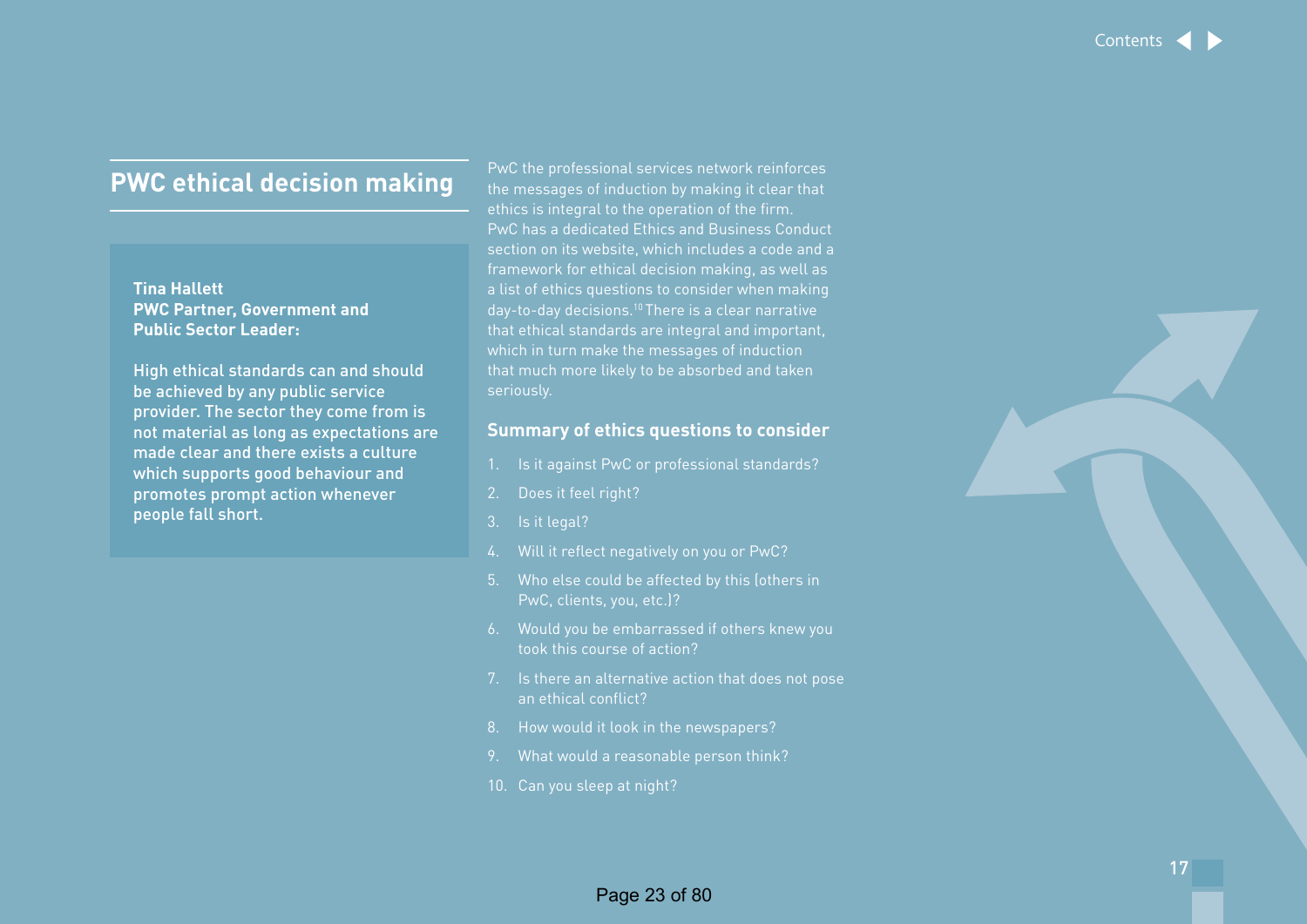### **Case study – Network Rail**

'Our reputation and future depends on us all behaving with integrity in everything we do' Mark Carne, CEO

On the 1st September 2014 Network Rail was reclassified as a public sector body. While passengers won't have noticed a difference to the running of the railway, the impact on some areas of our work has been more pronounced.

One consequence of our new status is that we are now subject to the principles of public life. These are an important reminder to everyone who works for or does business with Network Rail of the importance of acting with the highest possible levels of integrity. We welcome the scrutiny and accountability that comes with being part of the public sector, and strongly believe that an open, ethical and fair culture is fundamental to how we operate, every day.

But our work to drive the highest levels of business behaviour is not a knee jerk response to reclassification. We have had a Code of Business busy business ethics programme. Our priority this year is delivering ethics training to all our staff – our training packages all have the principles of public life running through them. The Code is supported and speak out (whistleblowing). We have also set up a register for gifts, hospitality and conflicts of interests called iEthics, and a confidential whistleblowing service, Speak Out.

We launched Speak Out it in its current form in 2012 to help our employees and contractors report ethical misconduct. They can do so over the phone or through a secure website. Use of the service has increased steadily over its lifetime, and we of users who choose to report anonymously. We think this shows that people are beginning to feel more comfortable speaking out about suspected wrongdoing, which is an important indicator of our progress towards the culture we Contents<br>
Contents<br>
Contents<br>
Contents<br>
Contents<br>
Contents<br>
Contents<br>
Contents<br>
Contents<br>
Contents<br>
Contents<br>
Contents<br>
Contents<br>
Contents<br>
Contents<br>
Contents<br>
Contents<br>
Contents<br>
Contents<br>
Contents<br>
Contents<br>
Contents<br>
Co

We still have work to do to change the culture of our organisation, but we think we are on the right path. Network Rail has a responsibility to the nation to run a safe, reliable railway, and ethical values like openness, integrity and accountability are at the core of our ability to do so.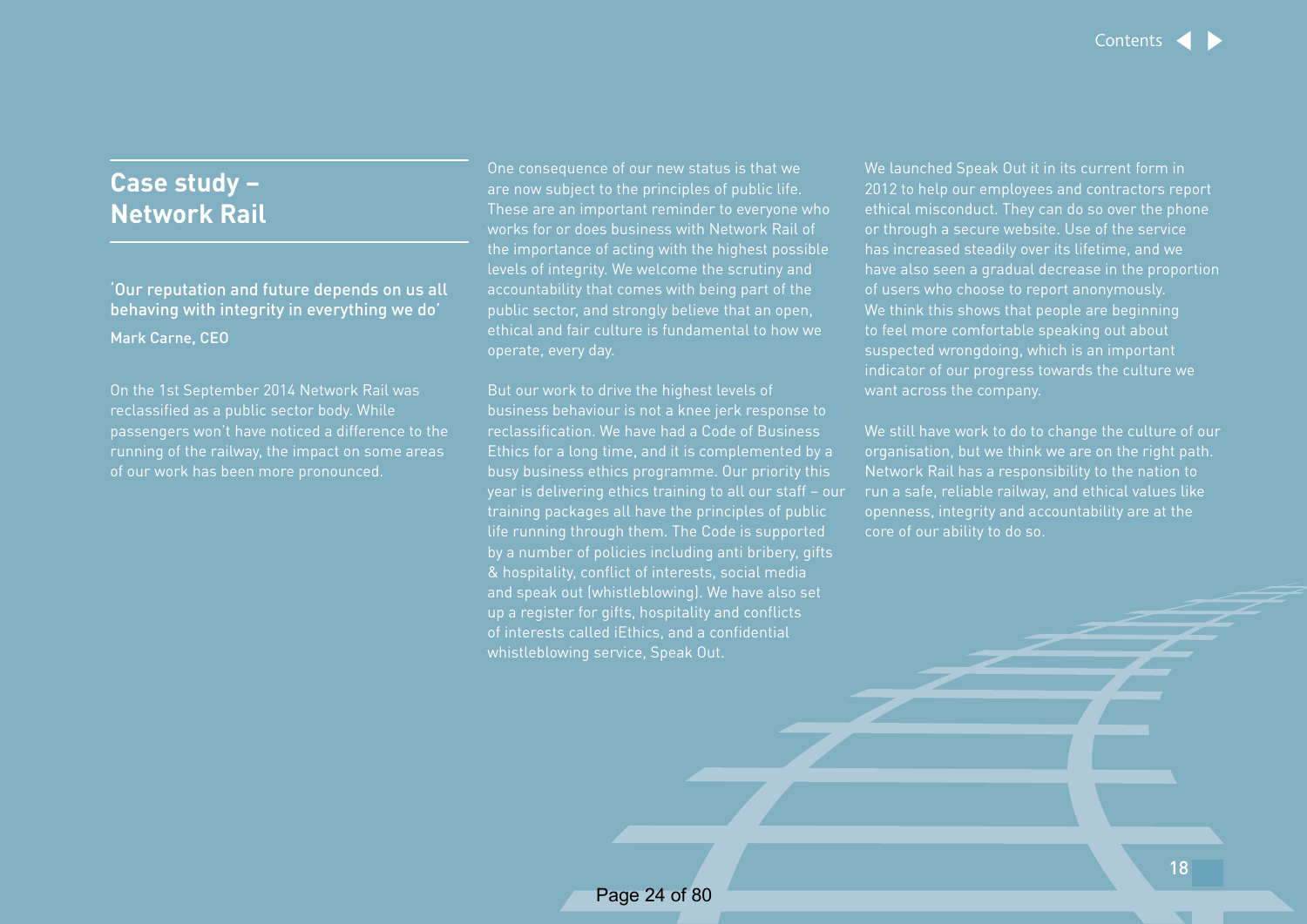### **Case study – Dudley Metropolitan Borough Council "Supplier Code of Practice"**

"Supplier Code of Practice" sets out the values, principles and standards Dudley Council expects of itself and its suppliers. It covers the Seven Principles of Public Life and their application to employees and suppliers, and specific expectations in relation to bribery and corruption, gifts and hospitality, conflicts of interest, fraud, deception and dishonesty, false claims, unfair trading and competition and environmental issues. It also provides details of how to raise any concerns that

**http://www.dudley.gov.uk/business/do-businesswith-the-council/tenders-and-contracts/tradewith-dudley/**

#### **Councillor Pete Lowe:**

"As Leader of Dudley Metropolitan Borough Council I want everyone to help us work in partnership to deliver high quality services which recognise our commitment to the highest standards of ethics and conduct. Our Council Plan reflects on this by including a key message of everyone articulating and living up to a set of values and behaviours that support good governance.

The public expect the highest standards of ethics from all suppliers of public services and our message to staff and suppliers is clearly articulated in our "Supplier Code of Practice". We will be asking major suppliers to confirm that they adhere to the Code in all their dealings with the Council and residents of Dudley. We have a Code of Conduct for employees and councillors which also set out our requirement for them to demonstrate the highest standards of conduct" Contents<br>
Contents<br>
The public sepect the highest standard<br>
of Dudley Metropolitan Borough<br>
ethisc from all suppliers of public services<br>
of and suppliers to content the suppliers to content that they added<br>
in the decircu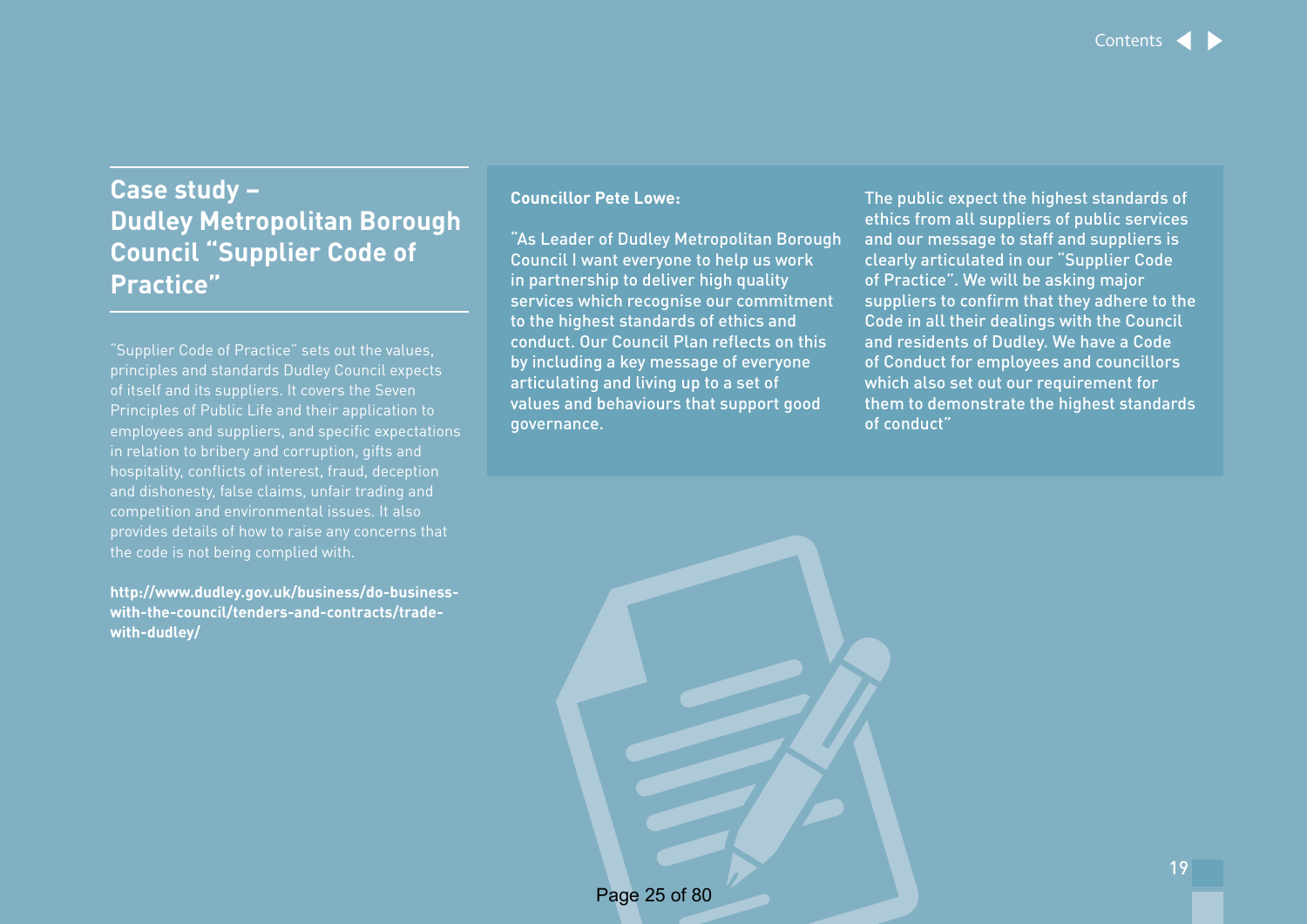### **Case study – Sodexo Public Sector Pledge**

In the UK and Ireland, Sodexo employs around 34,000 people across 1,850 locations in the corporate, healthcare, education, leisure, justice and defence sectors. Sodexo delivers a range of services, from catering and hospitality, cleaning, reception to asset management, security, laboratory and grounds maintenance services.

As a company with half its business in the public sector, in 2015 Sodexo published its Public Sector Pledge. The aim of the Pledge is to be an 'ethical manifesto' identifying key public service areas and initiatives which Sodexo will publicly measure and report on annually. Areas covered by the Pledge include client satisfaction reviews, outcome based contracts, business integrity codes and adoption of the living wage.

#### **The pledge focuses on three key themes:**

1. fully committed to consistent delivery of our promises, your outcomes, and your value for

- 2. Transparent and truly ethical in how we deliver in our use of public money, and in our conduct;
- Enhancing quality of life and social justice in our communities through a genuine social conscience.

Through this pledge Sodexo states it hopes to achieve better public services, end stereotypes, to grow and succeed as a business and to do the right thing.

In June 2015, Sodexo joined the Living Wage Foundation's Recognised Service PRovider scheme, committing to implement the UK and London Living Wage for all employees working in its head offices in London, Glasgow, Stevenage, Leeds, Salford and Swindon. the commitment also means that Sodexo will, wherever permitted, submit a Living Wage alternative in all its bids and will promote the adoption of the living wage to its clients.

Sodexo intends to publish the progress it has made with each of the commitments within the Pledge around the middle of 2016.

**http://uk.sodexo.com/uken/corporateresponsibility/responsible-employer/publicservice-pledge.aspx**

**Merlin Standard** is designed to recognise and promote sustainable excellence within supply chains. Its aim is to encourage excellent supply chain management and to ensure fair treatments of partners and subcontractors by the Prime Contractor. The principles on which it is built include Conduct and elements of the assessment of the organisation validated by supply chain partners includes such criteria as "culture in which communication is open, honest and without unreasonable constraint" , "procurement processes are fair and transparent", it "actively seeks users feedback...to inform and improve practices." Contents<br>
Contents<br>
Contents<br>
The public money, and in our conduct;<br>
promote sixted in Standard is designed to recognise<br>
page to the and social justice in<br>
the strong of a group of the anti-<br>
the Prime Contractor The prin

**www.merlinstandard.co.uk** 

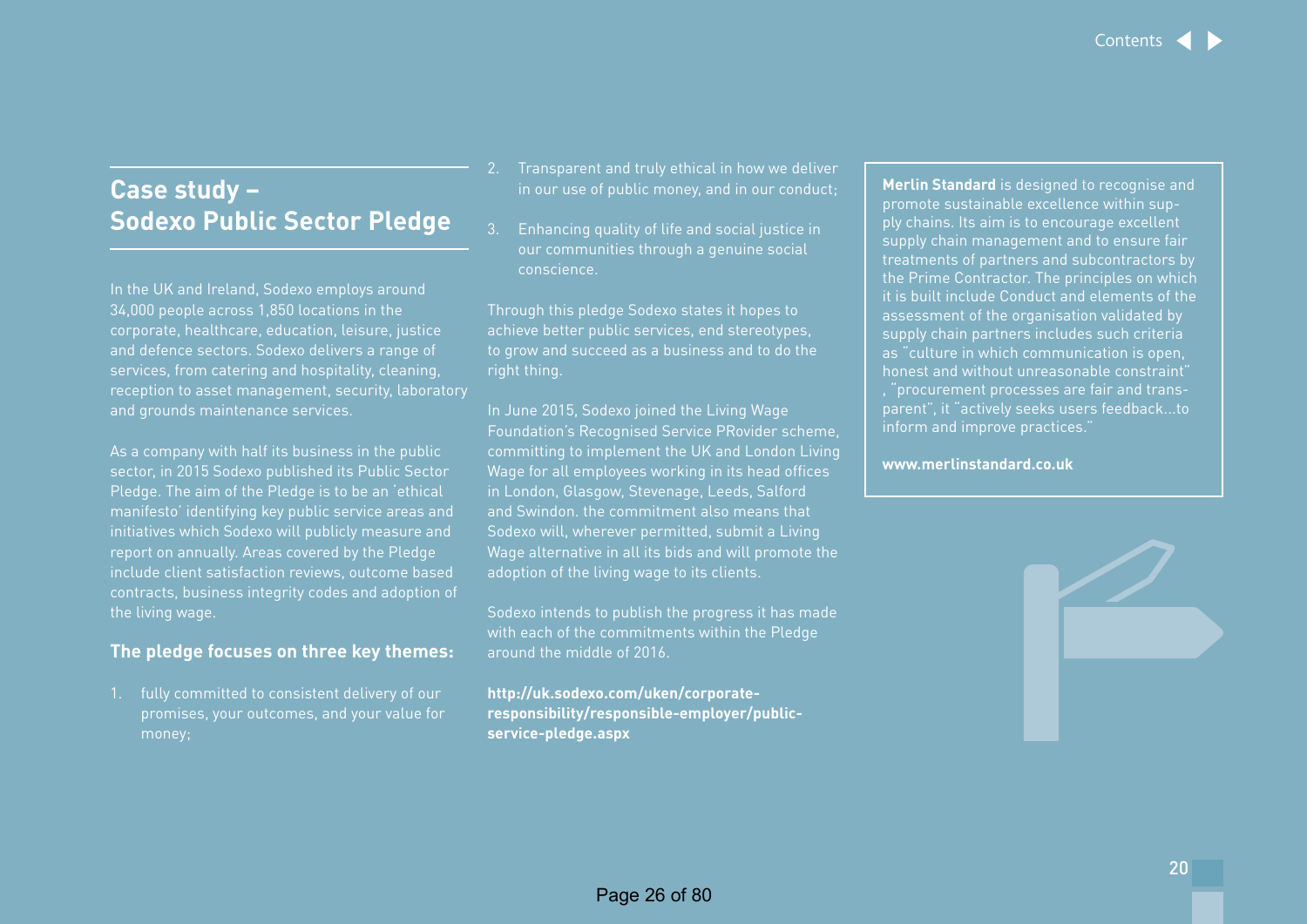## **About the Committee on Standards in Public Life**

1. The Committee on Standards in Public Life is an advisory Non-Departmental Public Body (NDPB) sponsored by the Cabinet Office. The Chair and members are appointed by the Prime Minister. The Committee was established in October 1994, by the then Prime Minister, with the following terms of reference:

*"To examine current concerns about standards of conduct of all holders of public office, including arrangements relating to financial and commercial activities, and make recommendations as to any changes in present arrangements which might be required to ensure the highest standards of propriety in public life."*

- 2. The remit of the Committee excludes investigation of individual allegations of misconduct.
- 3. On 12 November 1997 the terms of reference were extended by the then Prime Minister:

*"To review issues in relation to the funding of political parties, and to make recommendations as to any changes in present arrangements."*

4. A triennial review of the Committee was carried out in 2012, the report of which was published by the Government in February 2013. As a result, on 5 February 2013, the terms of reference of the Committee were clarified in two respects: '... in future the Committee should not inquire into matters relating to the devolved legislatures and governments except with the agreement of those bodies' and '...the Committee's remit to examine "standards of conduct of all holders of public office" [encompasses] all those involved in the delivery of public services, not solely those appointed or elected to public office.' Contents<br>
Contents<br>
Contents<br>
In recision to the bunding of political<br>
Scheme Technology of Bureau Scheme Scheme Scheme Scheme Scheme Scheme Scheme Scheme Scheme Scheme Scheme Scheme Scheme Scheme Scheme Scheme Scheme Sche

#### **Membership of the Committee**

The Lord Bew (Chair) The Lord Alderdice The Rt Hon Dame Margaret Beckett DBE MP Sheila Drew Smith OBE Patricia Moberly Richard Thomas CBE Dame Angela Watkinson DBE MP Monisha Shah

#### **The Committee's previous reports**

- 5. The Committee has previously published the following reports.
- · Tone from the Top leadership, ethics and accountability in policing, June 2015
- Ethical standards for providers of public services, June 2014
- Strengthening Transparency Around Lobbying, November 2013
- Standards Matter: A review of best practice in promoting good behaviour in public life (Fourteenth Report), Cm 8519, January 2013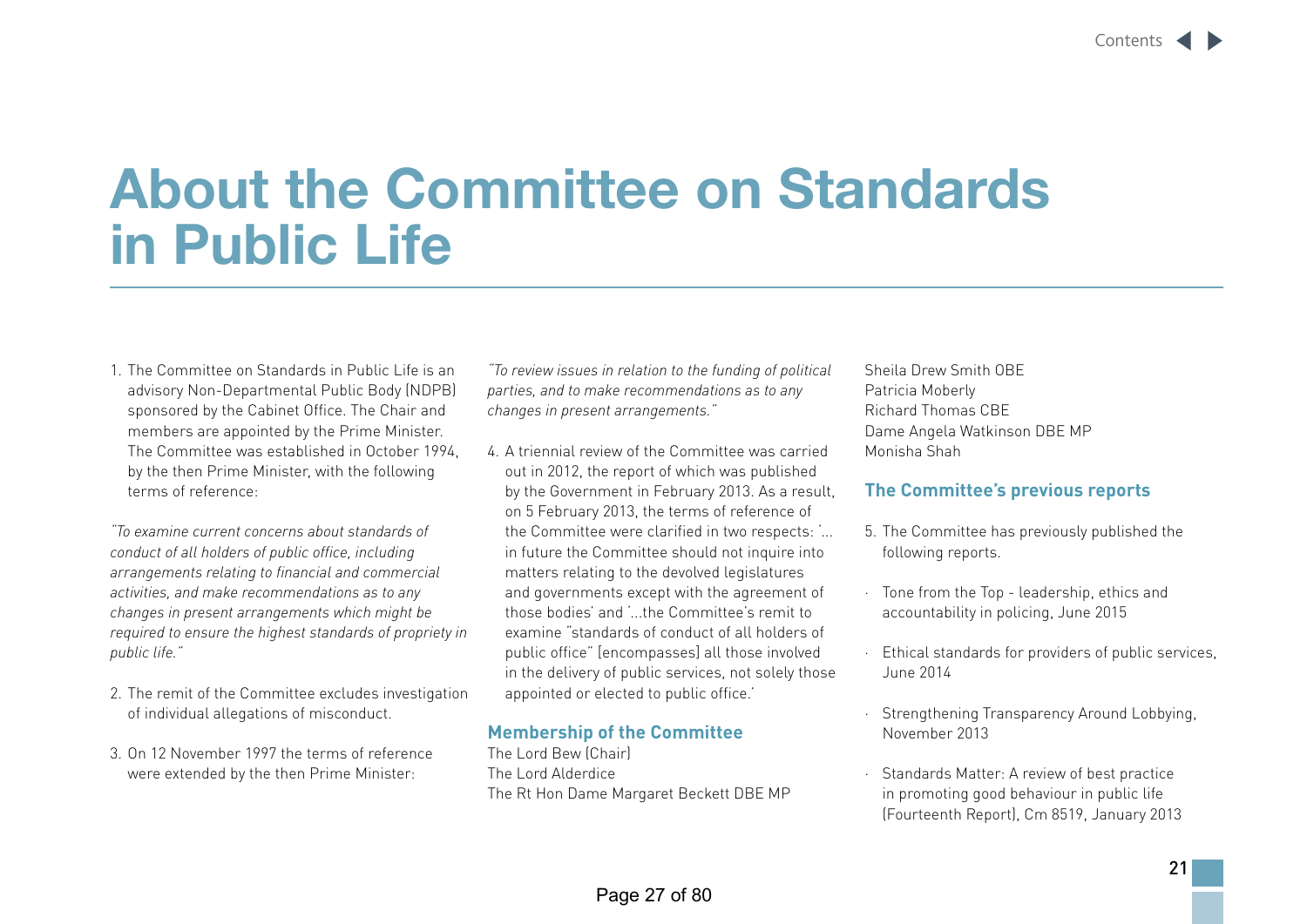- · Political party finance: Ending the big donor culture (Thirteenth Report), Cm 8208, November 2011
- · MPs' expenses and allowances: Supporting Parliament, safeguarding the taxpayer (Twelfth Report), Cm 7724, November 2009
- · Review of the Electoral Commission (Eleventh Report), Cm 7006, January 2007
- · Getting the balance right: Implementing standards of conduct in public life (Tenth Report), Cm 6407, January 2005
- · Defining the boundaries within the Executive: Ministers, special advisers and the permanent civil service (Ninth Report), Cm 5775, April 2003
- · Standards of conduct in the House of Commons (Eighth Report), Cm 5663, November 2002
- · Standards of conduct in the House of Lords (Seventh Report), Cm 4903, November 2000
- · Reinforcing standards: Review of the First Report of the Committee on Standards in Public Life (Sixth Report), Cm 4557, January 2000
- · The funding of political parties in the United Kingdom (Fifth Report), Cm 4057, October 1998)
- · Review of standards of conduct in executive NDPBs, NHS trusts and local public spending bodies (Fourth Report), November 1997
- · Local government in England, Scotland and Wales (Third Report), Cm 3702, July 1997
- · Local public spending bodies (Second Report), Cm 3207, June 1996
- Members of Parliament, ministers, civil servants and quangos (First Report), Cm 2850, May 1995
- 6. The Committee is a standing Committee. It can not only conduct inquiries into areas of concern about standards in public life, but can also revisit those areas and monitor whether and how well its recommendations have been put into effect. Contents<br>Truste and local public spending<br>Truste and local public spending<br>Report I, November 1997<br>ment in England, Scotland and Wales<br>Popening bodies [Second Report]. Cm<br>Performal product Second Report I. Cm<br>The Second Re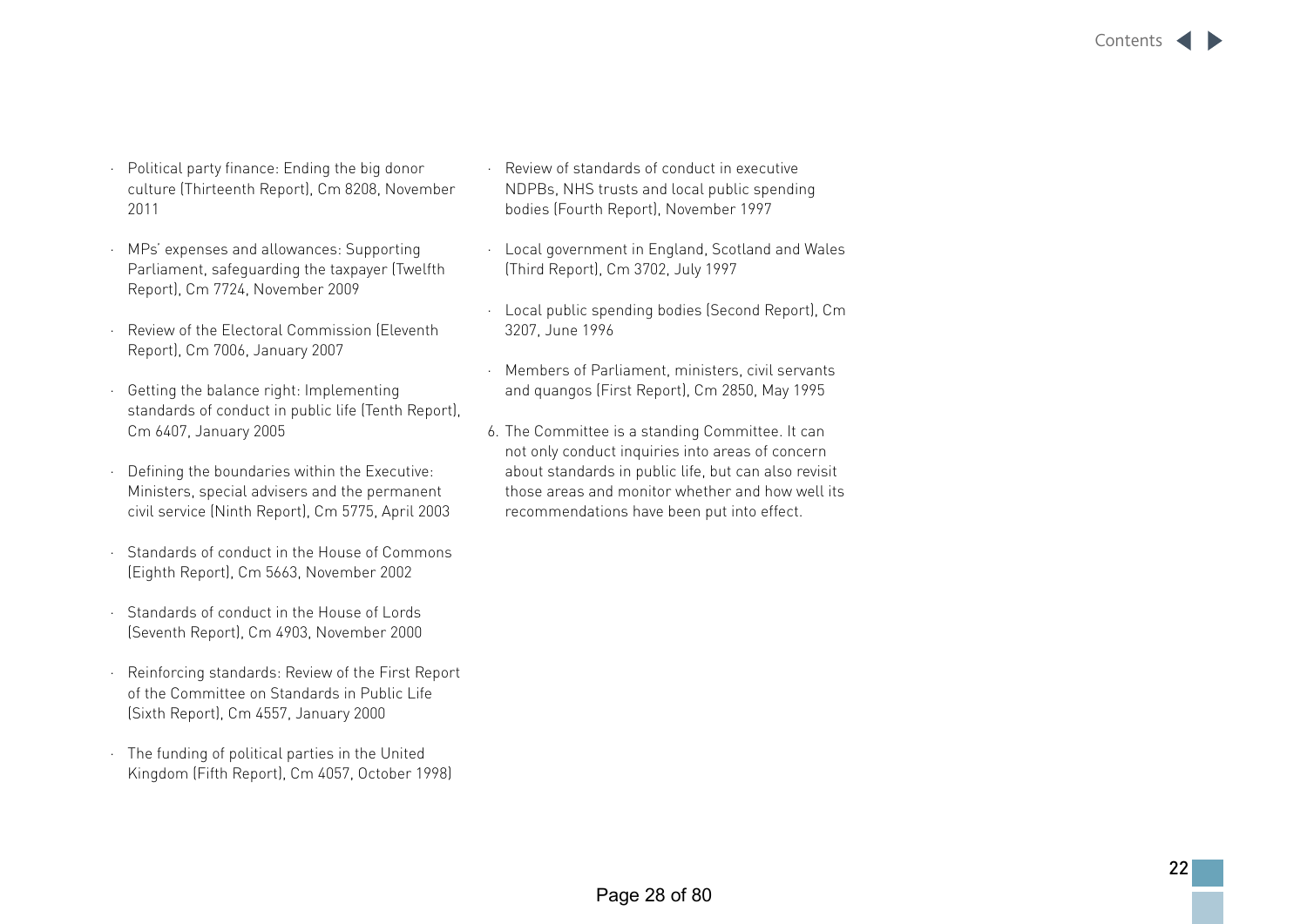## **Seven principles of public life**

The Seven Principles of Public Life<sup>11</sup> apply to anyone who works as a public office-holder. This includes all those who are elected or appointed to public office, nationally and locally, and all people appointed to work in the civil service, local government, the police, courts and probation services, NDPBs, and in the health, education, social and care services. All public office-holders are both servants of the public and stewards of public resources. The Principles also have application to all those in other sectors delivering public services.

#### **Selflessness**

Holders of public office should act solely in terms of the public interest.

#### **Integrity**

Holders of public office must avoid placing themselves under any obligation to people or organisations that might try inappropriately to influence them in their work. They should not act or take decisions in order to gain financial or other material benefits for themselves, their family, or their friends. They must declare and resolve any interests and relationships. Contents<br>
Contents<br>
Contents<br>
Contents<br>
Contents<br>
Comparison<br>
Comparison of the should act solely in terms<br>
declares in a open and temperate manner of the<br>
Information should on the starbed from the<br>
Information should on

#### **Objectivity**

Holders of public office must act and take decisions impartially, fairly and on merit, using the best evidence and without discrimination or bias.

#### **Accountability**

Holders of public office are accountable to the public for their decisions and actions and must submit themselves to the scrutiny necessary to ensure this.

#### **Openness**

Holders of public office should act and take decisions in an open and transparent manner. Information should not be withheld from the public unless there are clear and lawful reasons for so doing.

#### **Honesty**

Holders of public office should be truthful.

#### **Leadership**

Holders of public office should exhibit these principles in their own behaviour. They should actively promote and robustly support the principles and be willing to challenge poor behaviour wherever it occurs.

#### **Committee on Standards in Public Life**

GC05 1 Horse Guards Road, London, SW1A 2HQ https://www.gov.uk/government/organisations/thecommittee-on-standards-in-public-life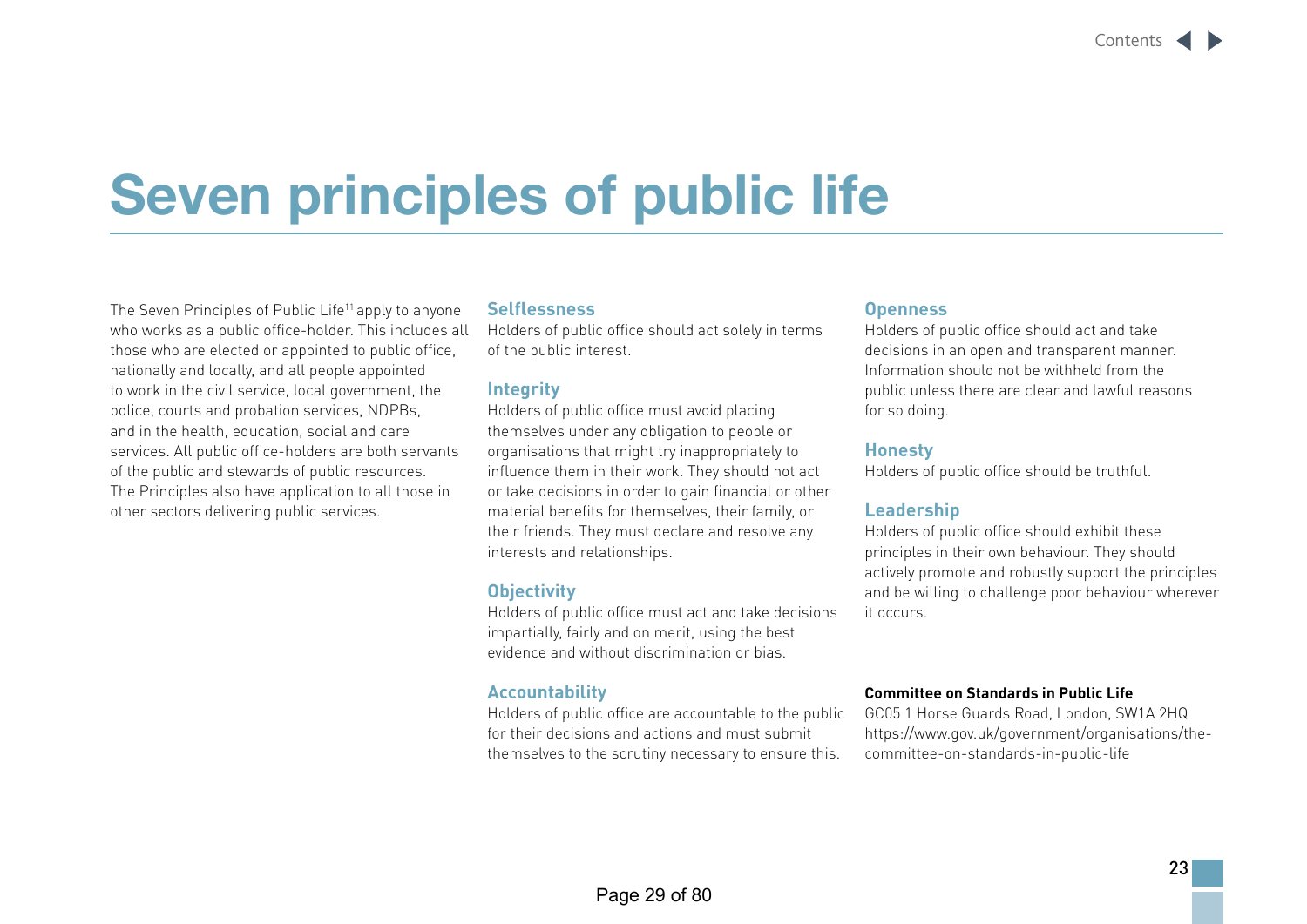## **References**

- 1 https://www.gov.uk/government/publications/ ethical-standards-for-providers-of-publicservices
- 2 [1] Julius, D., *Public Services Industry Review,* 2008, Retrieved 15 July 2013: http://www.bis.gov. uk/files/file46965.pdf. Note that this estimate includes services procured by government to support service delivery cited in Institute for Government 2012 Testing New Commissioning Models A guide to help policy makers learn about publically funded markets.
- [2] *The role of major contractors in the delivery of public services.* National Audit Office HC 810 Session 2013-14 12 November 2013.
- [3] CBI, *A Value Driven Public Services Sector* page 6 Oxford Economics analysis for CBI.
- 3 Committee of Public Accounts Transforming contract management Twenty-third report of Session 2014-15 HC 585 10 December 2014
- 4 National Audit Office Report, Cabinet Office, Transforming government's contract management, para 3.17. HC 269 Session 2013-14, 4 September 2014.
- 5 Oral evidence: Contract management within central Government Wednesday 10 September 2014 HC 586 p, 6.
- 6 CSPL Blog 26 March 2015 https://cspl.blog.gov. uk/2015/03/26/commissioners-and-businessescan-achieve-high-ethical-standards-by-workingtogether/
- 7 https://www.cips.org/en-GB/training-courses/ Ethical-Procurement-and-Supply-/
- 8 Ethical Procurement Policy Statement March 2011. https://www.gov.uk/government/uploads/ system/uploads/attachment\_data/file/69421/ ethical-procurement-policy-statement.pdf
- 9 https://www.gov.uk/government/publications/ tone-from-the-top-leadership-ethics-andaccountability-in-policing
- 10 See http://www.pwc.com/gx/en/ethics-businessconduct/code-of-conduct.jhtml, and http://www. pwc.com/gx/en/ethics-business-conduct/ethicsquestions.jhtml
- <sup>11</sup> The Seven Principles were established in the Committee's First Report in 1995; the accompanying descriptors were revised following a review in the Fourteenth Report, published in January 2013. Contract management within<br>
Page 30 of 80<br>
Page 30 of 80<br>
Page 30 of 80<br>
Page 30 of 80<br>
Page 30 of 80<br>
Page 30 of 80<br>
Page 30 of 80<br>
Page 30 of 80<br>
Page 30 of 80<br>
Page 30 of 80<br>
Page 30 of 80<br>
Page 30 of 80<br>
Page 30 of 80<br>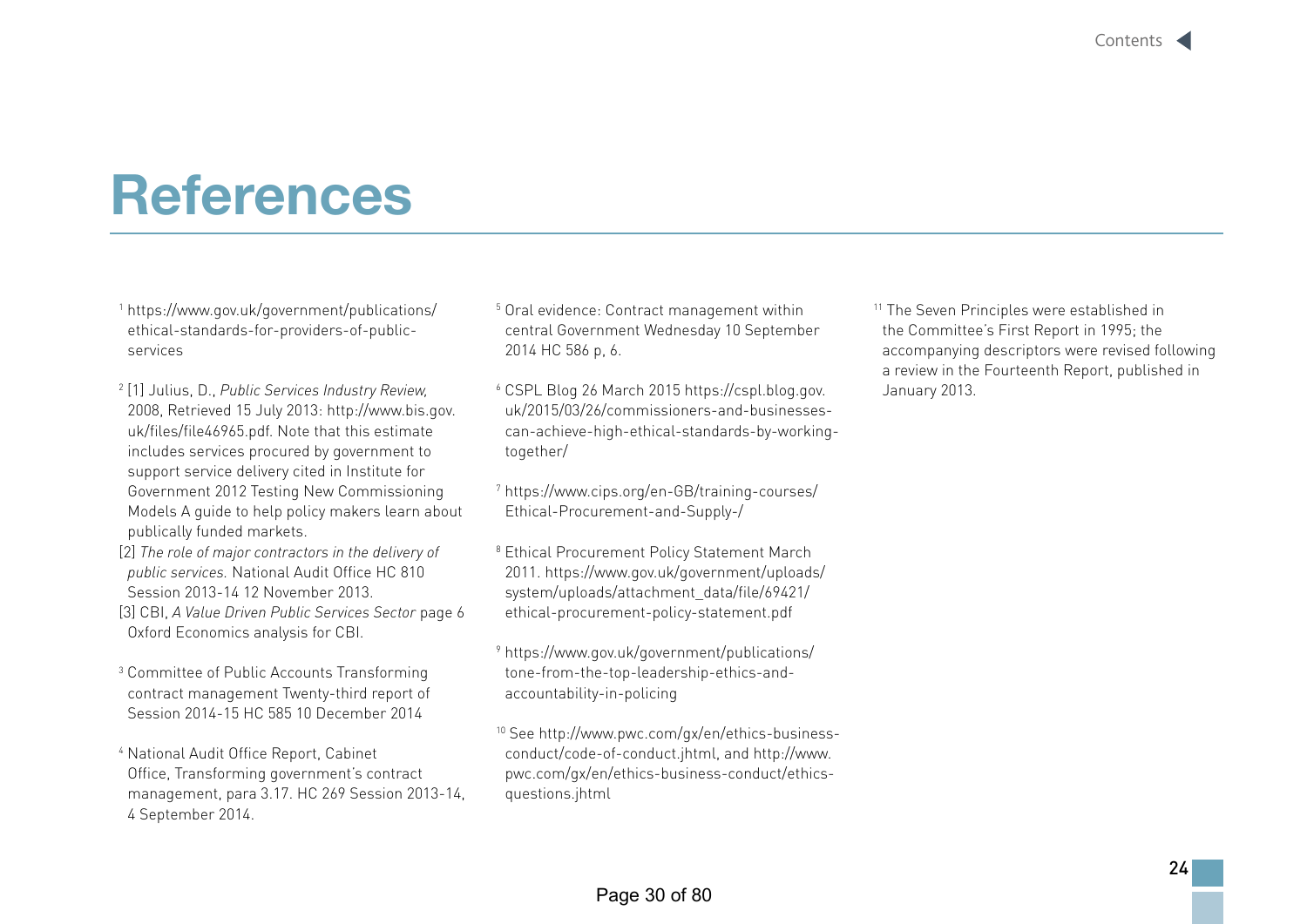Page 31 of 80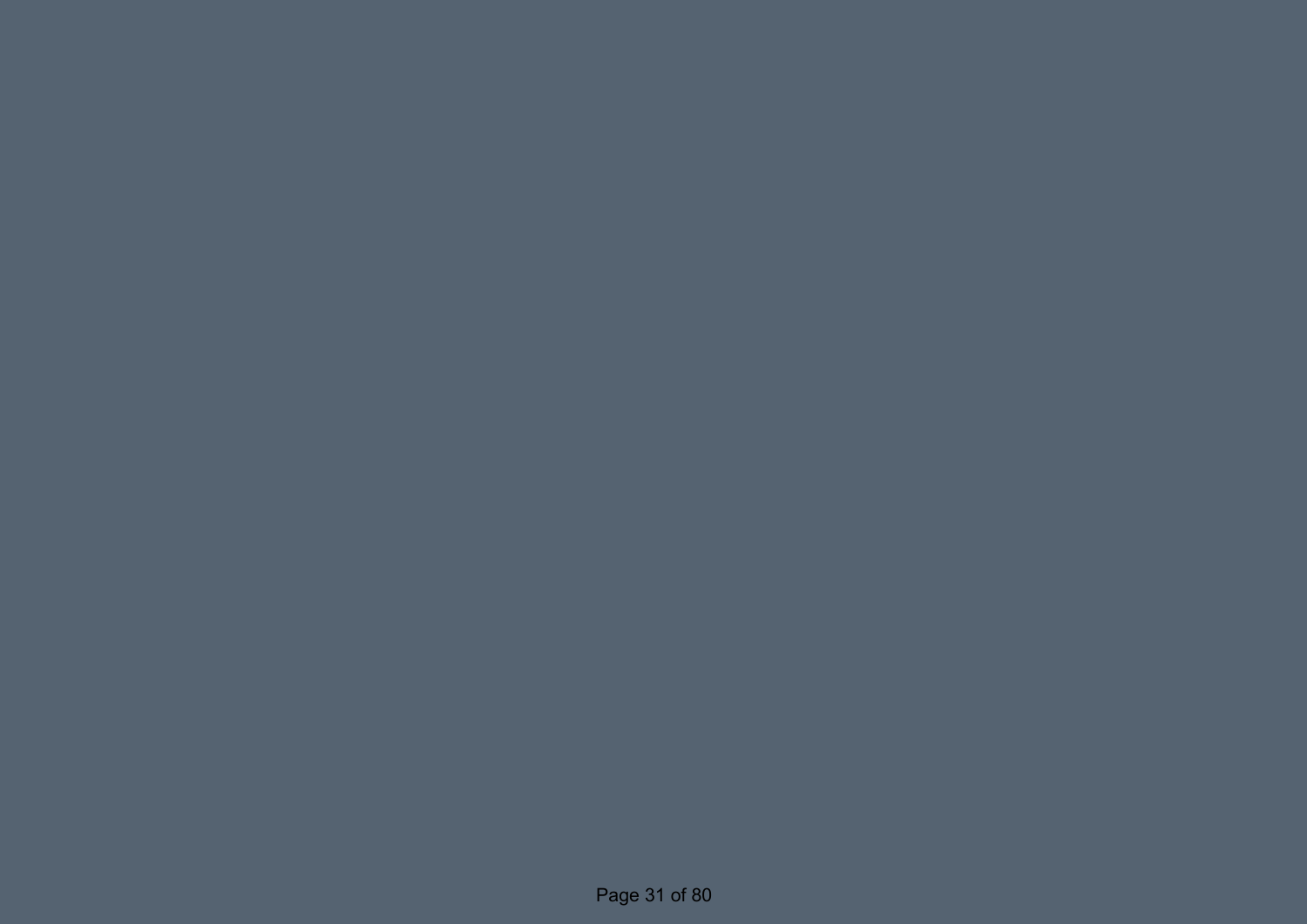#### **REPORT TO STANDARDS COMMITTEE 15 JUNE 2016**

#### **REVIEW OF PROCEDURE FOR DEALING WITH COMPLAINTS**

#### **REPORT OF THE HEAD OF LAW AND GOVERNANCE**

- 1. The Council's arrangements for dealing with complaints under the Members' Code of Conduct were approved by Council at its meeting in June 2012 and the Standards Committee subsequently agreed a detailed procedure document in respect of the process, in February 2013. The Committee has delegated authority to review and amend the arrangements, although certain changes, for example, in delegated authority, will require Council approval.
- 2. Under the current procedures, the assessment of complaints is undertaken by the Head of Law and Governance as Monitoring Officer and is only referred to the Standards Committee in those cases where the Head of Law and Governance does not consider it appropriate for her to consider the matter. Reports are provided to the Committee on a regular basis to advise of the nature of complaints that have been received and how they have been dealt with.
- 3. Where a matter is referred for investigation and the Investigating Officer concludes that there has been a breach of the Code of Conduct, the Head of Law and Governance arranges for a hearing to be held before the full Standards Committee.
- 4. As the procedures have been operating for over three years, it is timely for them to be reviewed. It is proposed that the procedures be varied to provide for the assessment of complaints to be referred to an Assessment Sub-Committee of the Standards Committee, which will determine whether or not they should be investigated, rather than this function be undertaken by the Head of Law and Governance. This will provide for greater "ownership" of assessment decisions by elected Members, rather than have responsibility for such matters rest with a single officer. It is however recommended that the Head of Law and Governance retain a discretion to decline to refer certain matters to the Sub-Committee, for example, any matters where the Member concerned was not a Councillor at the time of the alleged conduct or where it is apparent that the conduct did not take place when the Member was acting in their official capacity or where the conduct alleged is of a trivial nature.
- 5. It is proposed that an Assessment Sub-Committee be comprised of three voting Members of the Standards Committee and that where the complaint involves a Member of Hetton Town Council, one of the co-opted Members appointed by that Council be invited to attend in an advisory capacity, provided they do not have a conflict of interest.
- 6. Likewise, it is proposed that there be scope to set up Hearing Sub-Committees comprised of three Members, to hear complaints, rather than have such matters dealt with by the full Committee, as is currently the case. A Sub-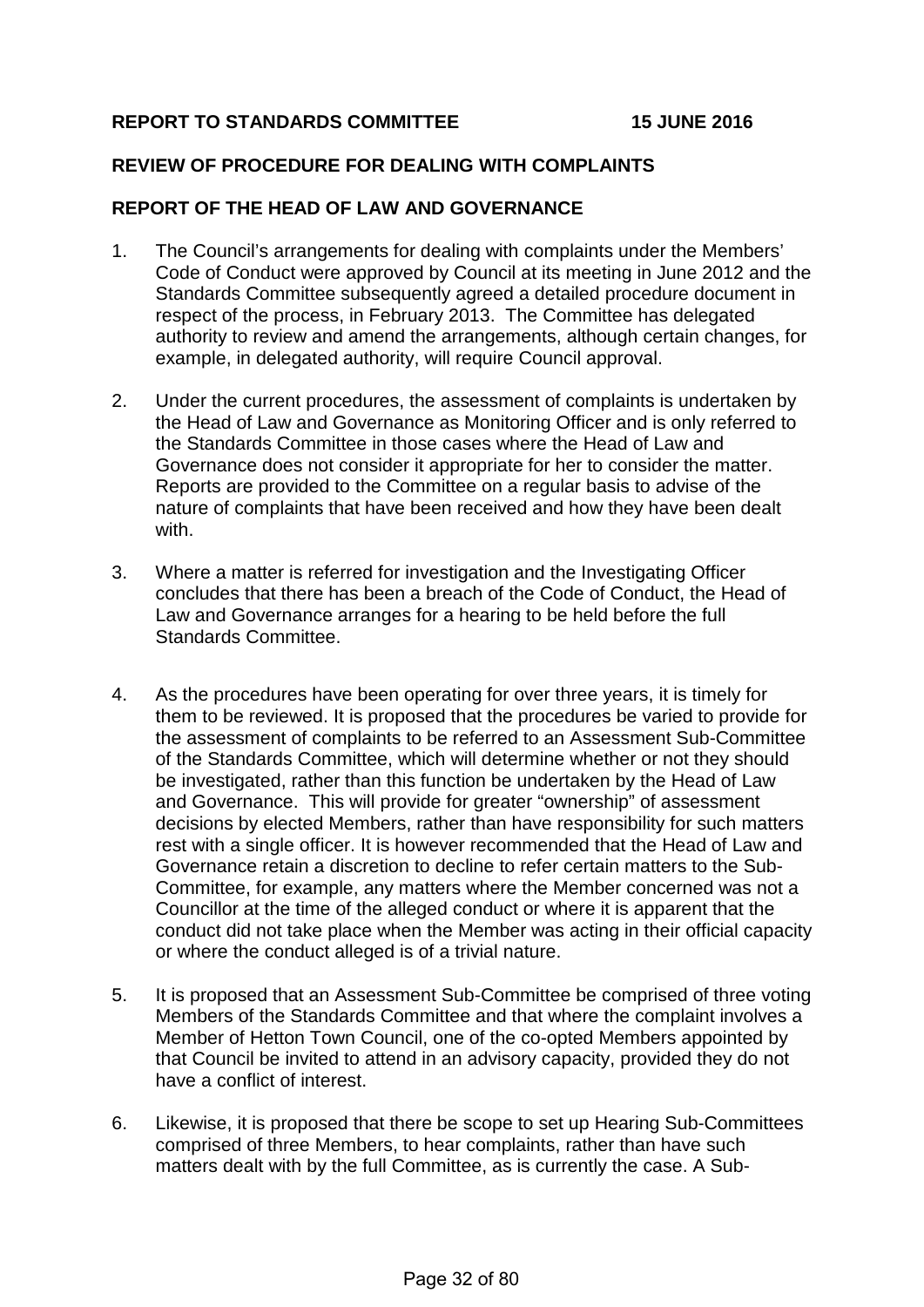Committee of three would be an appropriate size for ensuring the efficient conduct and management of the hearing.

- 7. Amendments to reflect these arrangements are shown as tracked changes on the copy of the procedure document which is shown in Appendix 1 to this report. If the Committee is minded to agree to the changes in delegated authority in respect of the Head of Law and Governance / Monitoring Officer, it will be necessary to recommend Council to approve this variation in the arrangements.
- 8. In addition, it is recommended that the opportunity is taken to update Article 9 of the Council's Constitution in order to reflect the role and remit of the Committee and, subject to the Committee agreeing the proposals set out in this report, its ability to establish assessment and hearing sub-committees. A draft of the updated Article 9 is shown in Appendix 2 to the report.

#### **Recommendation**

The Committee is recommended to:

- (i) approve the amendments to the procedures for dealing with complaints referred to in this report, together with any other amendments agreed by the Committee, subject, in respect of the proposed changes to the delegated authority to the Head of Law and Governance to assess complaints, to such amendments being agreed by Council;
- (ii) authorise the Head of Law and Governance, in consultation with the Chairman of the Committee, to make such other minor or consequential amendments to the procedure document as are considered appropriate for consistency;
- (iii) recommend Council to agree the delegation of authority to the Standards Committee to assess complaints about Members, as set out in this report and to amend Article 9 of the Constitution to reflect the new arrangements, as set out in Appendix 2 to the report.

Background Papers

None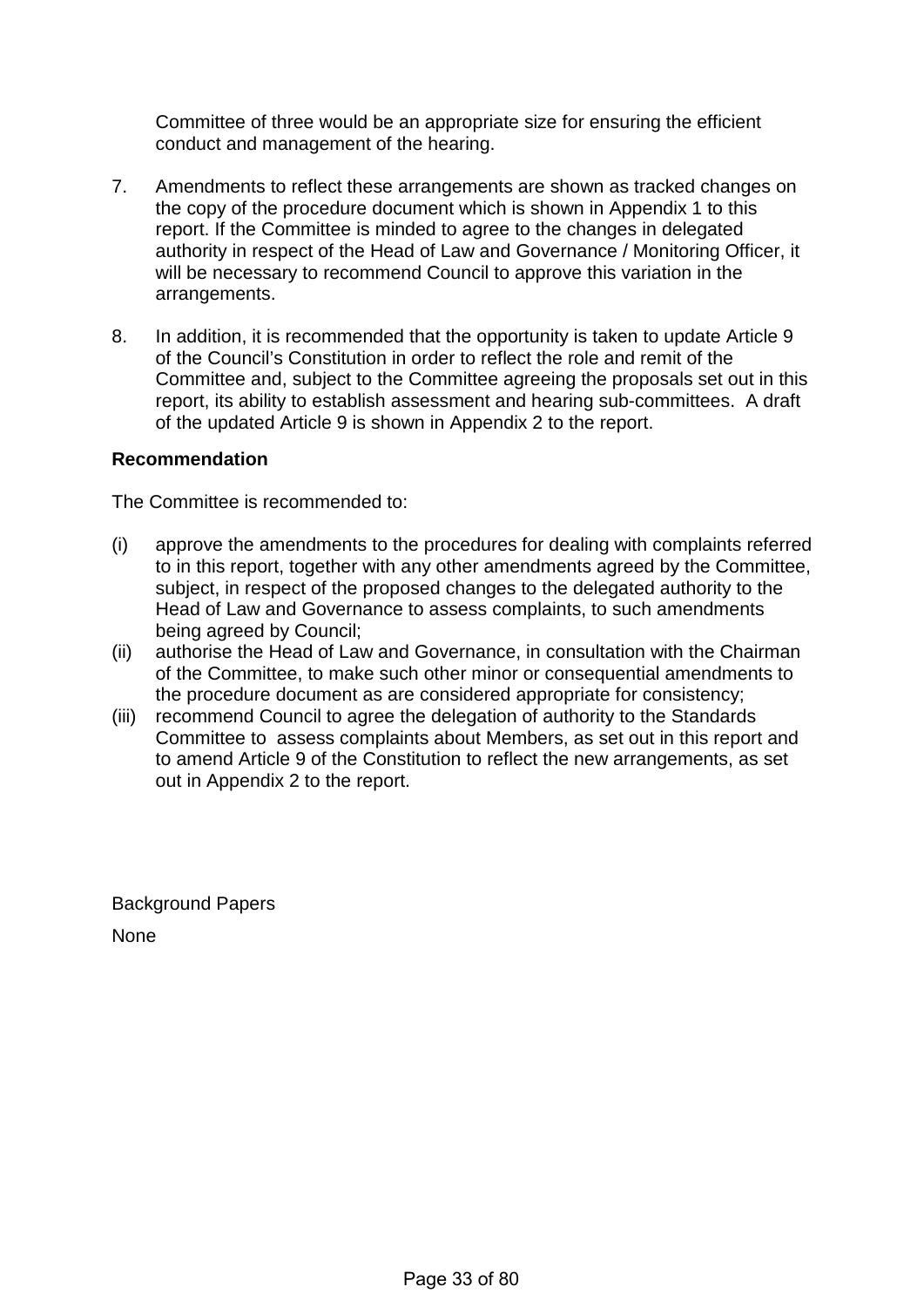Appendix 1

**Code of Conduct for Members**

**Arrangements for Dealing with Complaints**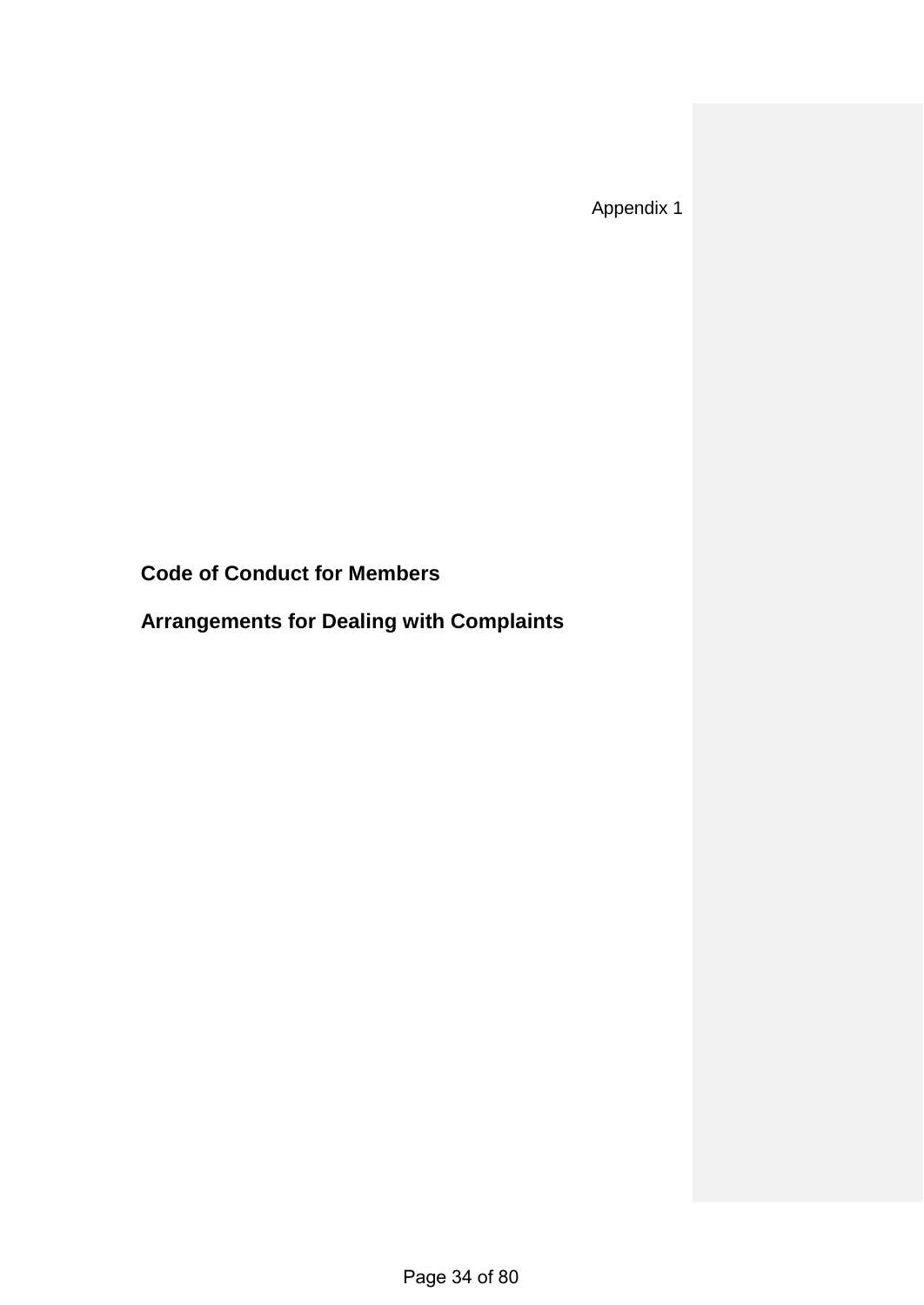# **PROCEDURES FOR DEALING WITH ALLEGATIONS OF BREACHES OF THE CODE OF CONDUCT FOR MEMBERS AND CO-OPTED MEMBERS**

### **ADVICE FOR COMPLAINANTS**

# **1 Context**

- 1.1 These arrangements explain how you may make a complaint that an elected or co-opted member of Sunderland City Council (the Council) or Hetton Town Council (the Town Council) has failed to comply with the relevant authority's Code of Conduct (the Code). They also set out how the Council will deal with your complaint.
- 1.2 The Council is required to have such arrangements in place by section 28 of the Localism Act 2011. It is responsible for dealing with any complaint against a Town Councillor, as well as complaints about its own members.
- 1.3 As part of the arrangements, the Council must appoint at least one Independent Person, whose views must be sought by the Council before it takes a decision on an allegation which it has decided shall be investigated, and whose views can be sought by the Council at any other stage in the process. The Independent Person's views may also be sought by the member or co-opted member against whom an allegation has been made.
- 1.4 The Council has appointed one Independent Person. Further information regarding this post is set out in paragraph 13.
- 1.5 In these arrangements, reference is made to the Monitoring Officer. The Monitoring Officer is a senior officer of the Council who has statutory responsibility for maintaining the register of members' interests and who is responsible for administering the system in respect of complaints of member misconduct.
- 1.6 References in these procedures to the Monitoring Officer include, where relevant, his/her Deputy or other officer authorised to act on his/her behalf.

# **2 The Code of Conduct**

- 2.1 The current Code of Conduct for members, which has been adopted by the Council, came into effect on 1<sup>st</sup> July 2012, was amended in March 2013 and is attached as Appendix One to these arrangements. It is also available for inspection on the Council's website and on request from the Council's Customer Services Centre.
- *2.2* Hetton Town Council is also required to adopt a Code of Conduct. If you wish to inspect that Council's Code, you should inspect any website operated by the Town Council or contact the clerk to the Town Council.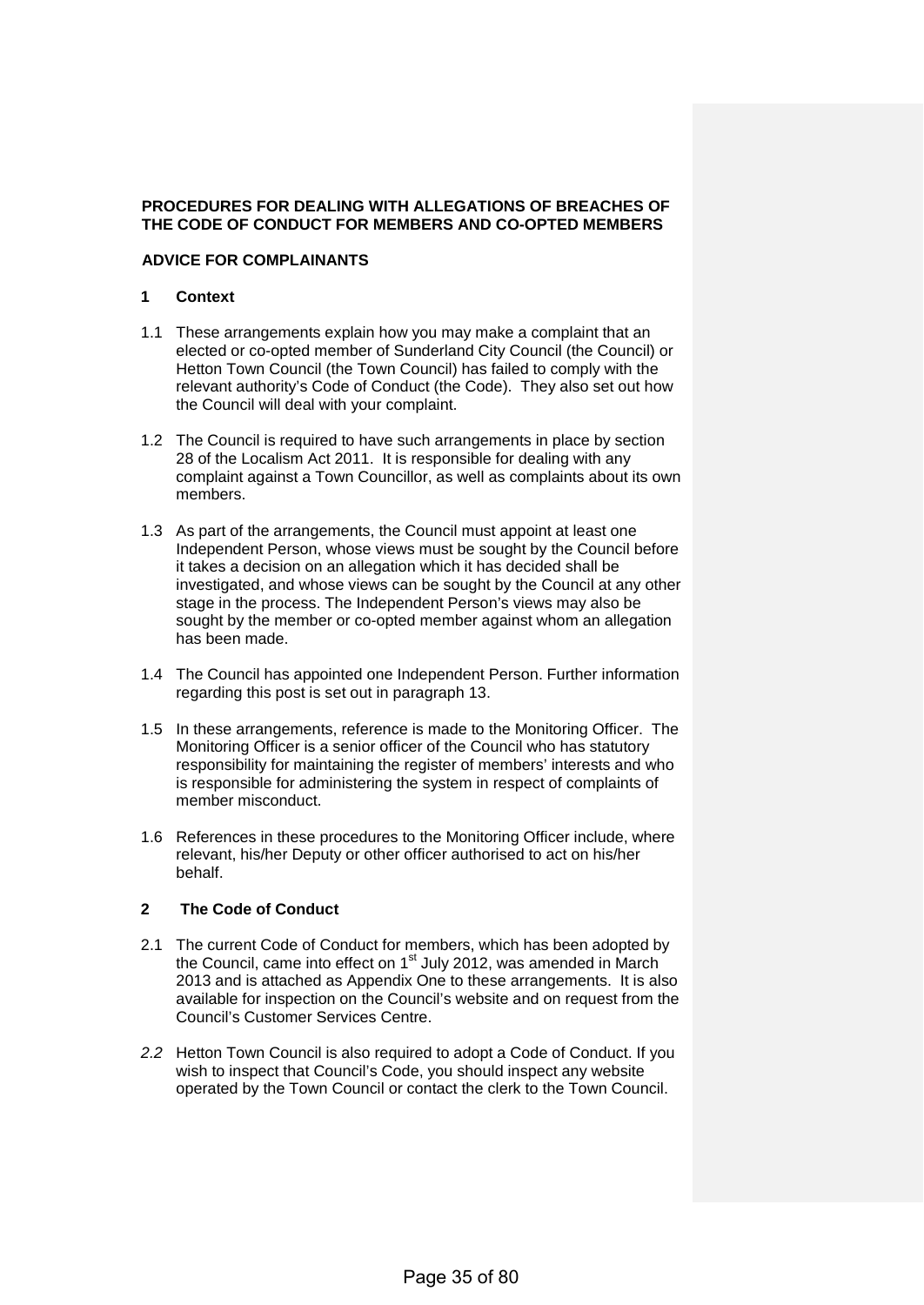### **3 Making a complaint**

3.1 If you wish to make a complaint, please write or email to – The Monitoring Officer Law & Governance Services PO Box 100 Civic Centre Sunderland SR2 7DN

 $Or -$ 

City.Solicitor@sunderland.gov.uk

If a disability prevents you from making your complaint in writing, you may contact the Complaints and Feedback Team Manager on 0191- 5611065 for assistance.

- 3.2 Complaints must specify details of the alleged breach of the Code and provide details of any evidence available to support the complaint. Complaints should be made in writing or by e-mail to the Monitoring Officer as soon as possible.
- 3.3 In order to ensure that we have all the information which we need to be able to process your complaint, please complete and send us the model complaint form, which is attached as Appendix Two and which can be downloaded from the Council's website. The form is also available from the Complaints and Feedback Team Manager.
- 3.4 You should set out exactly what the member you are complaining about said or did that caused you to complain. You should be as detailed as possible and substantiate your claim where you can. Although you are not required to prove your complaint at this stage of the process, you do have to demonstrate reasonable grounds for believing that the member complained about has breached the Code of Conduct.
- 3.5 Please provide us with your name and a contact address and/or email address, so that we can acknowledge receipt of your complaint and keep you informed of its progress. You should note that the Council does not normally investigate anonymous complaints, unless there is a clear public interest in doing so.
- 3.6 As a matter of fairness and natural justice, we believe that the member should usually be told who has complained about them and receive details of the complaint. However, in exceptional circumstances, the Monitoring Officer may withhold your identity if he/she is satisfied that you have reasonable grounds for believing that you or any witness relevant to the complaint may be at risk of physical harm if your identity is disclosed, or where there are medical risks (supported by medical evidence) associated with your identity being disclosed. The Monitoring Officer may also withhold details of your complaint from the member at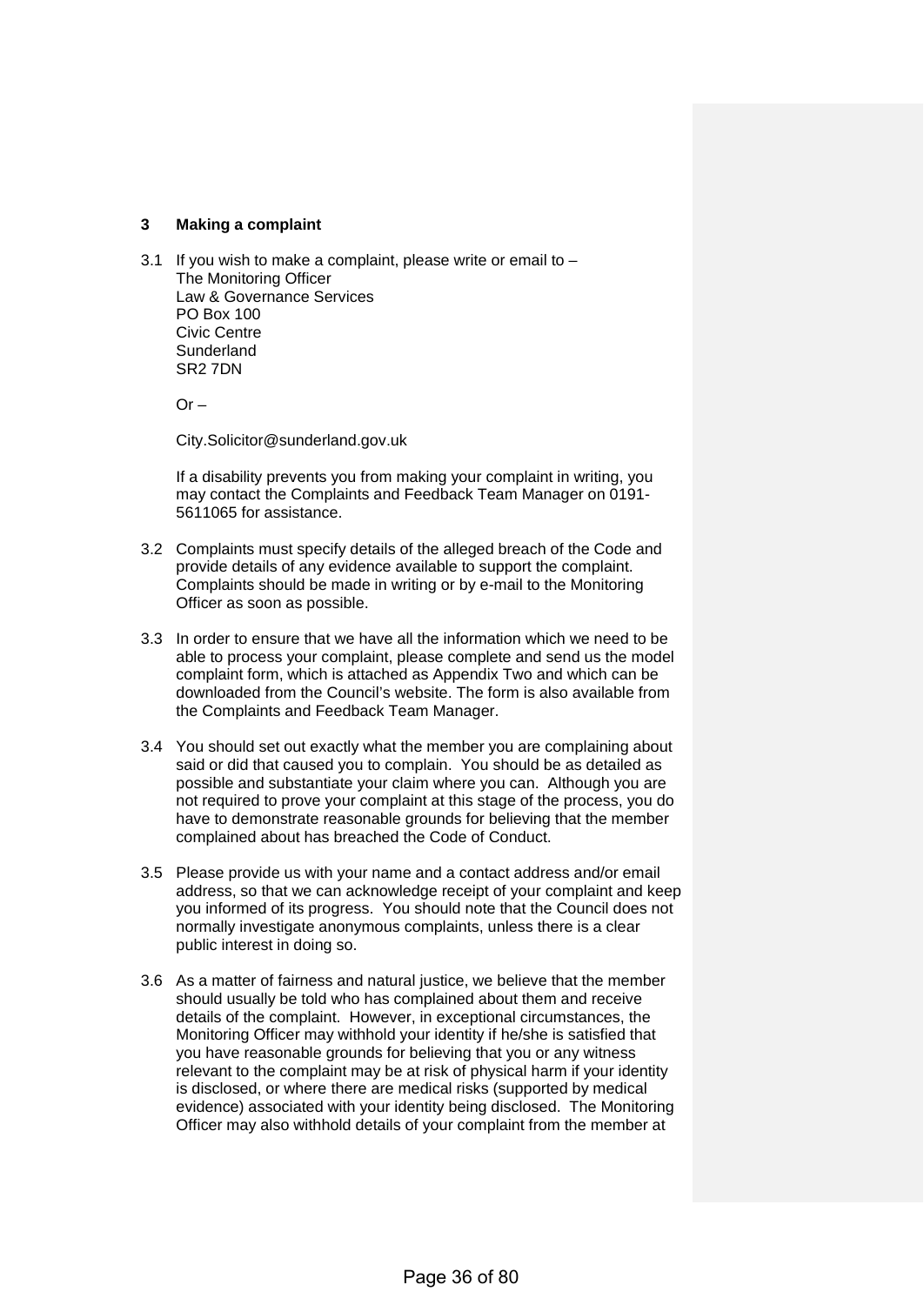this initial stage, if he/she considers that to release details may prejudice any subsequent investigation. Any such decision by the Monitoring Officer will only apply pending consideration of the matter by the Assessment Sub-Committee, as referred to below.

- 3.7 If you wish to request that your name remains confidential and/or that details of your complaint are withheld from the member concerned, please indicate this in the space provided on the complaint form and give reasons.
- 3.8 Any request for confidentiality will be considered by the Monitoring Officer Standards Committee or Assessment Sub-Committee when assessing your complaint, to determine whether or not it should be referred for investigation. at the initial assessment stage when your complaint is received.
- (If the Monitoring Officer decides that the assessment of your complaint should be undertaken by the Standards Committee, the Committee will consider your request).
- 3.9 If the Monitoring Officer (or StandardsAssessment Sub-Committee Committee, as appropriate) decides to refuse your request for confidentiality, he/sheyou will be offered you the option to withdraw the complaint, rather than proceed with your identity being disclosed.
- 3.10 Where very serious allegations are made, the Monitoring OfficerAssessment Sub-Committee may decide to investigate the complaint and if he/sheit considers it reasonably necessary, notify the member of your identity, despite your request for confidentiality.
- 3.11 In any event, even if the Monitoring Officer (or Standards Assessment Sub-Committee) decides to withhold your identity and/or details of your complaint from the member at this initial stage, if the matter is referred for investigation, at some point it is likely that it will be necessary to provide this information to the member concerned, to enable them to respond to the complaint and for the investigation to be completed. The Assessment Sub-CommitteeMonitoring Officer will determine whether and at what point the member will be advised of your complaint and your identity.

 (These procedures will be adjusted as appropriate, in order to accommodate any decision on confidentiality or to withhold details of a complaint).

#### **4 Processing a Complaint**

The Monitoring Officer will review your complaint and, after consultation with the Independent Person(s), take a decision as to whether it merits formal investigation.

 $\vert$  4.21 The Monitoring Officer will notify the member concerned of your complaint and (subject to agreeing any request for confidentiality and/or withholding of details of the complaint) give him/her your name and will

**Formatted:** Indent: Left: 0 cm, First line: 0 cm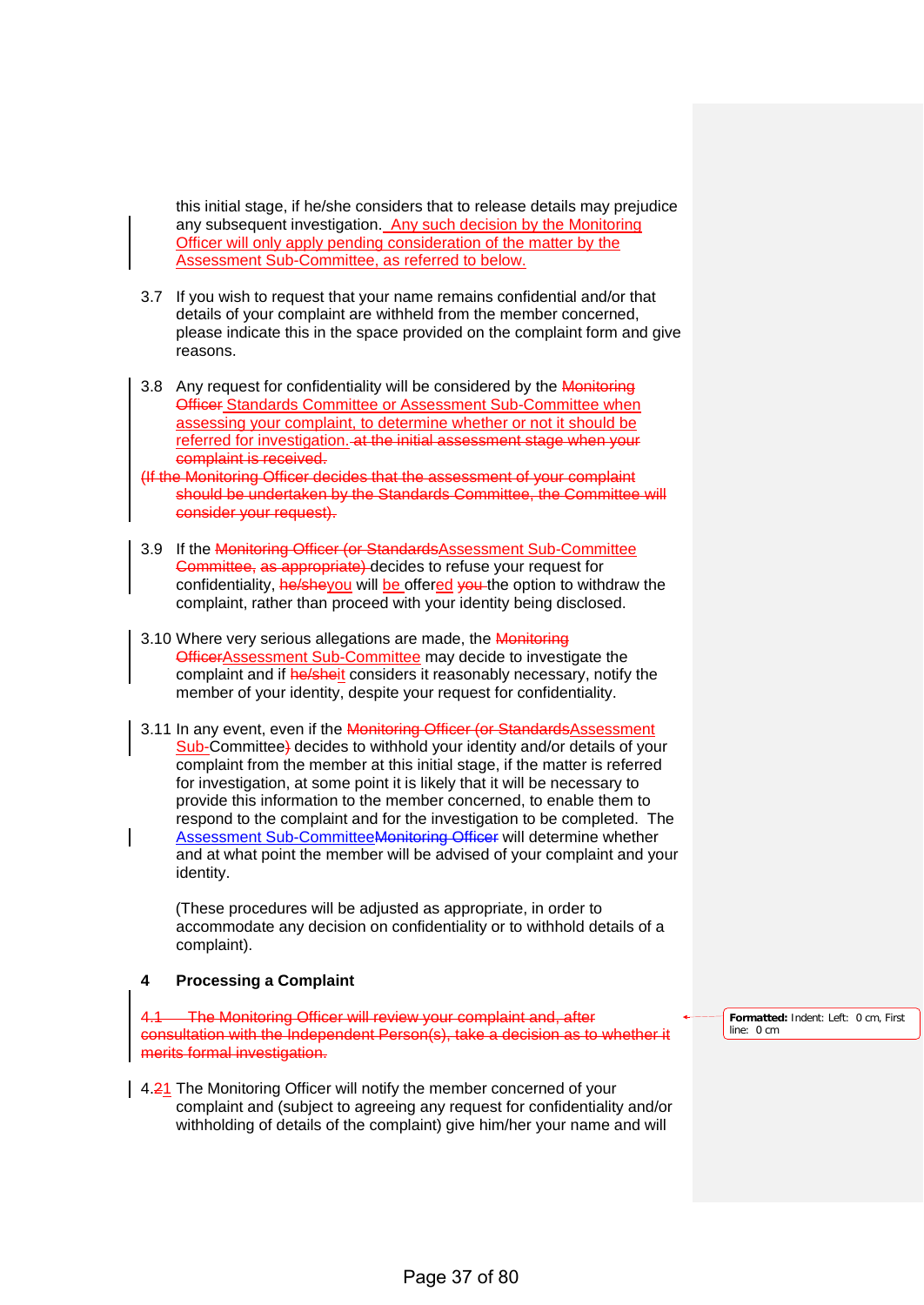invite him/her to make any comments which they wish to be taken into account when making the decision as to whether to investigate the matter. The member will be requested to provide their comments within 10 working days of receipt of notification of the complaint. The Monitoring Officer has discretion to extend this period.

- 4.32 The Monitoring Officer will also provide the member with the contact details of the Independent Person(s). The member is entitled to consult the Independent Person(s) at any stage of the process.
	- 4.3 The Monitoring Officer will review your complaint and, after consultation with the Independent Person(s), take a decision as to whether it should be referred to an Assessment Sub-Committee of the Standards Committee. The Monitoring Officer will have discretion to determine that no further action be taken in respect of a complaint and that it will not be referred to the Assessment Sub-Committee where;

4.3.1 the person who is the subject of the complaint was not a member of Sunderland City Council or Hetton Town Council at the time the alleged conduct occurred or

4.3.2 where the Monitoring Officer considers that it is clear that the member who is the subject of the complaint was not acting in their capacity as a councillor at the time the alleged conduct occurred or

4.3.3 where the conduct complained of is a continuation of a situation/set of circumstances relating to the same Councillor, which the Monitoring Officer or Assessment Sub Committee has previously considered and has determined not to take any action on or

4.3.4 where the Monitoring Officer considers the conduct alleged to be of a trivial nature or

4.3.5 where there has been a long delay before the complaint was made or

4.3.6 where you and the subject member are prepared to resolve the matter.

This list is not intended to be exhaustive and the Monitoring Officer, in consultation with the Independent Person, may decide that a complaint does not merit further consideration referral to the Assessment Sub Committee for any other reason which appears to him/her to be relevant.

The Monitoring Officer will report to the Standards Committee on a regular basis to advise it of the number of complaints which have not been put before the Assessment Sub Committee and the reason why.

4.4 When deciding whether or not to investigate the complaint, consideration will be given as to whether or not the allegation, if proved, could amount to a breach of the Code of Conduct. If the conduct complained about does not amount to a breach of the Code, it will not be investigated.

**Formatted:** Indent: Left: 1 cm, First line: 0 cm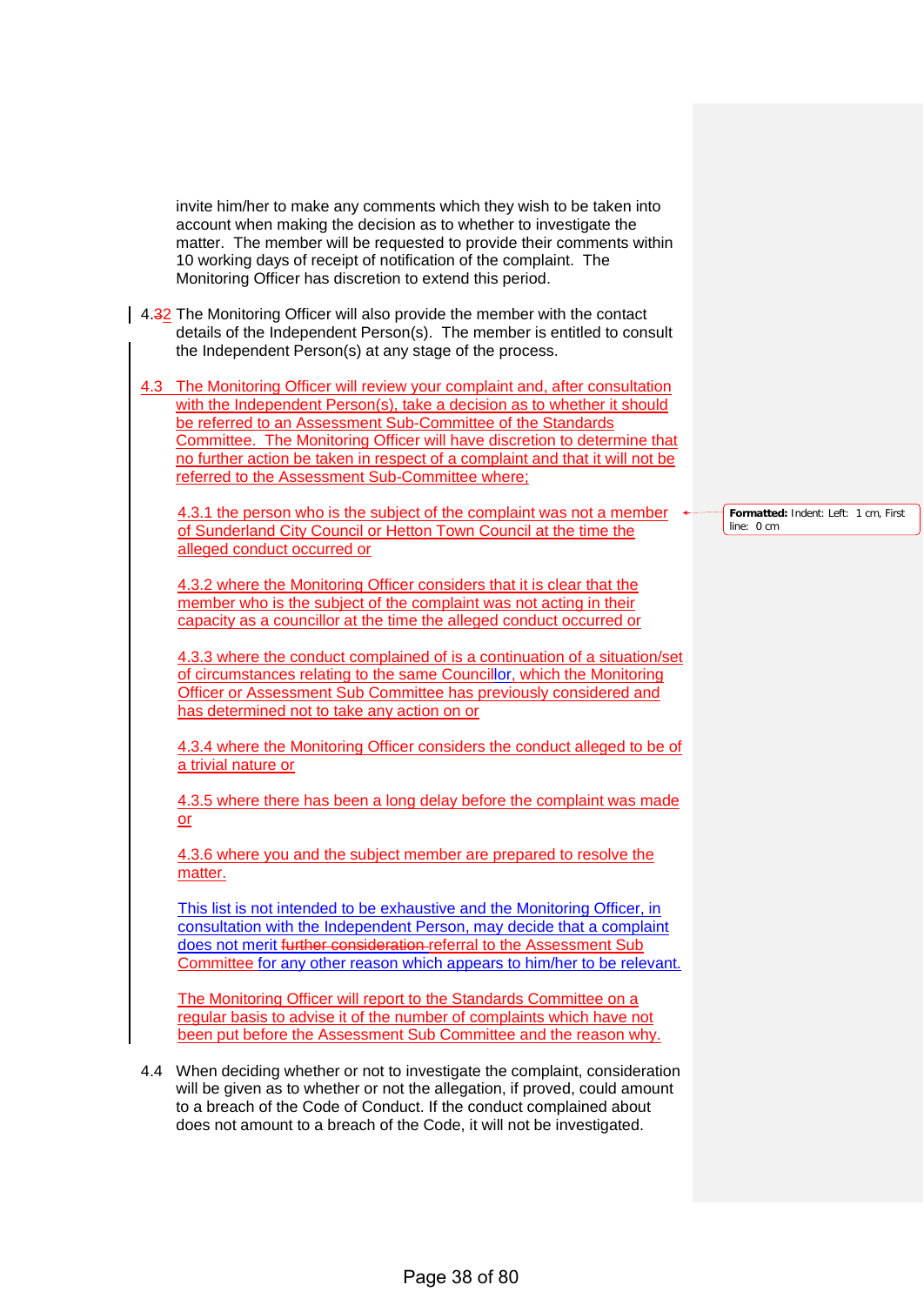Regard will also be had to the Council's adopted assessment criteria (attached at Appendix Three) and any other relevant factors. You will be advised of the Monitoring Officer's 'sor Assessment Sub-Committee's decision (as appropriate) and the reasons for that decision.

- 4.5 Where the Monitoring Officer or Assessment Sub-Committee requires additional information in order to come to a decision, he/she/it may come back to you for such information, and may also request further information from the member against whom your complaint is directed or from any other person or organisation.
- 4.6 Where your complaint relates to a Town Councillor, the Monitoring Officer may also inform the Clerk of the Town Council of your complaint and seek his/her views before a decision is made as to deciding whether the complaint merits formal investigation.
- In some cases, the Monitoring Officer may not consider it appropriate for him/her to make the decision on whether your complaint should be investigated. In such cases, he/she will refer the matter to the Standards Committee.
- 4.87 You will not be able to address the Monitoring Officer or the Committee Assessment Sub-Committee and therefore it is important that you set out your complaint in writing clearly and provide at the outset all the information you wish the Monitoring Officer or Standards CommitteeSub-Committee, as appropriate, to consider, including, where possible, any documents or other material that you wish to be taken into account.

# **5 Informal Resolution**

- 5.1 In appropriate cases, the Monitoring Officer may seek to resolve the complaint informally, without the need for a formal investigation. Such informal resolution may involve the member accepting that his/her conduct was unacceptable and offering an apology, or other remedial action by the Council. Where the member or the Council make a reasonable offer of local resolution, but you are not willing to accept that offer, the Monitoring Officer Assessment Sub-Committee will take account of this in deciding whether the complaint merits formal investigation.
- 5.2 Even if a complaint is referred for investigation, the Monitoring Officer may seek an informal resolution at any point in the process.
- 5.3 If your complaint identifies criminal conduct or breach of other regulation by any person, the Monitoring Officer may report this to the Police or other regulatory agencies.

# **6 Review**

6.1 If the Monitoring Officer or Standards Committee Assessment Sub-Committee decides not to refer your complaint for investigation, you have no right to have this decision reviewed.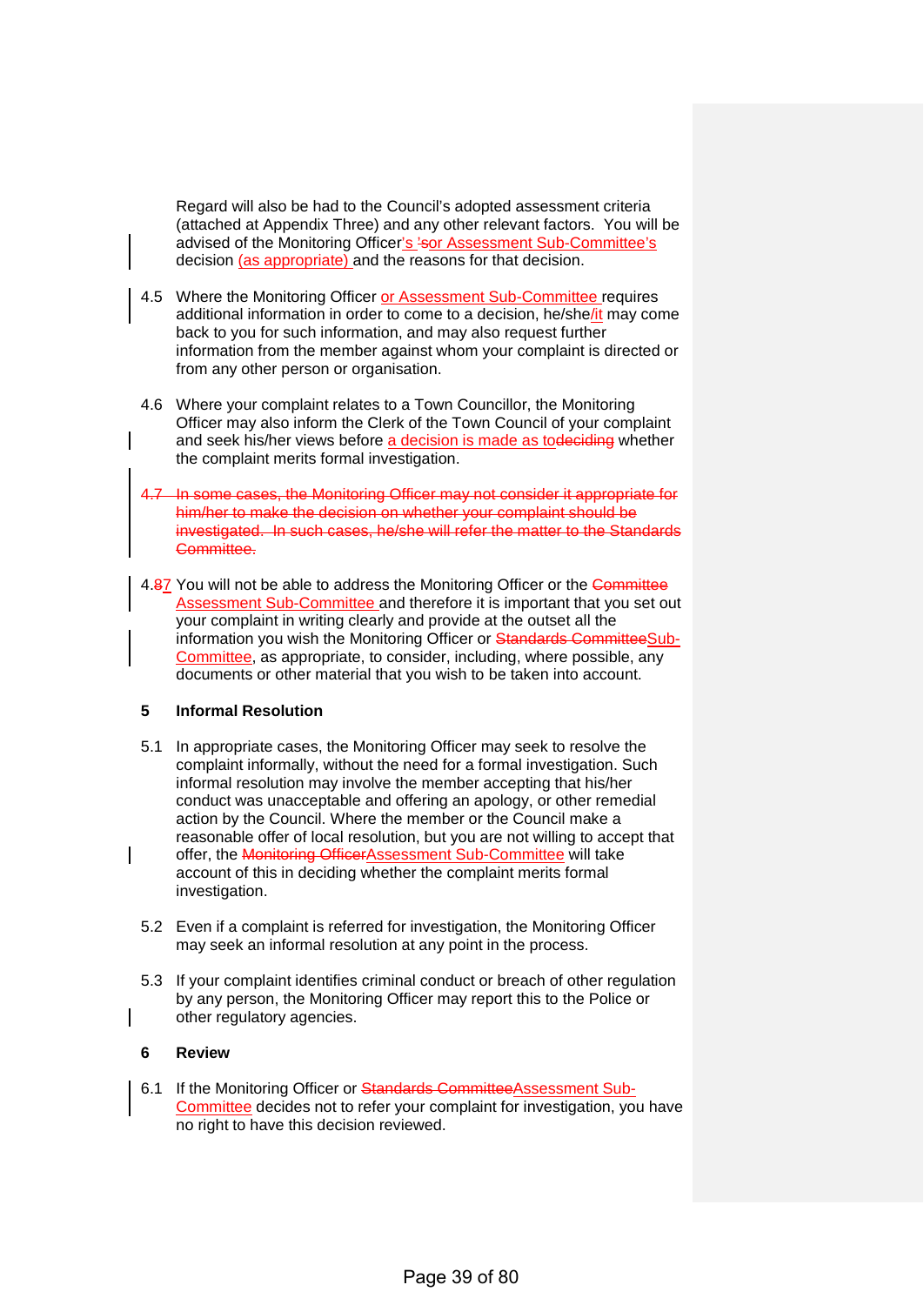# **7 Reports on Complaints**

7.1 The Monitoring Officer will submit reports to the Standards Committee on a regular basis, setting out on an anonymous basis, information regarding complaints received, and whether or not theywhich have not been referred for investigation to the Assessment Sub-Committee. Where an investigation concludes that no breach has occurred and that is accepted by the Monitoring Officer, the Standards Committee will also be notified of that fact (see Procedure for Investigation of Complaints).

# **8 How is the investigation conducted?**

- 8.1 The procedure for investigating a complaint is set out in Appendix Four.
- 8.2 8.2 Where complaints are received from more than one complainant which -relate to the same or similar allegations, the Monitoring Officer has discretion relate to the same or similar allegations, the Monitoring Officer has discretion toto consolidate the complaints so that they are dealt with as part part of one investigation and if appropriate, are heard at one hearing. **Formatted:** Indent: Left: 0 cm, Hanging: 1 cm, No bullets or numbering **Formatted:** Indent: Left: 0 cm, Hanging: 1 cm

**Formatted:** Indent: Left: 0 cm,

Hanging: 1 cm

# **9 The Hearing**

- 9.1 The procedure for hearings is set out in Appendix Five.
- 9.2 Where, between being referred for investigation and the investigation concluding, (or if appropriate, a hearing being held) the member who is the subject of the complaint ceases to be a member, the Monitoring **Officer may submit a report to the Standards Committee or Assessment** Sub-Committee to seek approval to discontinue the investigation. The Committee or Sub-Committee may agree to this or may resolve that there is merit in the investigation continuing and if it considers it appropriate, following conclusion of the investigation, for a hearing to be held.

# **10 What happens at the end of the hearing?**

- 10.1 At the end of the hearing, the Chair will state the decision of the Standards Committee Hearing Sub-Committee as to whether the member failed to comply with the Code of Conduct and as to any actions which the Committee Sub-Committee resolves to take.
- 10.2 As soon as reasonably practicable thereafter, the Monitoring Officer will prepare a formal decision notice in consultation with the Chair of the CommitteeSub-Committee, and send a copy to you, the member, the Independent Person(s) (and to the Town Council if appropriate). He/she will also make that decision notice available for public inspection and will publicise the decision in such further manner (if any) as the Sub-Committee may direct. However, where the Sub-Committee has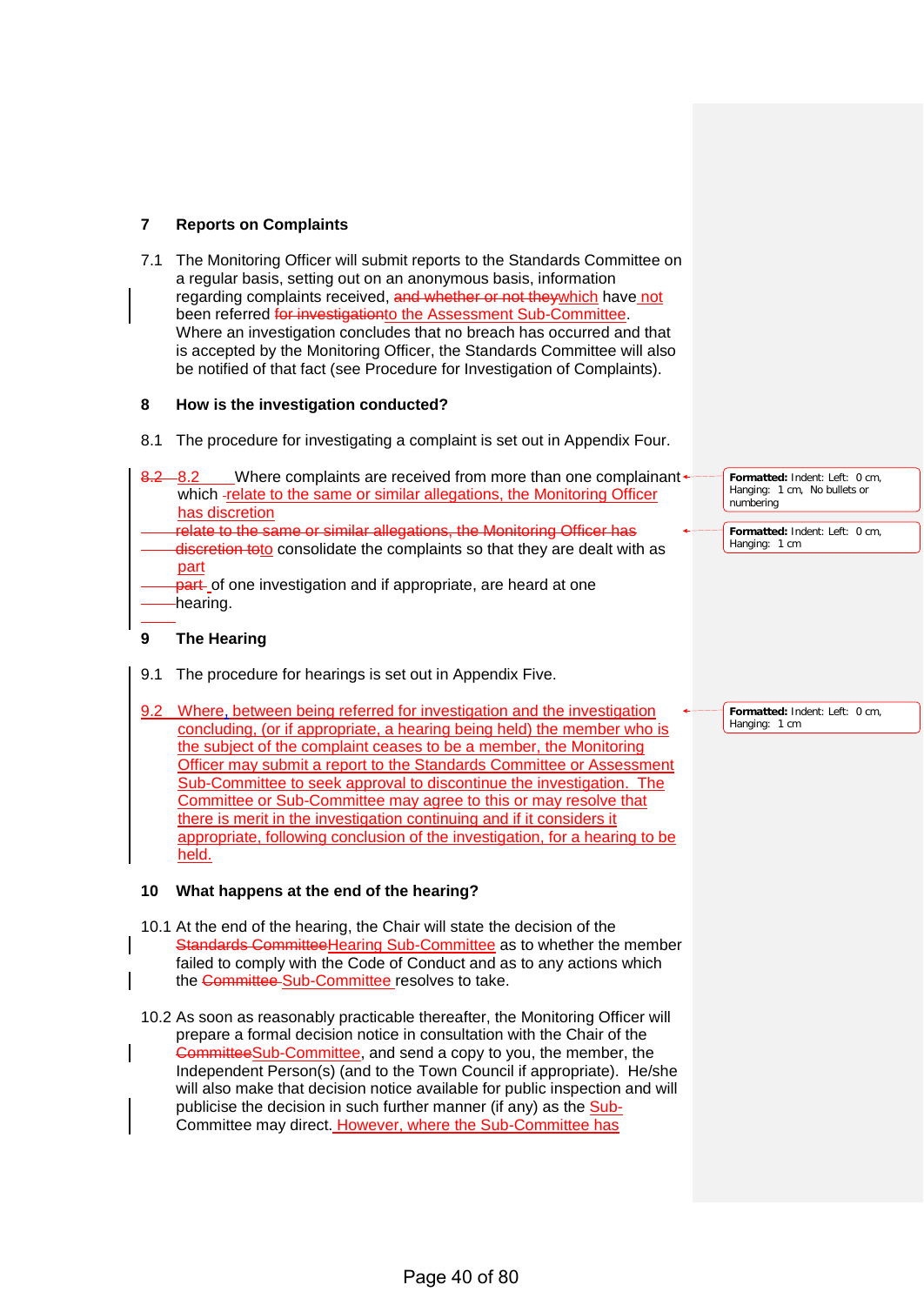concluded that no breach has occurred, the notice shall not be published if the member so requests.

#### **11 What action can the Standards CommitteeHearing Sub-Committee take where a member has failed to comply with the Code of Conduct?**

- 11.1 The Council Standards Committee has delegated to the Standards Hearing Sub-CommitteeCommittee such of its powers to take action in respect of individual members as may be necessary to promote and maintain high standards of conduct. Accordingly the Standards CommitteeHearing Sub-Committee may –
	- Issue a formal censure by the CommitteeSub-Committee;
	- Recommend to full Council, or to Hetton Town Council the issue of a formal censure by the Council or Town Council;
	- Refer its findings to full Council, or to Hetton Town Council, for information;
	- Publish its findings by such means as the Committee-Sub-Committee thinks fit;
	- Recommend to the Council, or to Hetton Town Council, that the member be removed from any or all Committees or Sub-Committees (subject to the approval of the member's Group if applicable);
	- Recommend to the Leader of the Council that the member be removed from the Cabinet, or removed from particular Portfolio responsibilities;
	- Recommend to the Council, or to Hetton Town, that the member be removed from all outside appointments to which she / he has been appointed or nominated by the Council or by Hetton Town Council;
	- Instruct the Monitoring Officer to, or recommend that Hetton Town Council, offer training to the member; or
	- Recommend to the Council, or to Hetton Town Council, that it excludes the member from the Council's offices or other premises or facilities, to the extent desirable and so as not to interfere with the democratic process, in particular the member's ability to carry out his or her role as an elected member;
	- Such other recommendations as the Committee-Sub-Committee may think appropriate.
- 11.2 The Standards Committee Hearing Sub-Committee has no power to suspend or disqualify a member or to withdraw or suspend members' basic or special responsibility allowances, or to restrict a member's access to Council resources so that the member is unable to perform his / her essential role as a councillor.

# **12 What is are the Standards Committee and its Sub-Committees?**

12.1 The Standards Committee is comprised of eight members of the Council together with two non-voting co-optees nominated by Hetton Town Council. Sub-Committees of the Standards Committee may be convened in order to deal with any aspect of a complaint that a councillor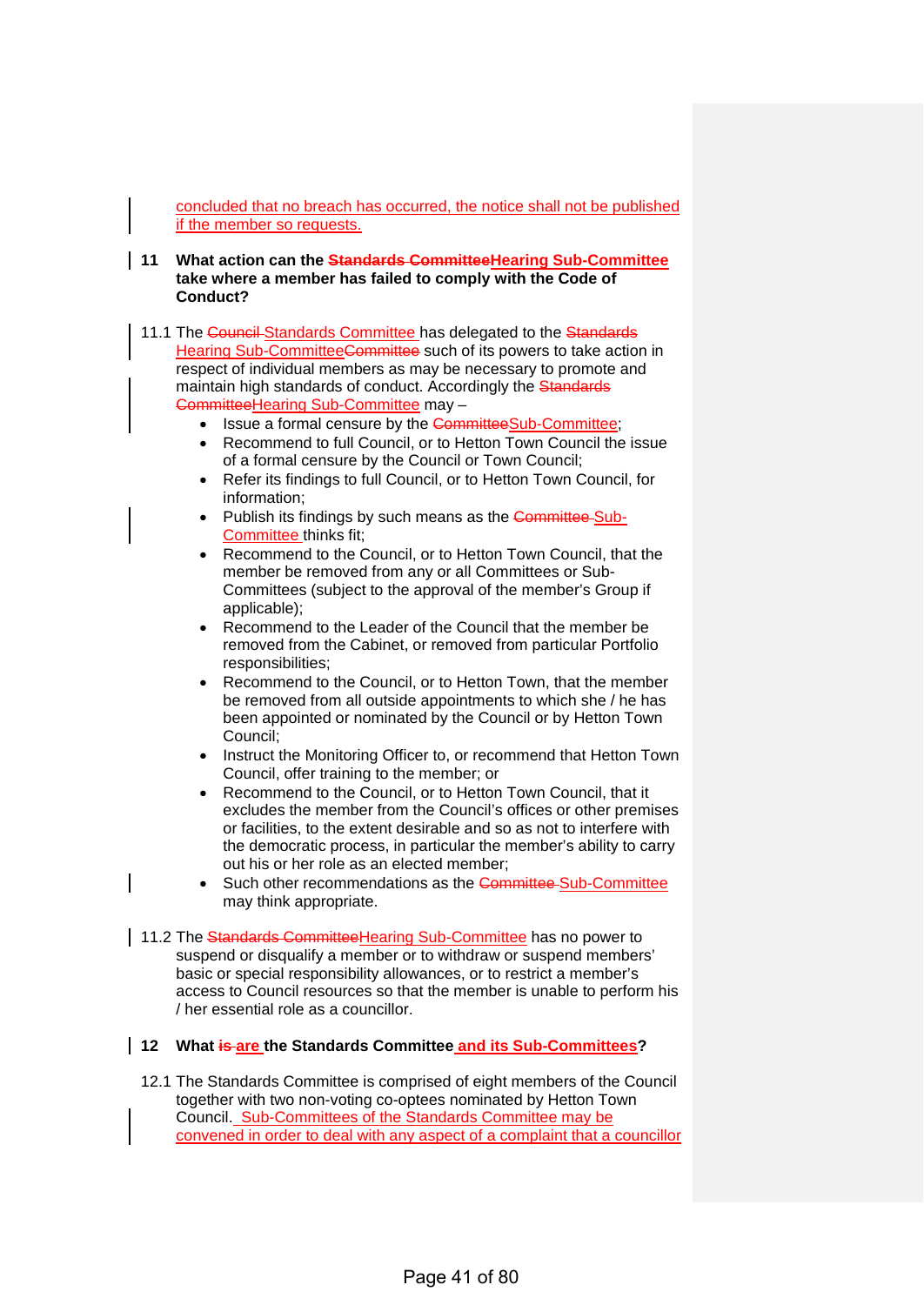has breached the Code of Conduct. In particular, an Assessment Sub-Committee may determine whether or not a complaint should be investigated. A Hearing Sub-Committee is held to conduct hearings where an investigation has concluded that there has been a breach of the Code of Conduct. In respect of any complaint, the Monitoring Officer, in consultation with the Chairman of the Standards Committee, may refer the assessment and/or the hearing of a complaint to a meeting of the Standards Committee, rather than to the Assessment Sub-Committee or Hearings Sub-Committee as appropriate. In such circumstances, references in these arrangements to the relevant Sub Committees shall apply to the Standards Committee.

- 12.2 An Assessment Sub-Committee shall comprise of three members of Sunderland City Council's Standards Committee to be determined on a meeting by meeting basis by the Head of Law and Governance. Where the member regarding whom a complaint has been submitted is a Town Councillor, one of the co-opted representatives from Hetton Town Council will also be invited to attend the Sub-Committee in an advisory capacity, provided they do not have a conflict of interest.
- 12.23 The Committee Assessment Sub-Committee seeks the views of the Independent Person(s) and takes-these into consideration before deciding whether a complaint should be referred for investigation. The Hearing Sub-Committee does likewise before it the Committee takes any decision on whether a member's conduct constitutes a failure to comply with the Code of Conduct and as to any action to be taken following a finding of failure to comply with the Code.

#### **13 Who are is the Independent Person(s)?**

The Independent Person(s) is a person who has applied for the post following advertisement of the vacancy. He/she is appointed by a positive vote from a majority of all the members of Council.

A person cannot be "independent" if he/she  $-13.1$  is, or has been within the past 5 years

- is, or has been within the past 5 years, a member, co-opted member or officer of the authority;
- 13.2 is or has been within the past 5 years, a member, co-opted member or officer of a Town Council within the authority's area, or
- 13.3 is a relative, or close friend, of a person within paragraph 13.1 or 13.2 above. For this purpose, "relative" means –
- 13.3.1 spouse or civil partner;
- 13.3.2 living with the other person as husband and wife or as if -they were civil partners;
- 13.3.3 grandparent of the other person;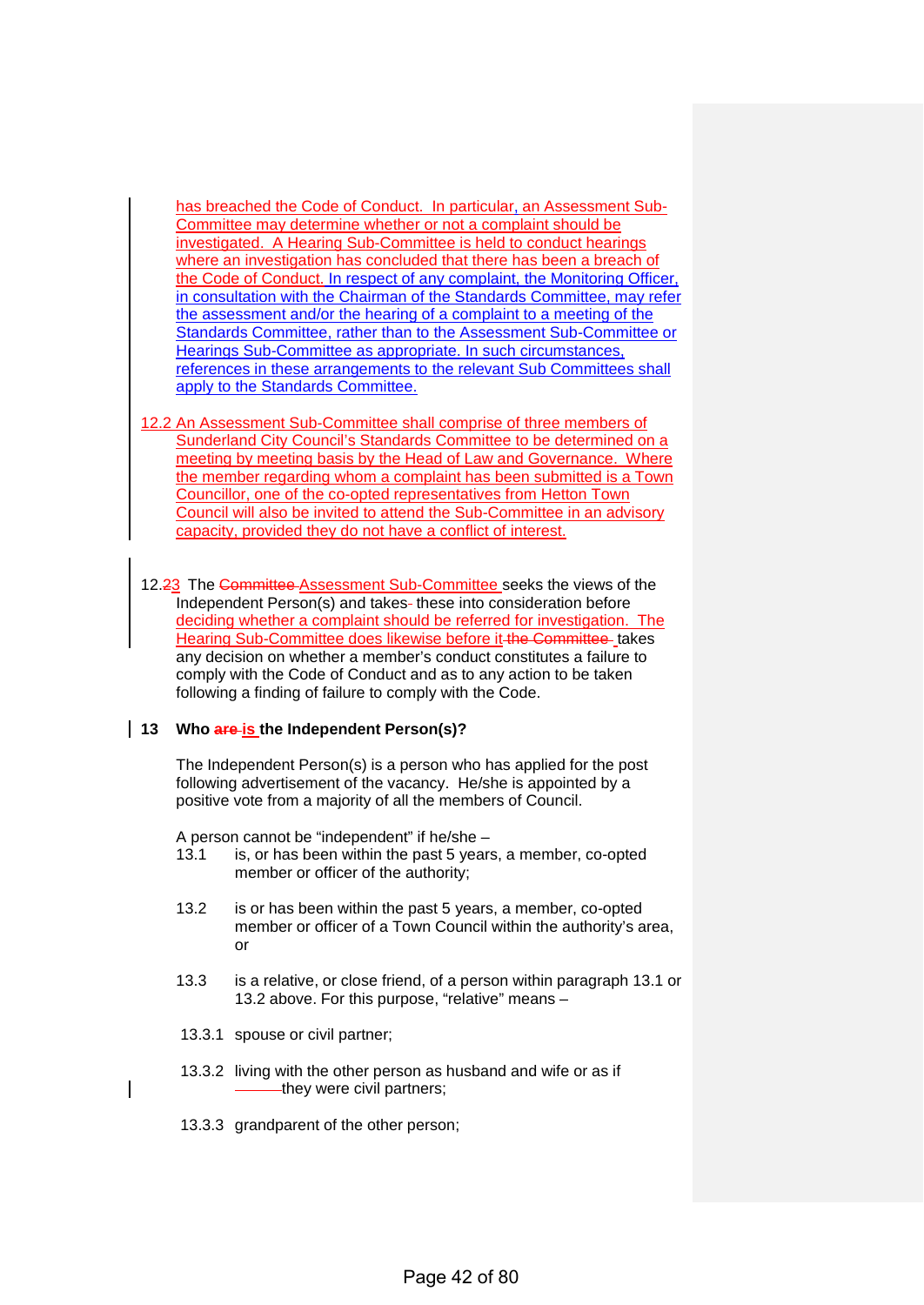- 13.3.4 a lineal descendent of a grandparent of the other person;
- 13.3.5 a parent, sibling or child of a person within paragraphs 13.3.1 or 13.3.2;
- 13.3.6 a spouse or civil partner of a person within paragraphs 13.3.3, 13.3.4 or 13.3.5; or
- 13.3.7 living with a person within paragraphs 13.3.3, 13.3.4 or 13.3.5 as husband and wife or as if they were civil partners.

#### **14 Revision of these arrangements**

14.1 The Council has delegated to the Standards Committee has delegatedthe authority to amend these procedures from time to time as it thinks appropriate.

#### **15 Appeals**

- 15.1 There is no right of appeal for you as a complainant against a decision of the Monitoring Officer or of the Standards Committee or one of its Sub-Committees. If you feel that the Council has failed to deal with your complaint properly, you may make a complaint to the Local Government Ombudsman.
- 15.2 If a member is aggrieved by a finding of the Standards Committee or one of its Sub-Committees that he/she has failed to comply with the Code of Conduct and -/- or by a sanction imposed by the Committee, or Sub-Committee he/she may request a review by an Independent Person of another Local Authority whose views, if critical of the original finding or sanction imposed, will result in the Standards Committee or Sub-Committee being required to reconsider its original decision.
- 15.3 The member must request a review, with their detailed reasons for seeking a review, within 5 working days of the publication of the decision notice, otherwise the decision of the Standards Committee or Sub-Committee will become final. The request for a review must be in writing and must be submitted to the Monitoring Officer. If a request for a review is received, the decision of the Standards Committee or Sub-Committee (including all the papers considered by the Standards Committee) will be referred to an Independent Person of another Local Authority. The Independent Person will review the case on the information provided and will provide a report to the Standards Committee or Sub-Committee, as appropriate. The report to the Standards-Committee or Sub-Committee will provide any comments the Independent Person considers are appropriate and relevant, taking into account the basis of the request for review from the Member.
- 15.4 Upon the receipt of the Independent Person's report, the Standards Committee or Sub-Committee will consider the Independent Person's comments, the reasons submitted for the review by the member and will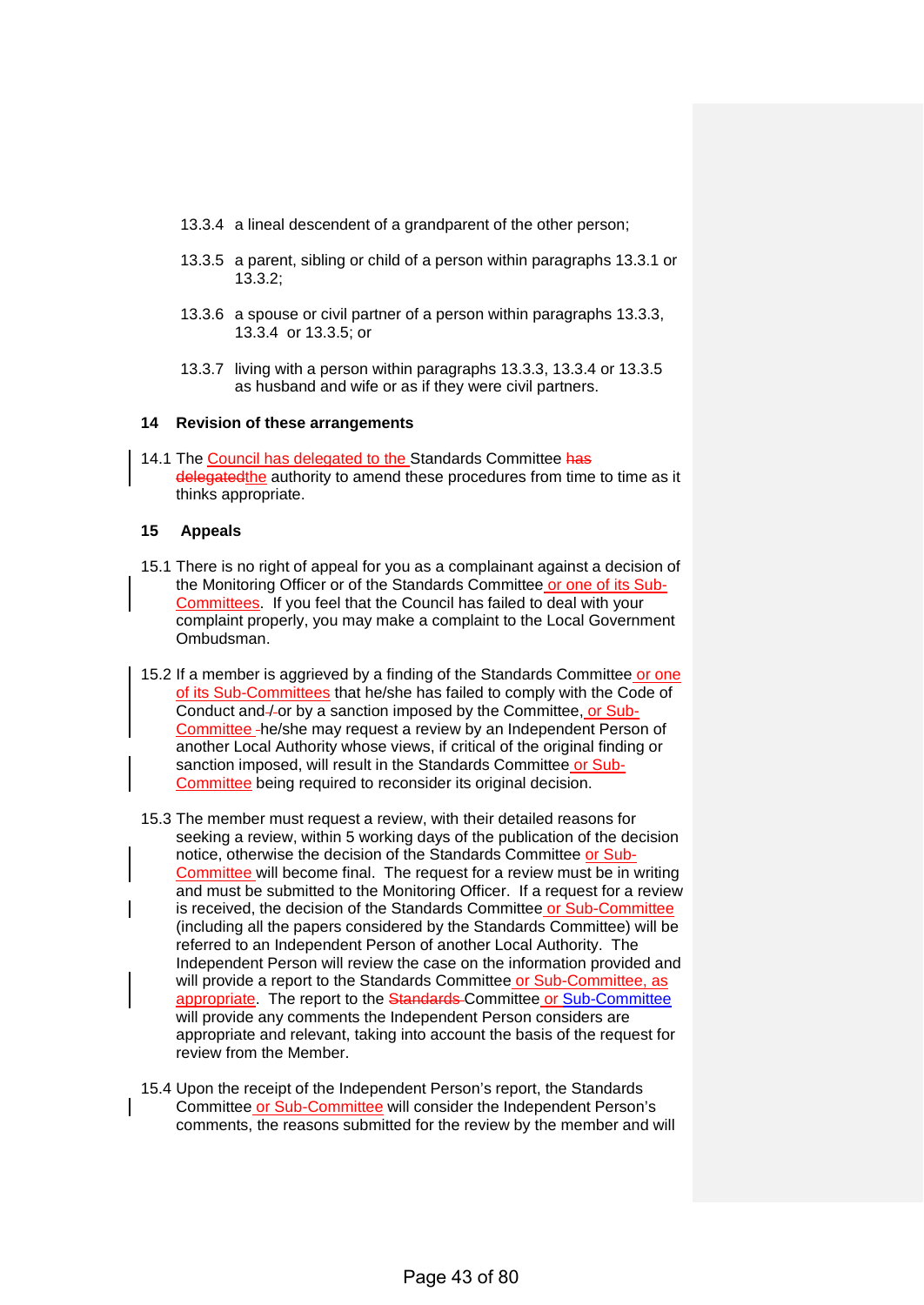determine whether to confirm the decision of the Standards Committee or Sub-Committee, amend the decision or substitute it with an alternative decision – this could include concluding that no breach of the Code occurred.

15.5 No further right of appeal or review of the Standards Committee's or Sub-Committee's decision within the Council is available. However, if the member who is the subject of the complaint considers that the Council has failed to deal with the complaint properly, he/she may make a complaint to the Local Government Ombudsman.

Appendix One - The Council's Code of Conduct

Appendix Two - Complaint Form

Appendix Three - Assessment Criteria

Appendix Four - Procedure for Investigations

Appendix Five - Procedure for Hearings

**Formatted:** Left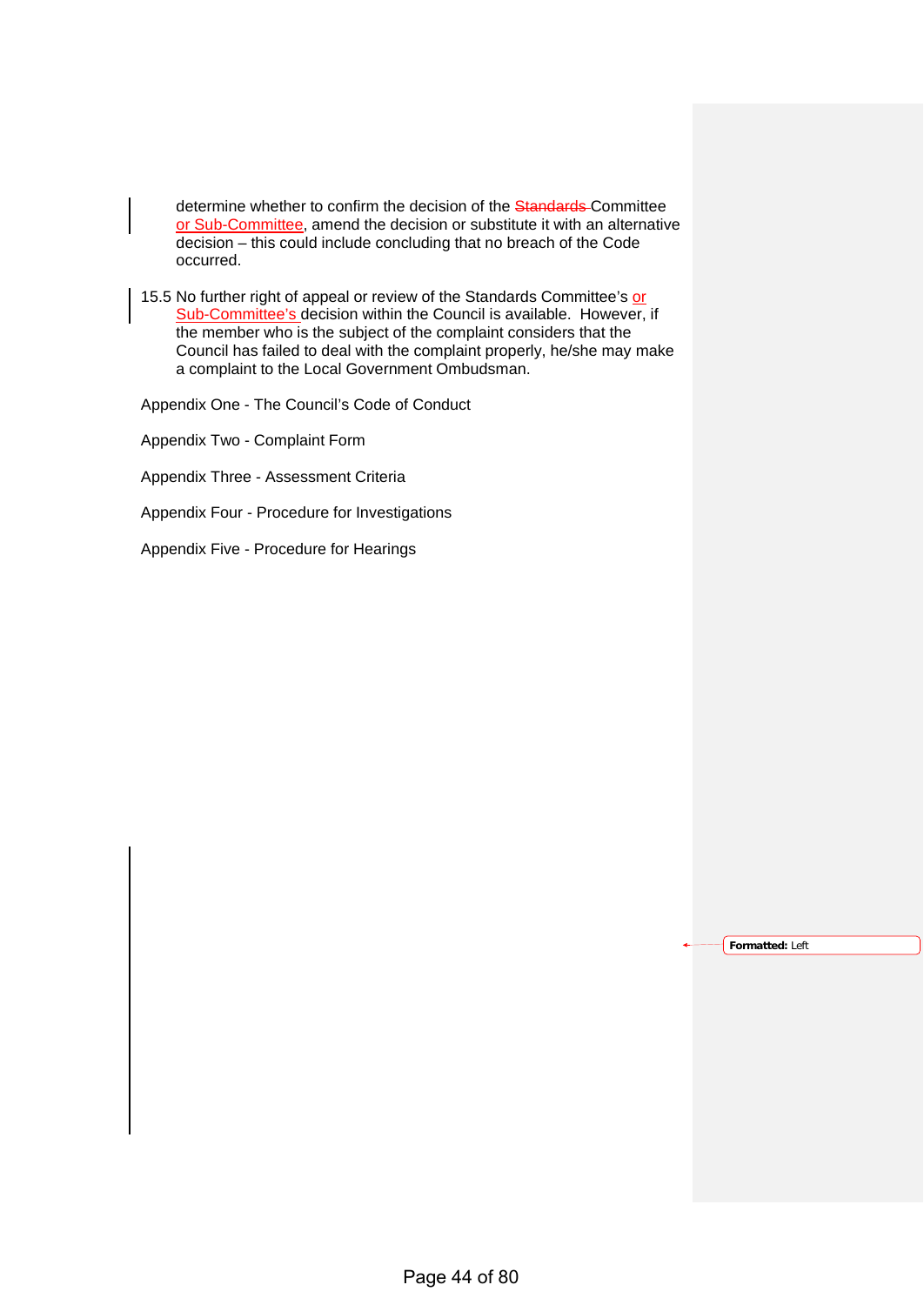# **Code of Conduct for Members**

The Council of the City of Sunderland ("the Council") has adopted the following code which took effect from 1 July 2012 and which was amended on 27 March 2013 and which sets out the conduct that is expected of elected and co-opted members of the Council when they are acting in that capacity.

**This means the code applies whenever you (a) conduct the business of the Council (including the business of your office as an elected councillor or co-opted member) or (b) act, claim to act or give the impression you are acting as a representative of the Council.**

'Co-opted member' means any person who is a member of any committee or sub-committee of the Council with a right to vote but is not one of its elected members

The code is intended to be consistent with Nolan's Seven Principles of Public Life, and should be read in the light of those principles, namely that Council Members will act with selflessness, integrity, objectivity, accountability, openness, honesty and leadership. Those Principles are not part of this Code but are set out in full at Annex 1 for information.

#### **General Conduct**

- 1. You must treat others with respect, including Council officers and other elected members.
- 2. You must not bully any person (including specifically any Council employee) and you must not intimidate or improperly influence or attempt to intimidate or improperly influence any person who is involved in any complaint about any alleged breach of this code of conduct.
- 3. You must not do anything which compromises or is likely to compromise the impartiality of anyone who works for or on behalf of the Council.
- 4. You must not conduct yourself in a manner which could reasonably be regarded as bringing the Council, or your office as a member of the Council, into disrepute.
- 5. You must not use or attempt to use your position as a member improperly to confer on or secure for yourself or any other person any advantage or disadvantage.
- 6. You must comply with any Protocol adopted by the Council which seeks to regulate the conduct of its elected members or co-opted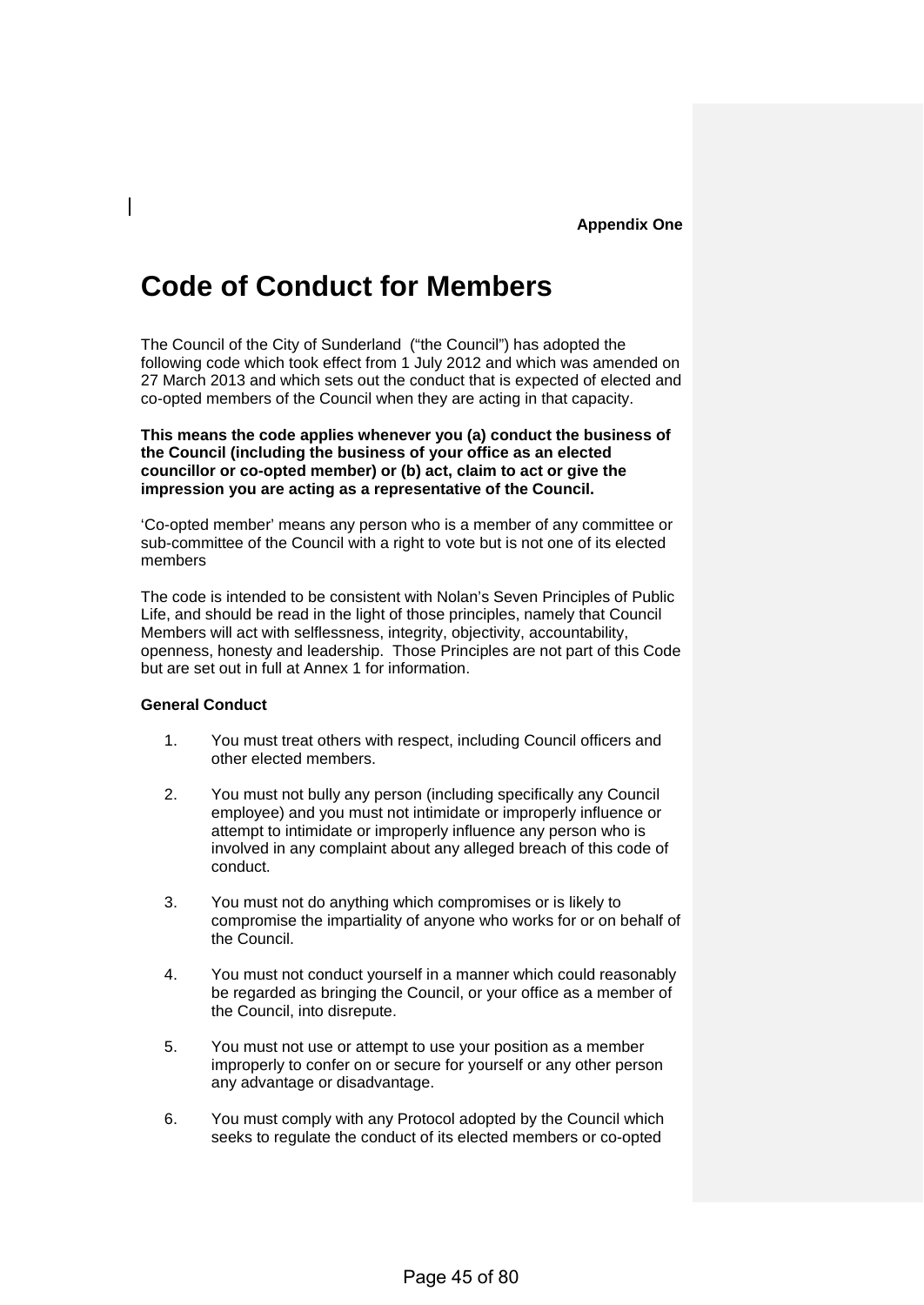members and which the Council has specifically declared should fall within the provisions of this code of conduct and which is listed in the annex to this Code.

- 7. When using or authorising the use by others of the resources of the Council, you must act in accordance with the Council's reasonable requirements (as set out in such protocol as it may adopt from time to time for these purposes) and must ensure they are not used for party political purposes.
- 8. You must not prevent, or attempt to prevent, another person from gaining access to information to which they are entitled by law.
- 9. You must not disclose information which is given to you in confidence, or information which you believe or ought reasonably to be aware is of a confidential nature, unless:
	- a) You have the consent of a person authorised to give it; or
	- b) You are required by law to do so; or
	- c) The disclosure is made to a third party for the purpose of obtaining professional advice, provided that the third party agrees not to disclose the information to any other person; or
	- d) The disclosure is reasonable and in the public interest and made in good faith.
- 10. Where you have been involved in making any decision by the Council which is subsequently subject to scrutiny by an overview and scrutiny committee of the Council, you must not take part in that scrutiny process except to the extent you may be invited by the committee to give evidence to, or otherwise assist, it. In this paragraph, 'scrutiny' means the formal examination of a policy or decision previously approved or taken by or on behalf of the Council in order to reach a view as to its merits or effectiveness.

#### **Registration of Interests**

- 11. Subject to paragraph 12, you must register in the Council's Register of Members' Interests information about your personal interests. In this code of conduct 'your personal interests' means
	- (a) any 'Disclosable Pecuniary Interest' (as defined by regulations made from time to time by the Secretary of State) which you know about and which is held by
		- 1. you, or
		- 2. your spouse or civil partner, a person with whom you are living as husband and wife, or a person with whom you are living as if you were civil partners.
	- (b) any person or organisation from whom you have received an offer of a gift or hospitality with an estimated value of £50 or more (whether or not you accept the offer) which is attributable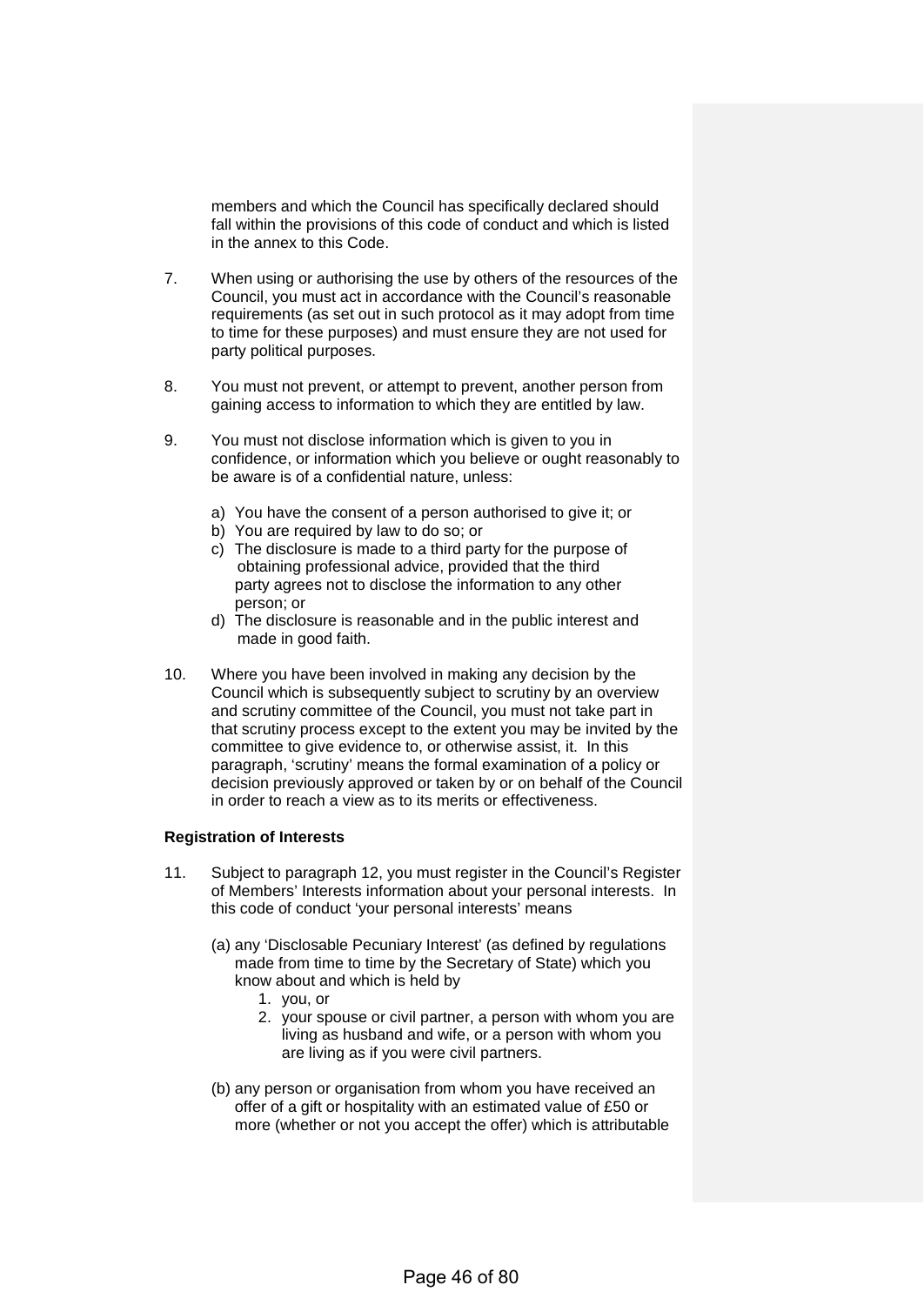to your position as an elected or co-opted member of the Council. In addition to recording the identity of the person or organisation who made the offer, you should record the nature of the gift or hospitality.

(Note: Paragraph 11 (b) relates only to your interests and not those of your spouse or civil partner)

You must register information about your personal interests by giving written notice to the Monitoring Officer, who maintains the Register, within 28 days of:

- your appointment as a member of the Council; and
- any change taking place in your personal interests.
- (Note: Failure without reasonable excuse to register a Disclosable Pecuniary Interest is a criminal offence under section 34 Localism Act 2011 as well as being a breach of this code. A list of Disclosable Pecuniary Interests as currently defined by regulations is set out in Annex 2)
- 12. Where you think that disclosure of the details of any of your personal interests could lead to you, or a person connected with you, being subject to violence or intimidation, you may inform the Monitoring Officer; and if the Monitoring Officer agrees, a note will be made in the Register to the effect that you have a personal interest, details of which are withheld under Section 32 of the Localism Act 2011.

#### **Declaration of Interests**

- 13. When you attend a meeting of the Council or Cabinet, or one of their committees or sub-committees, and you are, or ought reasonably to be, aware that any of your Disclosable Pecuniary interests are relevant to an item of business which is being considered, then unless the interest is one which has been noted under paragraph 12, you must disclose to that meeting the existence and nature of that interest at the start of that item of business, or when the interest becomes apparent, if later.
- 14. When you attend a meeting of the Council or Cabinet, or one of their committees or sub-committees, and you are aware that you have a Disclosable Pecuniary Interest in any matter to be considered, or being considered at that meeting, you may not (unless you have a relevant dispensation granted under section 33 of the Localism Act 2011) :
	- a) participate (or further participate) in any discussion of the matter at the meeting; or
	- b) participate in any vote (or further vote) taken on the matter at the meeting.
- 15. If a function of the Council can be discharged by you as a member acting alone and you are aware you have a Disclosable Pecuniary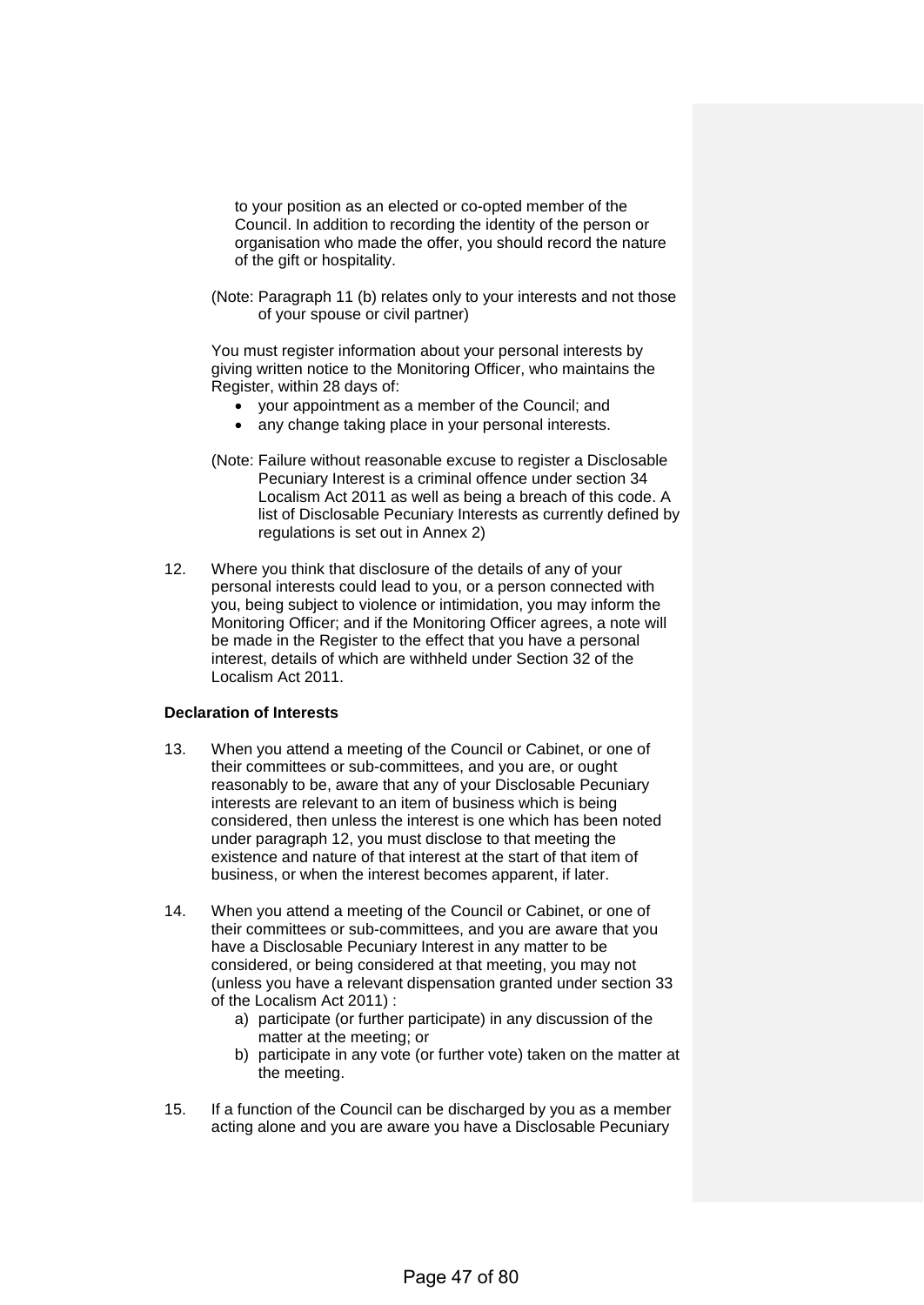Interest in any matter to be dealt with by you in the course of discharging that function, you shall not deal with that matter in any way (except to enable it to be dealt with by someone else).

- (Note: Failure, without reasonable excuse, to comply with paragraph 14 or 15 is a criminal offence under section 34 Localism Act 2011 as well as being a breach of this code)
- 16. You must comply with any standing order adopted by the Council which requires Members to leave the room during any meeting at which a matter in which they have a Disclosable Pecuniary Interest is being discussed.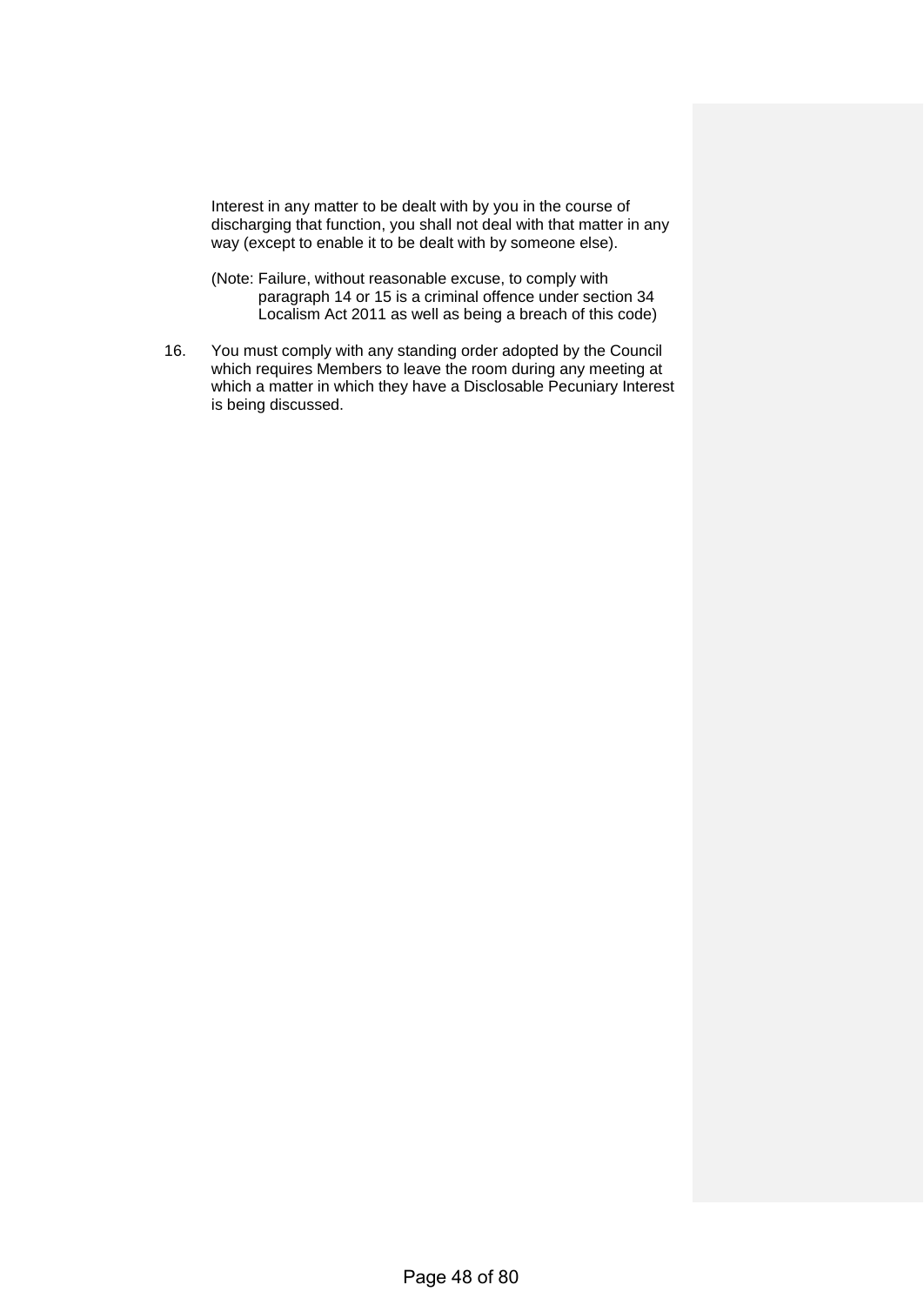# **Annex 1**

# **Nolan's Seven Principles of Public Life**

#### **Selflessness**

Holders of public office should take decisions solely in terms of the public interest. They should not do so in order to gain financial or other material benefits for themselves, their family, or their friends.

#### **Integrity**

Holders of public office should not place themselves under any financial or other obligation to outside individuals or organisations that might influence them in the performance of their official duties.

#### **Objectivity**

In carrying out public business, including making public appointments, awarding contracts, or recommending individuals for rewards and benefits, holders of public office should make choices on merit.

#### **Accountability**

Holders of public office are accountable for their decisions and actions to the public and must submit themselves to whatever scrutiny is appropriate to their office.

#### **Openness**

Holders of public office should be as open as possible about all the decisions and actions that they take. They should give reasons for their decisions and restrict information only when the wider public interest clearly demands.

#### **Honesty**

Holders of public office have a duty to declare any private interests relating to their public duties and to take steps to resolve any conflicts arising in a way that protects the public interest.

#### **Leadership**

Holders of public office should promote and support these principles by leadership and example.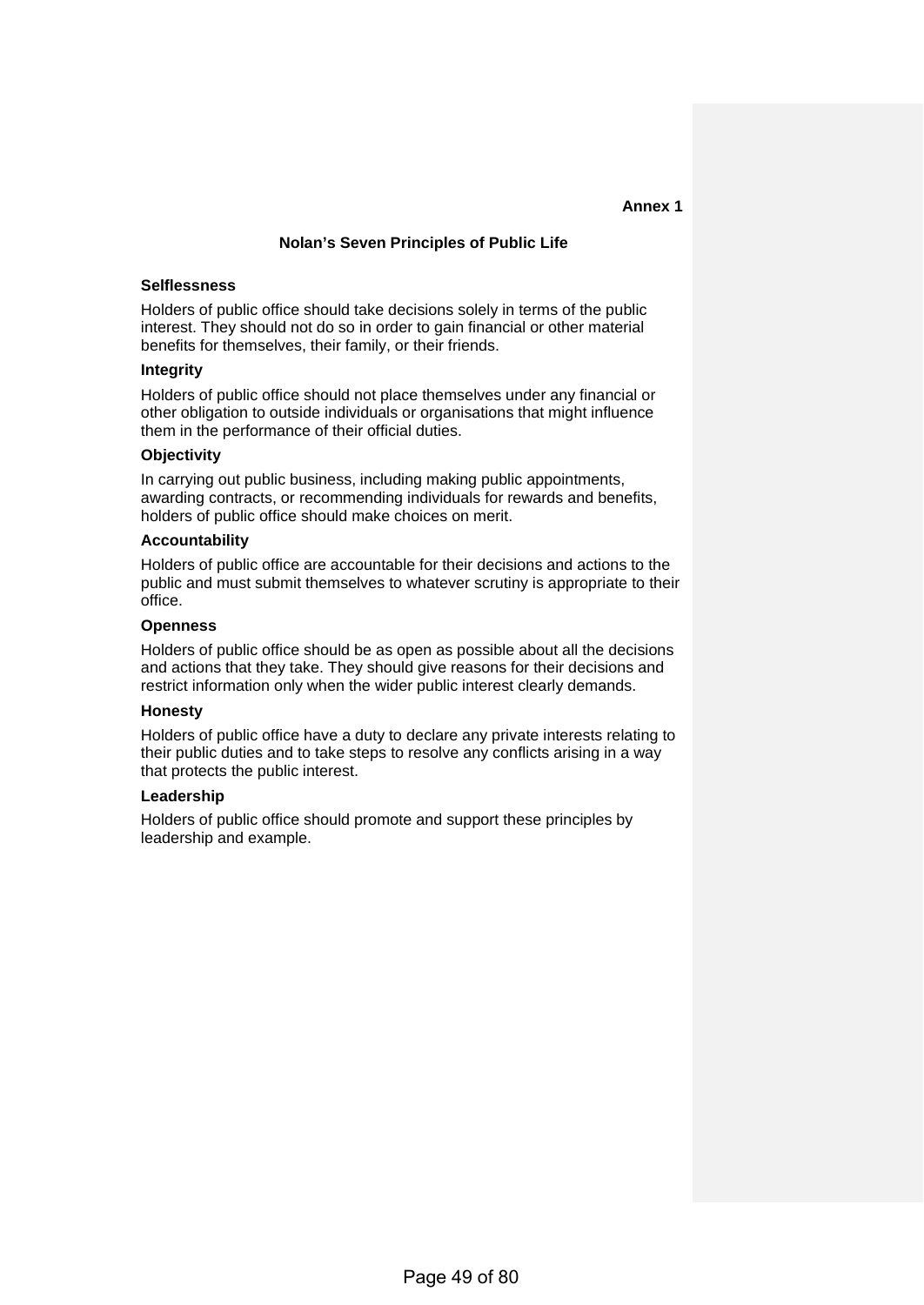**Annex 2**

# **Disclosable Pecuniary Interests (as defined by regulations made by the Secretary of State under section 30 Localism Act 2011 (the Regulations))**

**Please note:** The following interests are Disclosable Pecuniary Interests if they are an interest of either (a) yourself, or (b) your spouse or civil partner, or (c) a person with whom you are living as husband and wife, or (d) a person with whom you are living as if you were civil partners (all of whom are referred to as "relevant persons"):

**Employment, office, trade, profession or vocation** - Any employment, office, trade, profession or vocation carried on for profit or gain.

**Sponsorship** - Any payment or provision of any other financial benefit (other than from the relevant authority) made or provided within the relevant period in respect of any expenses incurred by M in carrying out duties as a member, or towards the election expenses of M.

This includes any payment or financial benefit from a trade union within the meaning of the Trade Union and Labour Relations (Consolidation) Act 1992.

**Contracts** - Any contract which is made between the relevant person (or a body in which the relevant person has a beneficial interest) and the Council — (a) under which goods or services are to be provided or works are to be executed; and

(b) which has not been fully discharged.

**Land** - Any beneficial interest in land which is within the area of the relevant authority.

**Licences** - Any licence (alone or jointly with others) to occupy land in the area of the relevant authority for a month or longer.

**Corporate tenancies** - Any tenancy where (to M's knowledge)—

(a) the landlord is the relevant authority); and

(b) the tenant is a body in which the relevant person has a beneficial interest.

**Securities** - Any beneficial interest in securities of a body where— (a) that body (to M's knowledge) has a place of business or land in the area of the relevant authority; and

(b) either—

(i) the total nominal value of the securities exceeds £25,000 or one hundredth of the total issued share capital of that body; or

(ii) if the share capital of that body is of more than one class, the total nominal value of the shares of any one class in which the relevant person has a beneficial interest exceeds one hundredth of the total issued share capital of that class.

#### **Note: These descriptions of interests are subject to the following definitions;**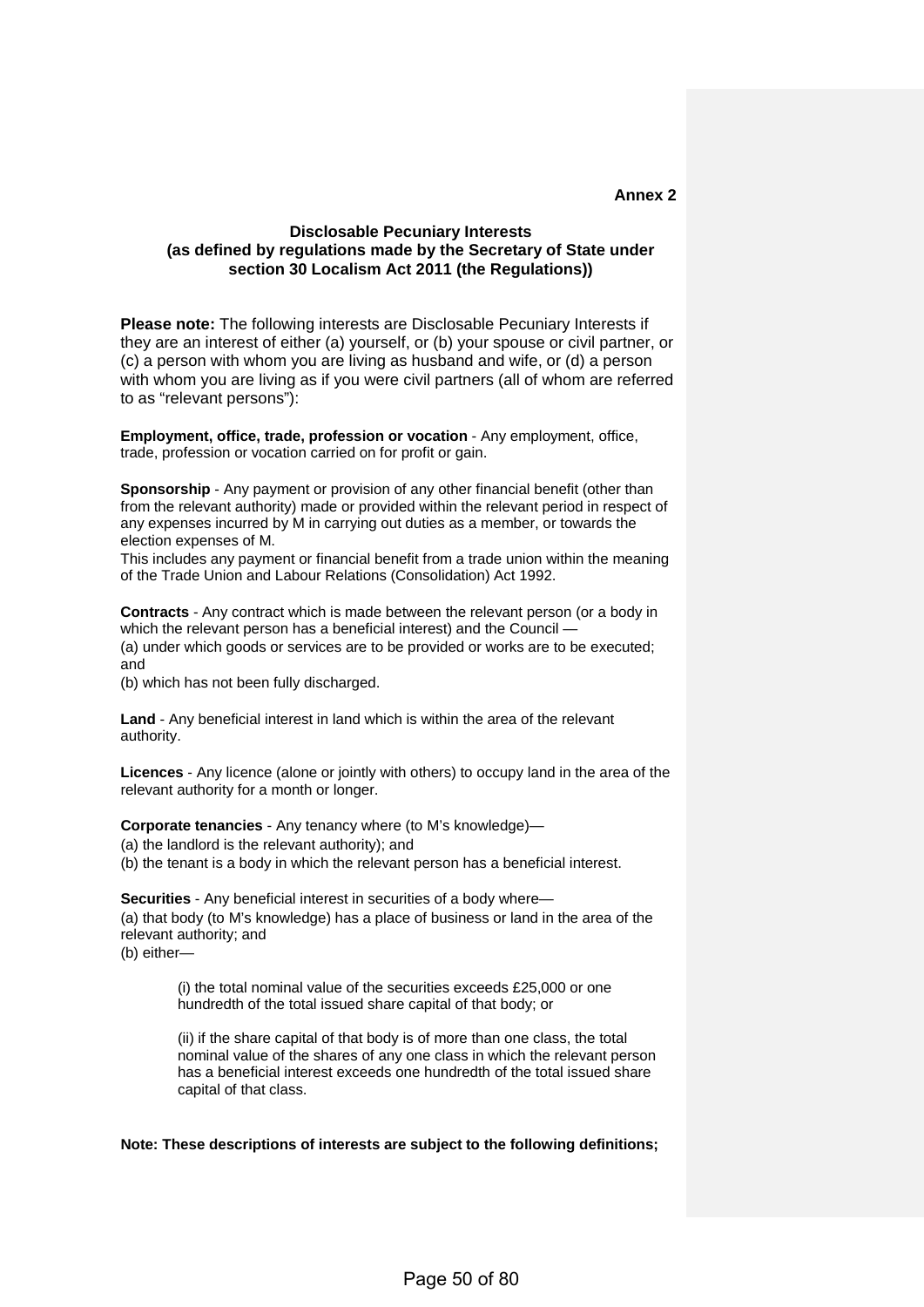"body in which the relevant person has a beneficial interest" means a firm in which the relevant person is a partner or a body corporate of which the relevant person is a director, or in the securities of which the relevant person has a beneficial interest;

"director" includes a member of the committee of management of an industrial and provident society;

"land" excludes an easement, servitude, interest or right in or over land which does not carry with it a right for the relevant person (alone or jointly with another) to occupy the land or to receive income

"M" means a member of a relevant authority;

"member" includes a co-opted member;

"relevant authority" means the authority of which M is a member;

"relevant period" means the period of 12 months ending with the day on which M gives a notification for the purposes of section 30(1) or section 31(7), as the case may be, of the Act;

"securities" means shares, debentures, debenture stock, loan stock, bonds, units of a collective investment scheme within the meaning of the Financial Services and Markets Act 2000 and other securities of any description, other than money deposited with a building society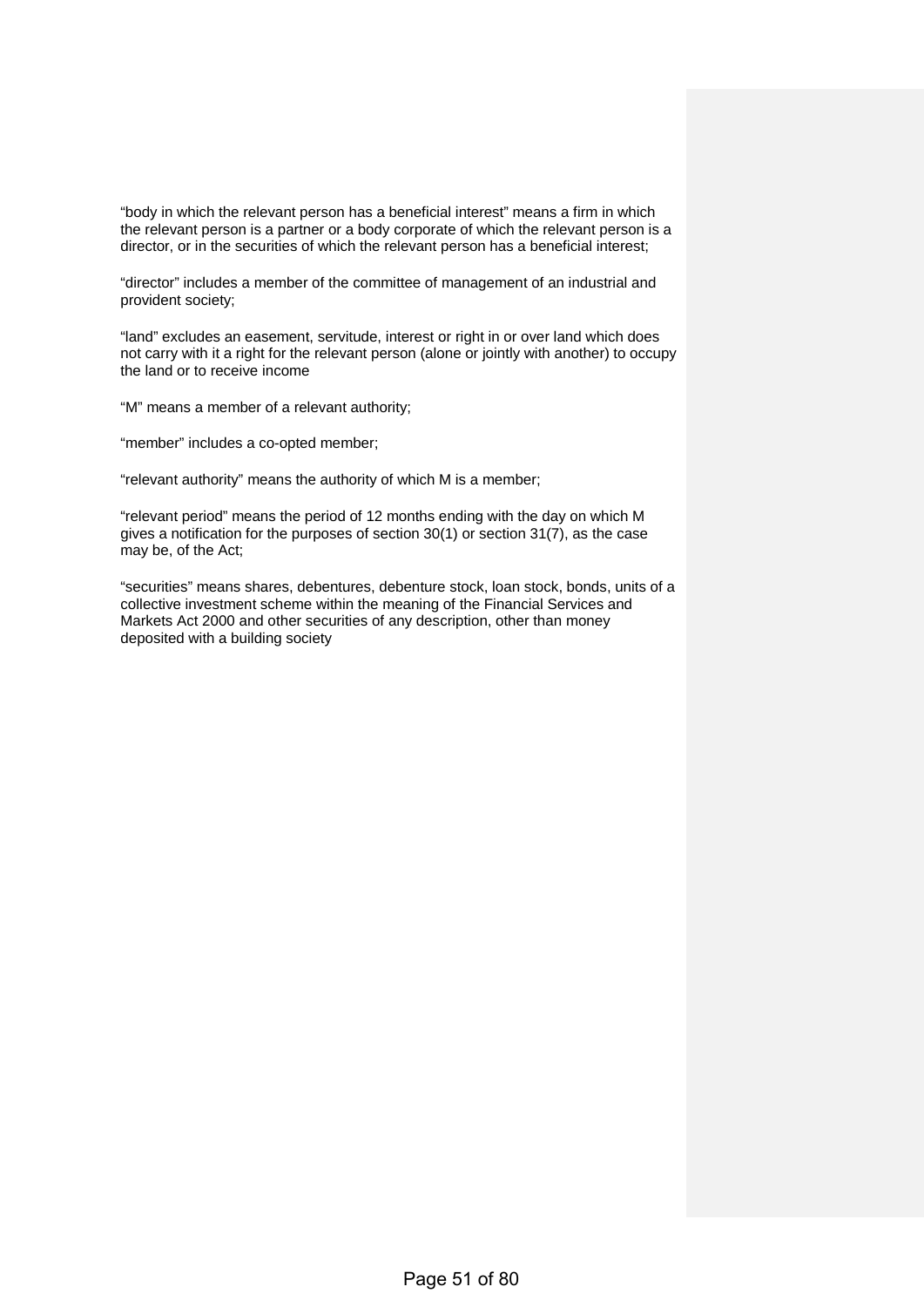

# **COMPLAINT FORM – Alleged Breach of Members' Code of Conduct**

# **Your details**

**1.** Please provide us with your name and contact details

| Title:                    |  |
|---------------------------|--|
| <b>First name:</b>        |  |
| Last name:                |  |
| <b>Address:</b>           |  |
|                           |  |
|                           |  |
|                           |  |
| Daytime telephone:        |  |
| <b>Evening telephone:</b> |  |
| <b>Mobile telephone:</b>  |  |
| <b>Email address:</b>     |  |

Your address and contact details will not usually be released unless necessary or to deal with your complaint.

However, we will tell the following people that you have made this complaint:

- $\blacksquare$  the member(s) you are complaining about
- the clerk of Hetton Town Council (if your complaint is against a Town Councillor)
- the Standards Committee of the Council
- any other person whom we consider it necessary to inform to investigate your complaint properly

We may also inform the Council's Independent Person(s).

We will usually tell them your name and either provide them with a copy of your complaint or a summary of it. If you have serious concerns about your name and a copy of your complaint or a summary being released, please complete section 6 of this form.

**2.** Please tell us which complainant type best describes you: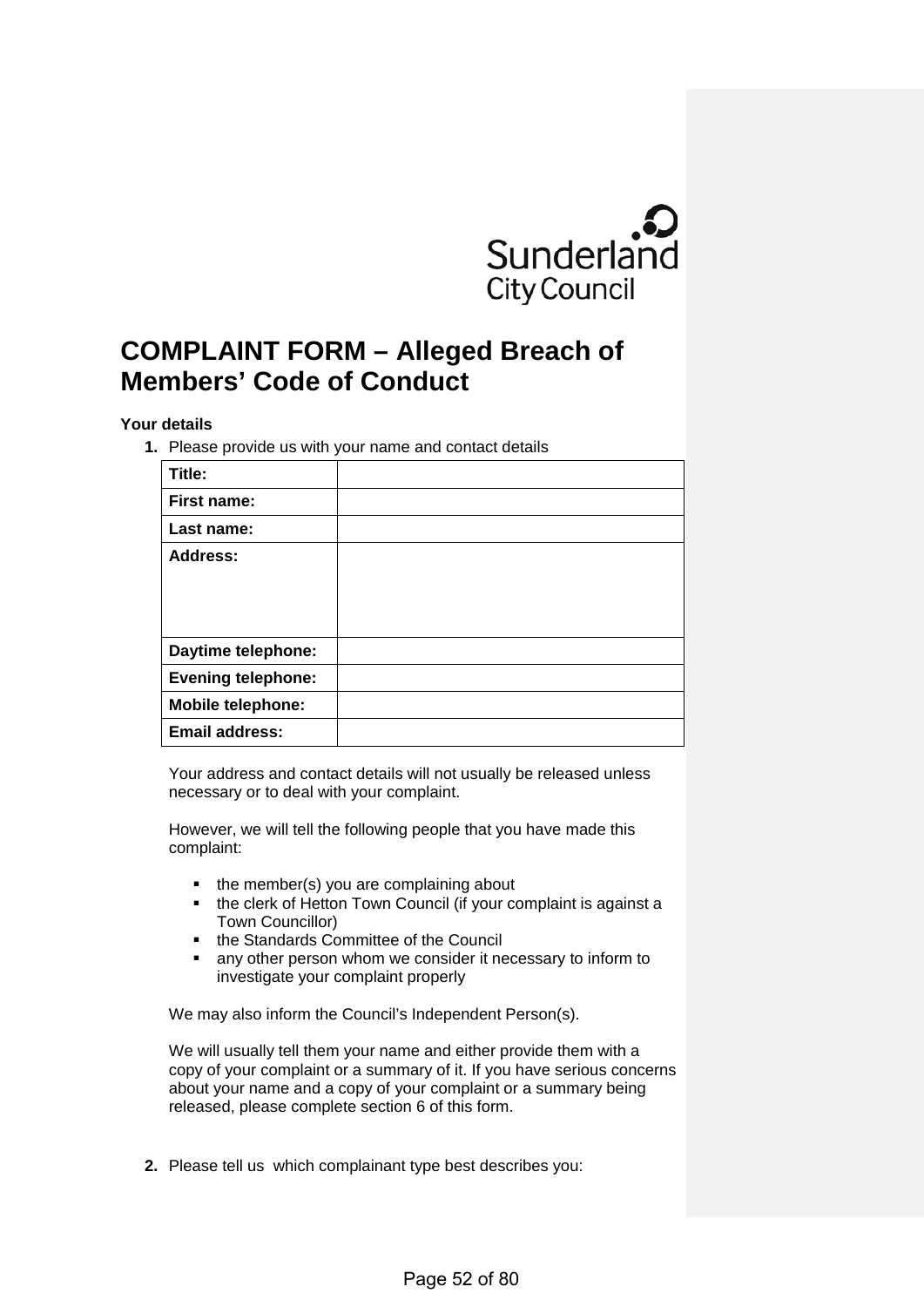| Member of the public                             |
|--------------------------------------------------|
| An elected or co-opted member of an authority    |
| An independent member of the standards committee |
| Member of Parliament                             |
| Local authority monitoring officer               |
| Other council officer or authority employee      |
| Other (                                          |
|                                                  |

**3.** Please provide us with the name of the member(s) you believe have breached the Code of Conduct and the name of their authority:

| Title | First name | Last name | Council or authority name |
|-------|------------|-----------|---------------------------|
|       |            |           |                           |
|       |            |           |                           |
|       |            |           |                           |
|       |            |           |                           |
|       |            |           |                           |

**4.** Please explain in this section (or on separate sheets) what the member has done that you believe breaches the Code of Conduct. If you are complaining about more than one member you should clearly explain what each individual person has done that you believe breaches the Code of Conduct.

**4.** The Monitoring Officer will determine whether or not your complaint will be referred to an Assessment Sub-Committee of the Standards Committee, in order for it to determine whether or not the complaint should be referred for investigation. In certain circumstances, for example, where the Monitoring Officer considers it to be clear that the member was not acting in their capacity as a councillor at the time of the alleged conduct, he/she will not refer your complaint to the Assessment Sub-Committee

It is very important that you provide all the information you wish to have taken into account by the monitoring officer (or the Standards Committee as appropriate. if the complaint is referred to that Committee) when he or she decides whether to refer your complaint for investigation. For example:

 You should be specific, wherever possible; about exactly what you are alleging the member said or did. For instance, instead of writing that the member insulted you, you should state what it was they said.

**Formatted:** No bullets or numbering **Formatted:** Indent: Left: 1.25 cm, No bullets or numbering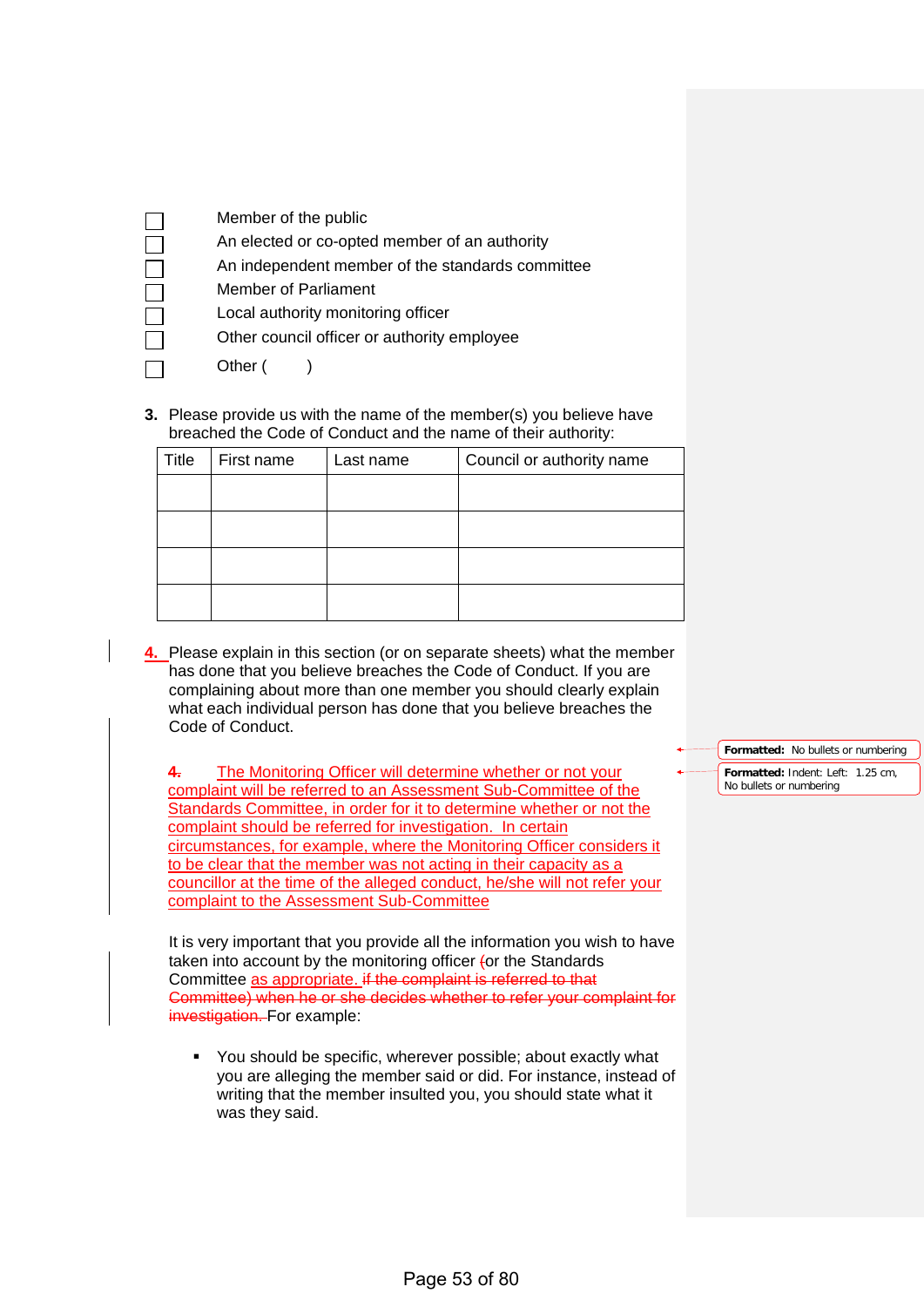- You should provide the dates of the alleged incidents wherever possible. If you cannot provide exact dates, it is important to give a general timeframe.
- You should confirm whether there are any witnesses to the alleged conduct and provide their names and contact details if possible.
- You should provide any relevant background information.

Please provide us with the details of your complaint. Continue on a separate sheet if there is not enough space on this form.

# **5. Action on receipt of your complaint**

We will write to you to let you know that we have received your complaint. Your complaint will then be assessed eitherconsidered by the Monitoring Officer who will decide whether it should be referred to the Assessment Sub-Committee, in order for the Sub-Committee to determine whether your complaint should be investigatedor, if he/she considers it is inappropriate for him/her to deal with it, it will be assessed by the Standards Committee.

We may decide that it will not be investigated for one or more of a number of reasons, for example:

- Complaints where a member is not named.
- Complaints that are not in writing
- Incidents or actions that are not covered by the Code of Conduct
- Incidents that are about a fault in the way the authority has or has not done something. This is known as maladministration and may be a matter for the Local Government Ombudsman
- Complaints about people employed by local authorities

**Formatted:** Indent: Left: 1.25 cm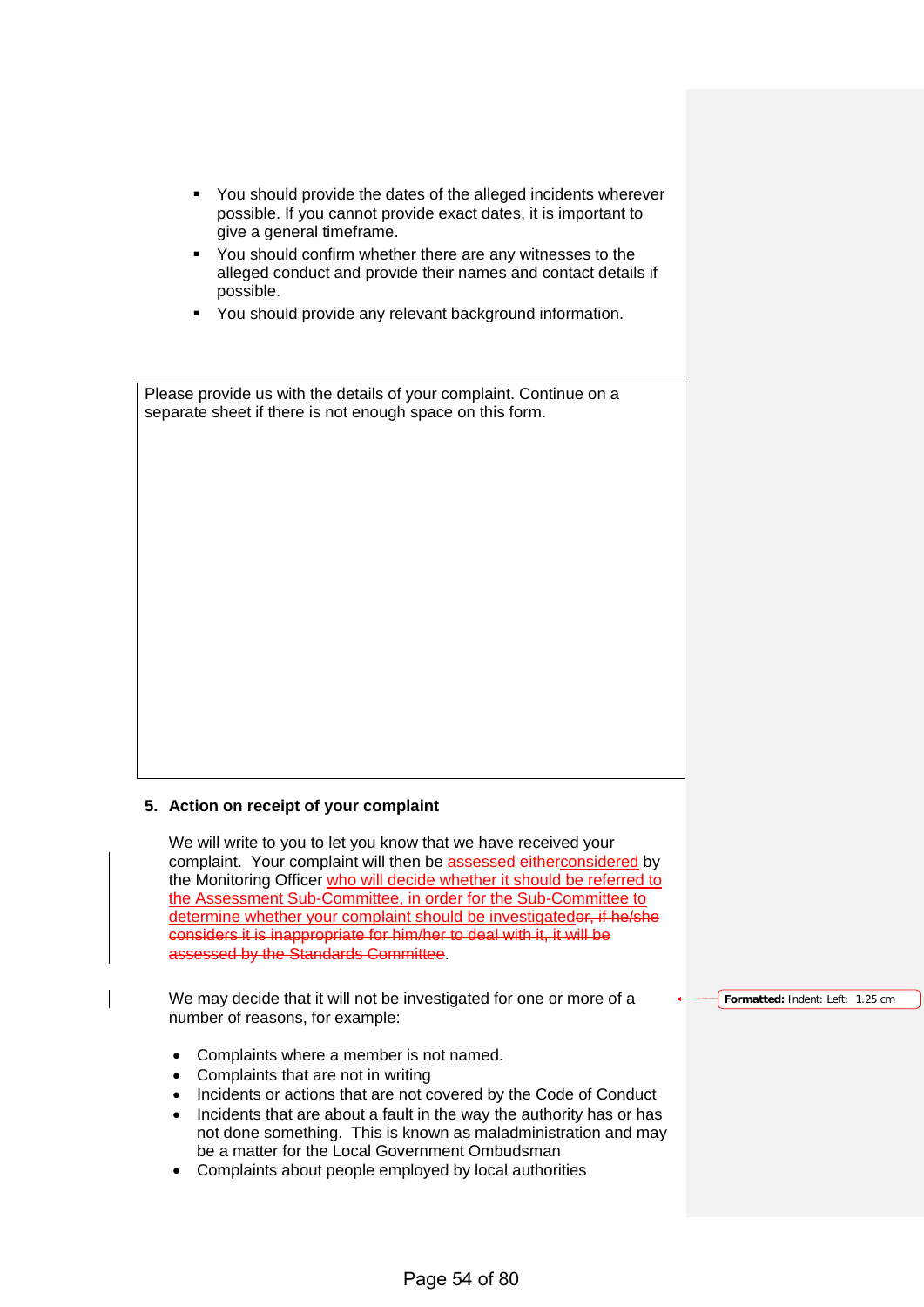• Incidents that happened before a member was elected.

If we decide not to refer your complaint for investigation, we will write to you explaining why.

If we decide to refer your compliant for investigation, we will notify you accordingly. Following the completion of an investigation into an allegation, if the Investigating Officer concludes that the member concerned has breached the Code of Conduct, then unless the complaint can be resolved informally, a Hearing Sub-Committee of the Council's Standards - Committee will meet to consider the allegation and the findings of the -investigation.

# **Only complete this next section if you are requesting that your identity is kept confidential**

**6.** In the interests of fairness and natural justice, we believe members who are complained about have a right to know who has made the complaint. We also believe they have a right to be provided with a copy of your complaint or a summary of it.

We are unlikely to withhold your identity or the details of your complaint other than in exceptional circumstances (e.g. that you have good reason to believe that you will be at risk of physical harm, or your employment will be jeopardised if your identity is disclosed, or there are medical risks (supported by medical evidence) associated with your identity being disclosed).

Please note that requests for withholding your identity and/or details of your complaint, either altogether or for a period of time, will not automatically be granted. Any request for confidentiality will be considered as a preliminary matter. If your request for confidentiality is not granted, we will usually allow you the option of withdrawing your complaint.

However, it is important to understand that in certain exceptional circumstances, where the matter complained about is very serious, we can proceed with an investigation and disclose your name, even if you have expressly asked us not to. You should also note that when a matter is referred for investigation, it is likely that at some point in the process we will have to tell the member your identity and the details of the complaint, to enable them to respond and for the investigation to be completed.

Please provide us with details of why you believe we should withhold your name and/or the details of your complaint:

**Formatted:** Indent: Left: 0.63 cm, Hanging: 0.62 cm

**Formatted:** Indent: Left: 0.63 cm, Hanging: 0.62 cm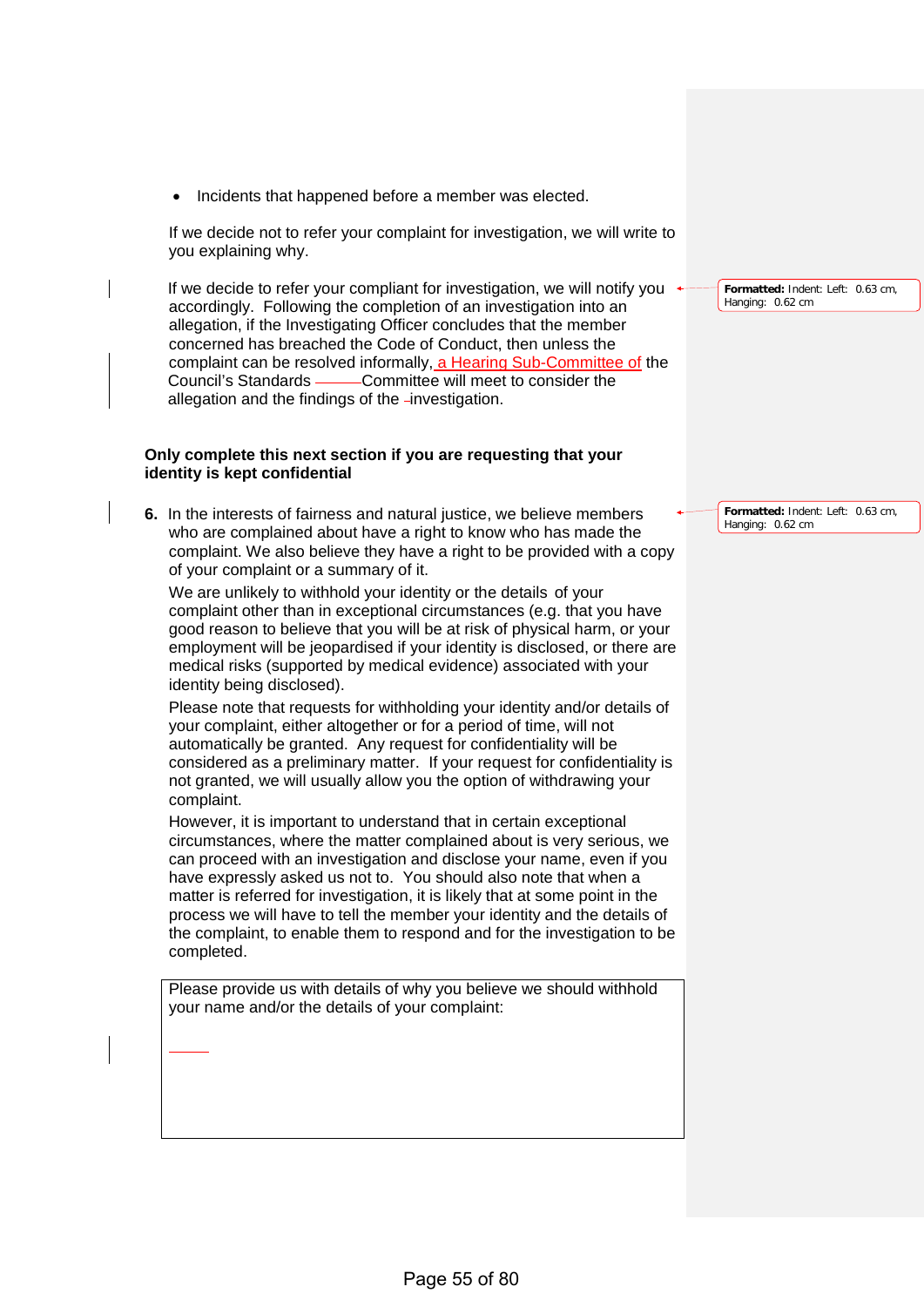### **Additional Help**

**7.** Complaints must be submitted in writing. Fax and electronic submissions are permissible. However, in line with the requirements of the Disability Discrimination Act 2000, we can make reasonable adjustments to assist you if you have a disability that prevents you from making your complaint in writing.

We can also help if English is not your first language.

If you need any support in completing this form, please let us know as soon as possible.

You should contact Mrs M Douglas, Complaints and Feedback Team Manager (0191) 561 1065, email: [Margaret.douglas@sunderland.gov.uk.](mailto:Margaret.douglas@sunderland.gov.uk)

#### **Signed Dated**

This form once completed should be sent, along with any supporting documents, to:

Elaine Waugh Monitoring Officer Sunderland City Council PO Box 100 Civic Centre **Sunderland** SR2 7DN

or e-mailed to [City.Solicitor@sunderland.gov.uk](mailto:City.Solicitor@sunderland.gov.uk)

**Formatted:** Indent: Left: 0 cm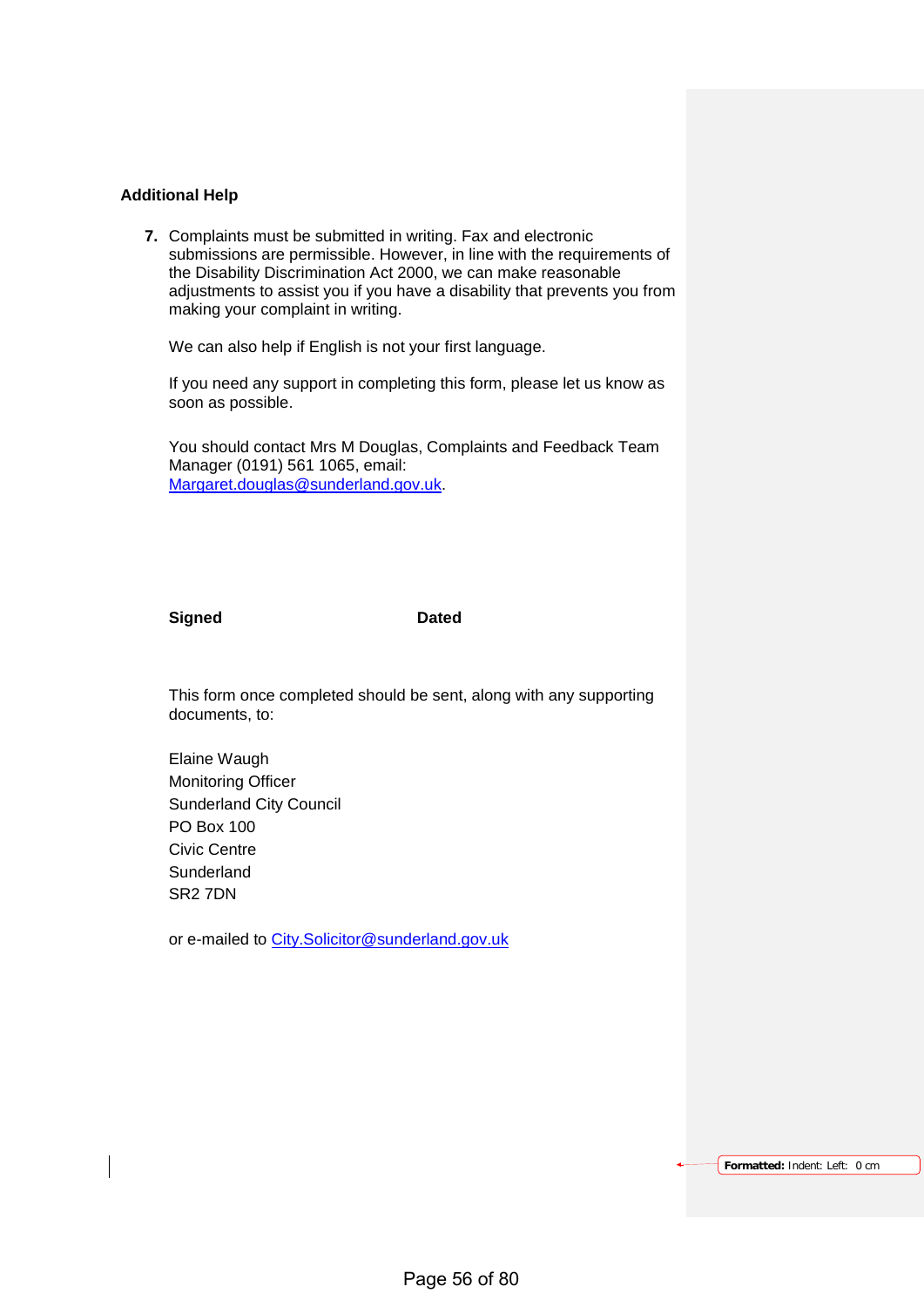**Formatted:** Indent: Left: 0 cm

# **Equality Monitoring Form**

Sunderland City Council operates an Equality Policy. To help us make sure that everybody is treated fairly and equally we need to know who is making complaints. This information will help us to develop and change our policies and practices to ensure that no one is discriminated against.

To help us to do this we request that you complete the questions below. You do not have to do so but this information would be helpful to us. All of the information you give will be treated with the strictest of confidence and will be used for monitoring purposes only.

| Are you:<br>Male<br>Female |      |                                                                                                             |                                                                           |                                                                              |
|----------------------------|------|-------------------------------------------------------------------------------------------------------------|---------------------------------------------------------------------------|------------------------------------------------------------------------------|
| What is your age group?    |      |                                                                                                             |                                                                           |                                                                              |
|                            |      | 15 and under 16-24 25-39 40-59                                                                              |                                                                           | $60 - 64$                                                                    |
| 65-74 $\Box$               | 75+∏ |                                                                                                             |                                                                           |                                                                              |
| Yes<br>No                  |      | Do you have any long standing illness or disability?<br>that is likely to affect you over a period of time) |                                                                           | (Long standing means anything that has troubled you over a period of time or |
|                            |      |                                                                                                             | If yes, does this illness or disability limit your activities in any way? |                                                                              |
| Yes<br>No                  |      |                                                                                                             |                                                                           |                                                                              |
|                            |      | Please state the impairment type(s) which applies to you:                                                   |                                                                           |                                                                              |
| <b>Mobility</b>            |      |                                                                                                             |                                                                           |                                                                              |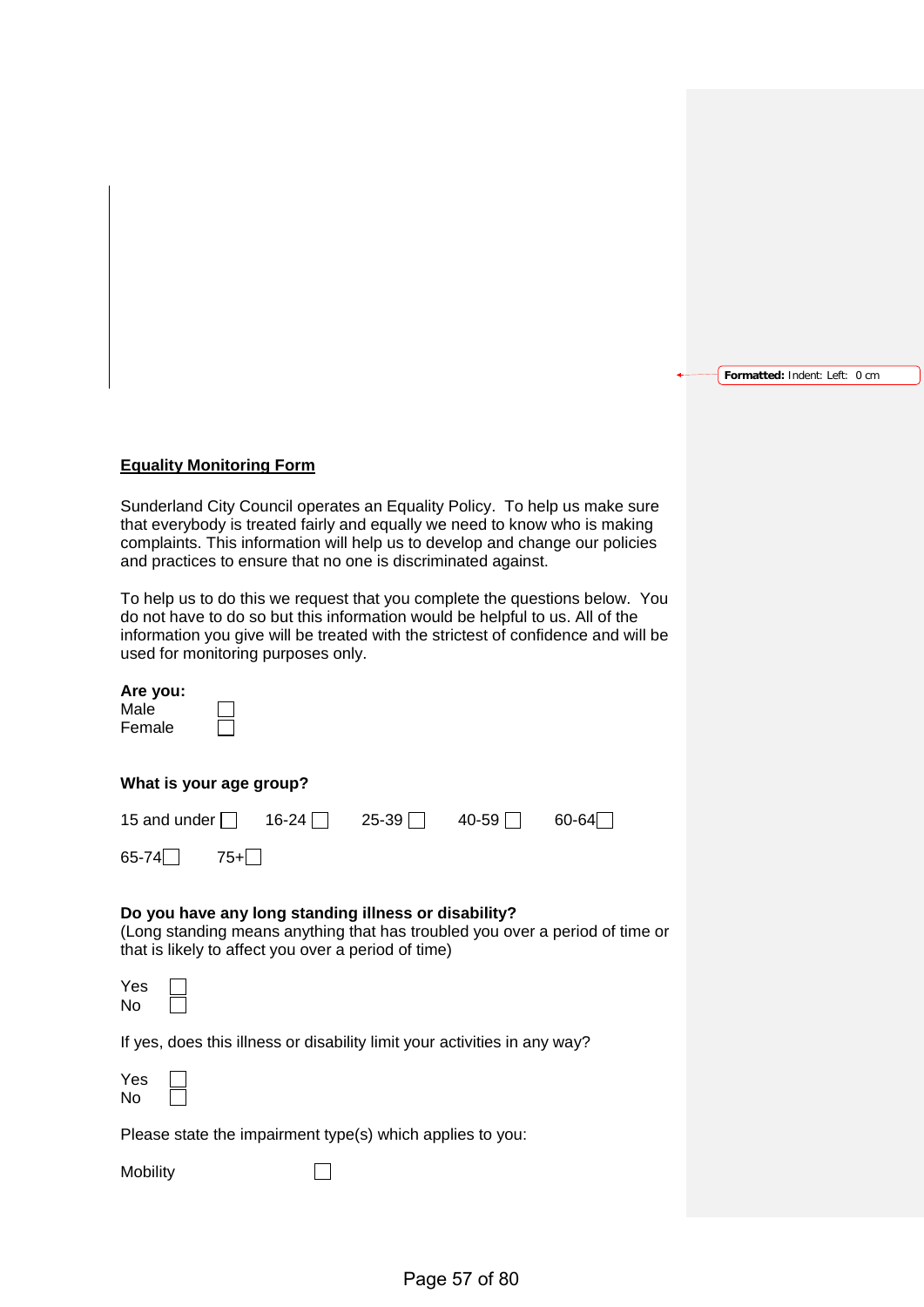| Visual impairment<br>Hearing Impairment/Deaf<br>Mental Health diagnosis<br>Other<br>Prefer not to say                    |              |  |  |  |
|--------------------------------------------------------------------------------------------------------------------------|--------------|--|--|--|
| What is your ethnic group?                                                                                               |              |  |  |  |
| A. White<br><b>British</b><br>Irish<br>Other                                                                             | Please state |  |  |  |
| <b>B.</b> Mixed<br>White and Black Caribbean<br>White and Asian<br>White and Black African<br>Any other mixed background | Please state |  |  |  |
| C. Asian or Asian British<br>Indian<br>Bangladeshi<br>Pakistani<br>Any other Asian background                            | Please state |  |  |  |
| <b>D. Black or Black British</b><br>Caribbean<br>African<br>Any other Black background                                   | Please state |  |  |  |
| E. Chinese                                                                                                               |              |  |  |  |
| F. Any other ethnic group                                                                                                | Please state |  |  |  |
| What is your sexual orientation?                                                                                         |              |  |  |  |
| <b>Bisexual</b><br>Gay Man<br>Gay women/lesbian<br>Heterosexual/straight<br>Other<br>Prefer not to say                   |              |  |  |  |
| What is your religion? (Tick one box only)                                                                               |              |  |  |  |
| None<br>Christian<br><b>Buddhist</b><br>Hindu<br>Jewish<br>Muslim<br>Sikh                                                |              |  |  |  |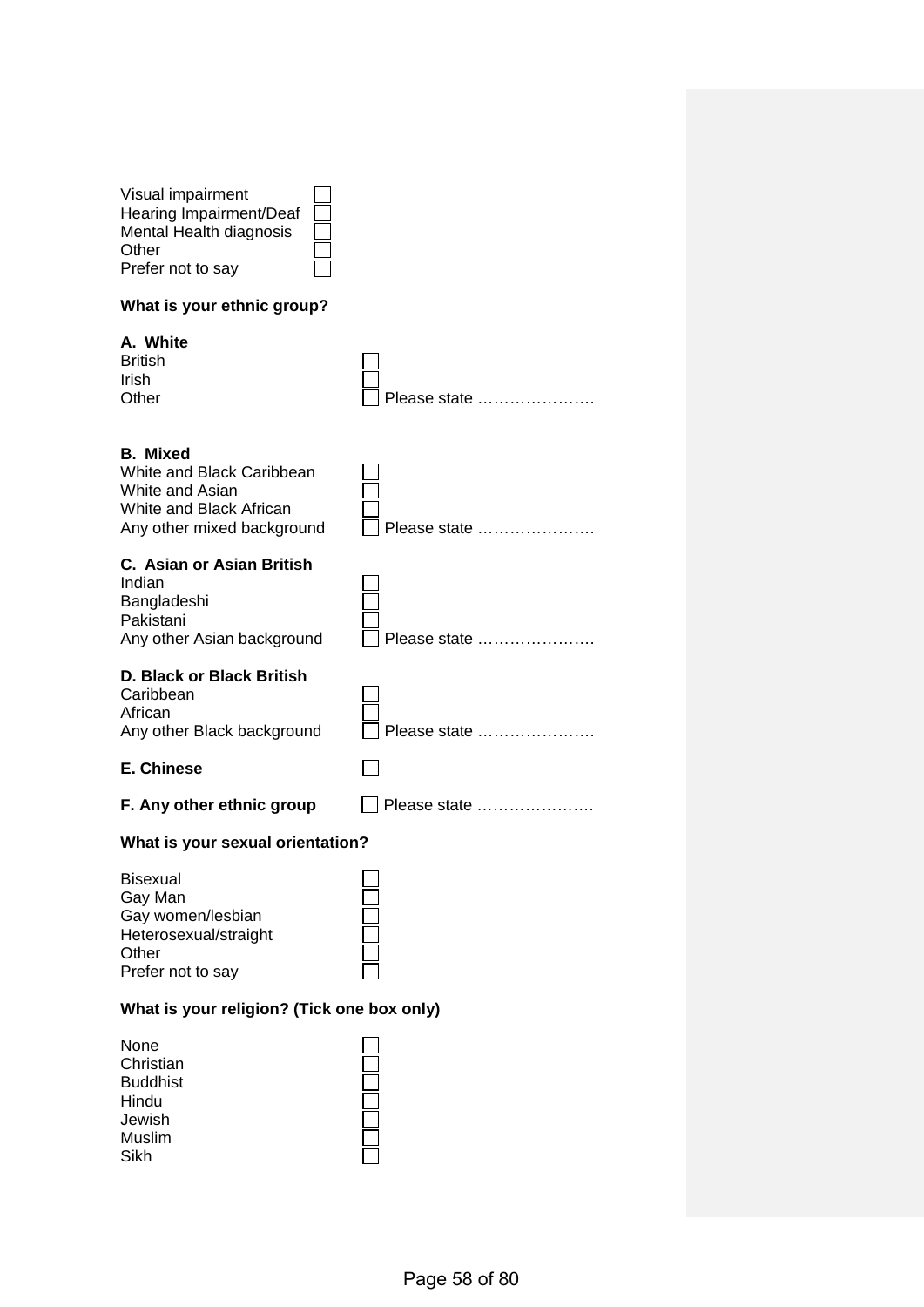| Any other religion<br>Prefer not to say             | Please state                                                                                                                                                                                                                                                                                           |                             |
|-----------------------------------------------------|--------------------------------------------------------------------------------------------------------------------------------------------------------------------------------------------------------------------------------------------------------------------------------------------------------|-----------------------------|
|                                                     |                                                                                                                                                                                                                                                                                                        |                             |
|                                                     |                                                                                                                                                                                                                                                                                                        | <b>Appendix Three</b>       |
| <b>Assessment Criteria</b><br><u>to</u><br>to-take: | The following criteria will be taken into account in deciding what action, if any,                                                                                                                                                                                                                     |                             |
|                                                     | 1. Has the complainant submitted enough information to satisfy the<br>Monitoring Officer that the complaint should be referred to the for the<br><b>Standards Committee Assessment Sub-Committee and, when the</b><br><b>Assessment Sub-Committee is considering a complaint, has the</b>              | Formatted: Font: Not Italic |
|                                                     | complainant submitted enough information to satisfy itif appropriate, )                                                                                                                                                                                                                                | Formatted: Font: Not Italic |
| other<br>action?<br>If not:<br>complaint.           | that the complaint should be referred for investigation investigation?-or<br>The information provided is insufficient to make a decision. So unless, or until,<br>further information is received, no further action will be taken on the                                                              |                             |
| If yes:<br>to consider.                             | 2. Is the complaint about someone who is no longer a member of the<br>Council, but is a member of another authority? If so, should the<br>complaint be referred to the monitoring officer of that other authority?<br>The complaint will be referred to the monitoring officer of that other authority |                             |
| authorities?<br>If yes:                             | 3. Has the complaint already been the subject of an investigation or<br>other action relating to the Code of Conduct? Similarly, has the<br>complaint been the subject of an investigation by other regulatory<br>There may be nothing more to be gained by further action being taken.                |                             |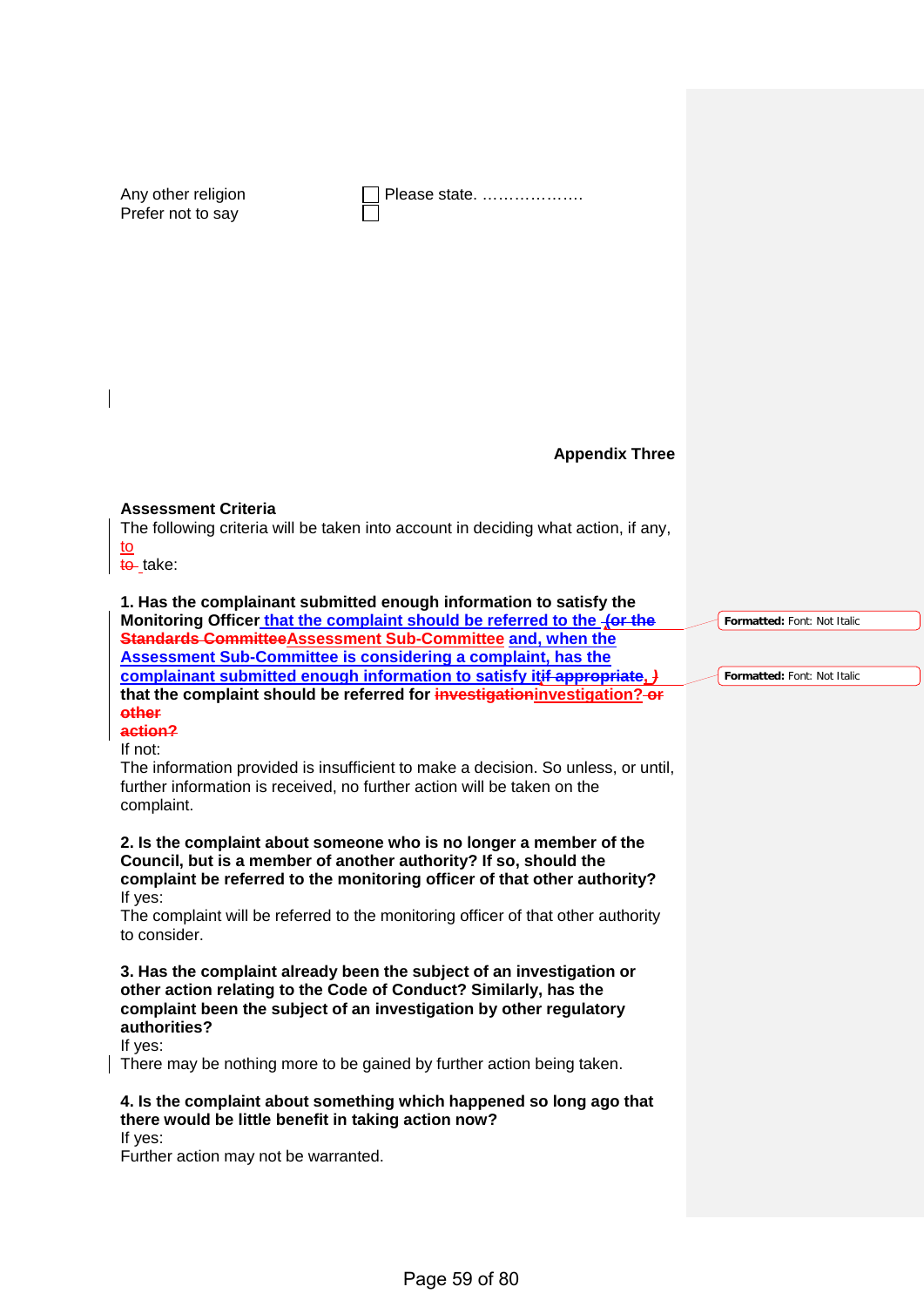# **5. Does the complaint appear too trivial to justify the cost or inconvenience of further action?**

If yes: Further action will not be warranted.

# **6. Does the complaint appear to be simply malicious, politically motivated or tit-for-tat?**

If yes:

Further action will not normally be warranted.

# **7. Is the complaint anonymous?**

If yes:

No action will normally be taken unless there are compelling reasons to suggest otherwise, e.g. if it includes documentary or photographic evidence indicating an exceptionally serious or significant matter.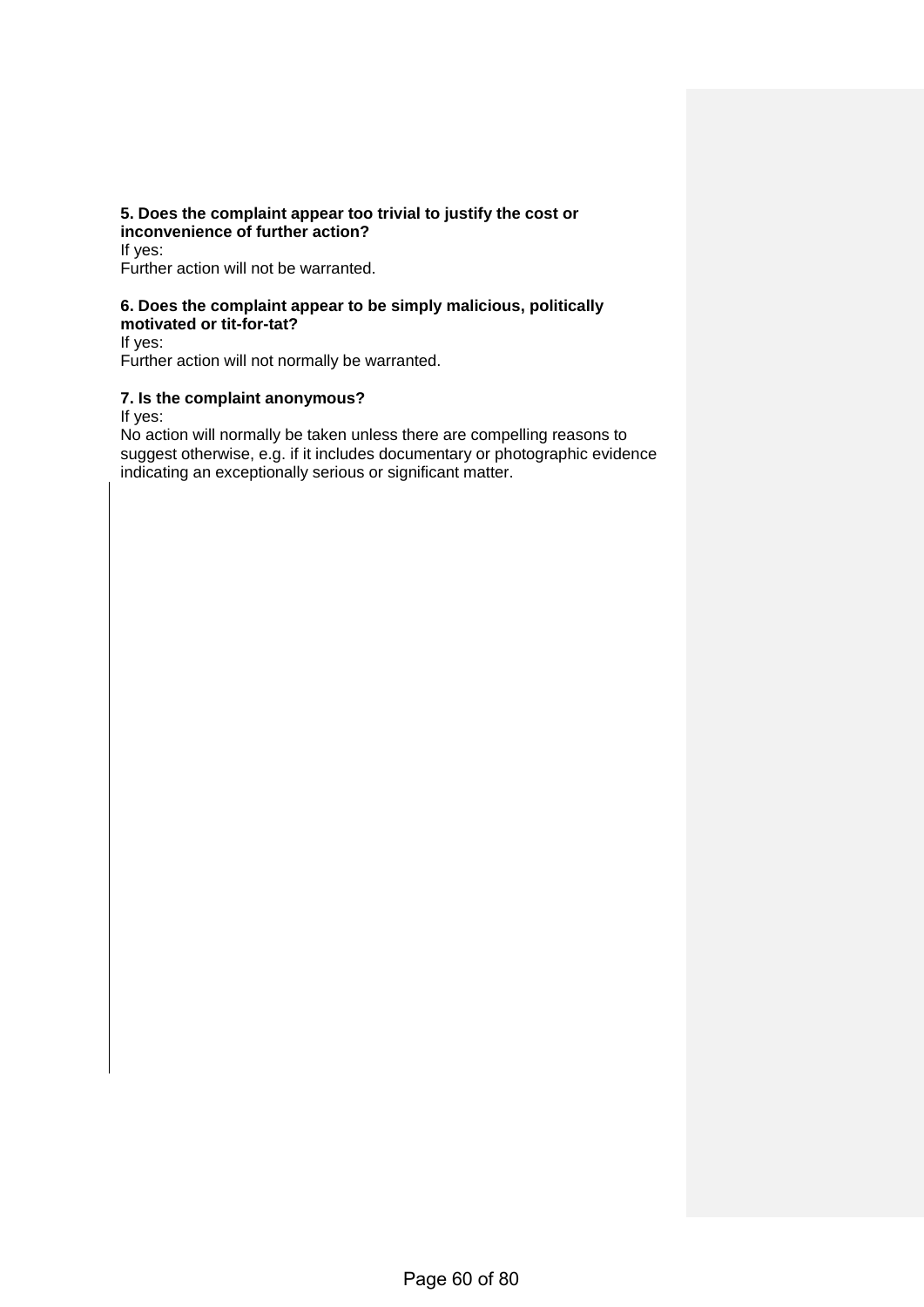# **Appendix Four CODE OF CONDUCT FOR MEMBERS AND CO-OPTED MEMBERS PROCEDURE FOR INVESTIGATION OF COMPLAINTS 1. Introduction** 1.1 Where the Monitoring Officer or Standards Committee Assessment Sub-Committee has decided to - refer a complaint about a member for investigation, the Monitoring ——Officer must then arrange for an Investigating Officer to investigate and -prepare a report. 1.2 The following is the procedure which will normally be followed in such investigations, although the Monitoring Officer may vary the procedure in any particular case if he/she considers this desirable in the interests of justice or fairness or the effective conduct of the investigation. 1.3. **Interpretation** 1.3.1 "Member" means the Member of Sunderland City Council or Hetton Town Council who is the subject of the complaint. 1.3.2 "Investigating Officer" means the person appointed by the Monitoring Officer to undertake the investigation. 1.3.3 "Complainant" means the person who has made the complaint against the Member. 1.3.4 "Sub - Committee" means the Standards Committee or any Sub-Sub-CommitteeCommittee to which the Standards Committeeit has delegated the conduct of the hearing. 1.3.5 "'Legal adviser"' means the officer responsible for providing legal advice to the Sub-Committee. This may be the Monitoring Officer, another legally qualified officer of the Authority, or someone appointed for this purpose from outside the Authority. **2 Action Following Decision to Investigate** 2.1 Appointment of Investigating Officer Where the Monitoring Officer or the Standards CommitteeAssessment Sub-Committee decides that an allegation should be investigated, the Monitoring Officer will appoint an Investigating Officer and instruct him/her to investigate the allegation and produce a report thereon. The Investigating Officer may be an officer of the authority (including the **Formatted:** Indent: Left: 0 cm, Hanging: 1.25 cm **Formatted:** Indent: Hanging: 1.25 **Formatted:** Indent: Left: 0 cm, Hanging: 1.25 cm **Formatted:** Indent: Left: 1.25 cm, Hanging: 1.25 cm

Monitoring Officer), an officer of another local authority, or an external

person.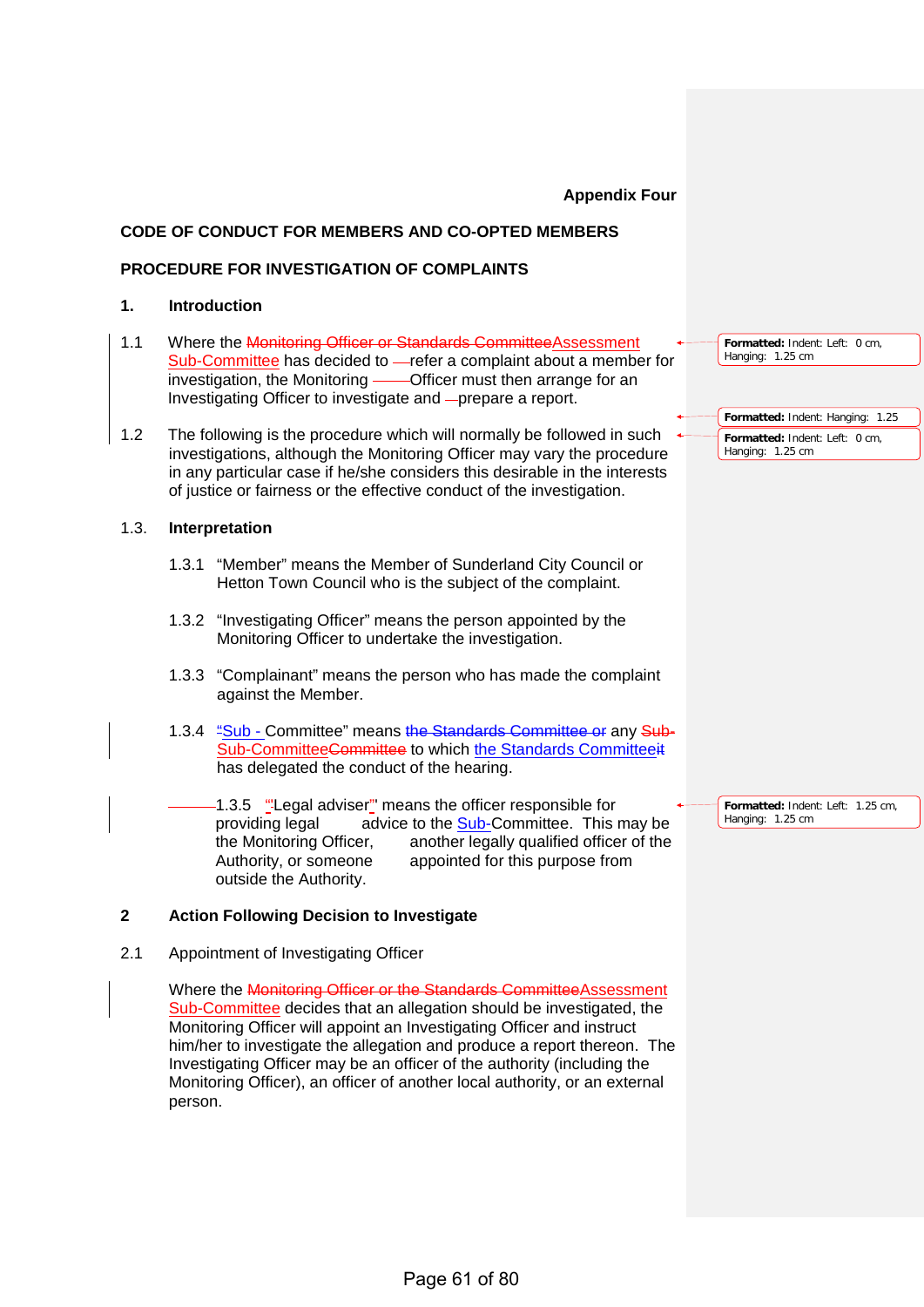- 2.2 The Investigating Officer may appoint persons to assist him/her and may obtain such professional advice as may be necessary for the conduct of the investigation.
- 2.3 The Monitoring Officer will notify in writing the Member and the Complainant and the Independent Person(s) that an investigation is to be undertaken and will confirm
	- 2.3.1 the identity of the Complainant;
	- 2.3.2 the conduct which is the subject of the allegation;
	- 2.3.3 the section(s) of the Code of Conduct which appear(s) to be relevant to the allegation;
	- 2.3.4 the identity of the Investigating Officer.

The Monitoring Officer will at the same time also notify the Clerk to the Town Council of these matters if the Member is a Town Councillor.

2.4 The Monitoring Officer may withhold some or all of this information from the Member if the Complainant has demonstrated exceptional reasons as to why such information may be withheld or where disclosure of details of the complaint to the Member at this stage of the process might prejudice the investigation.

In most cases, it will become necessary at some point for the Member to be informed of the identity of the Complainant and in all cases, for the Member to be informed of the nature of the allegations. The Monitoring OfficerAssessment Sub -Committee will decide whether and at what stage this information will be provided to the Member.

2.5 Initial response of the Member

In notifying the Member of the referral for investigation, the Monitoring Officer shall also request the Member to notify the Investigating Officer in writing, within 10 working days, of the following:

- 2.5.1 whether the Member admits or denies the alleged breach of the Code;
- 2.5.2 any initial comment, explanation or representations which the Member wishes to make in relation to the allegation;
- 2.5.3 any documents the Member would wish the Investigating Officer to take into account in the investigation, where possible providing copies of these documents, and advising where the originals can be inspected;
- 2.5.4 the name, address and telephone number (or other contact details) of any person whom the Member would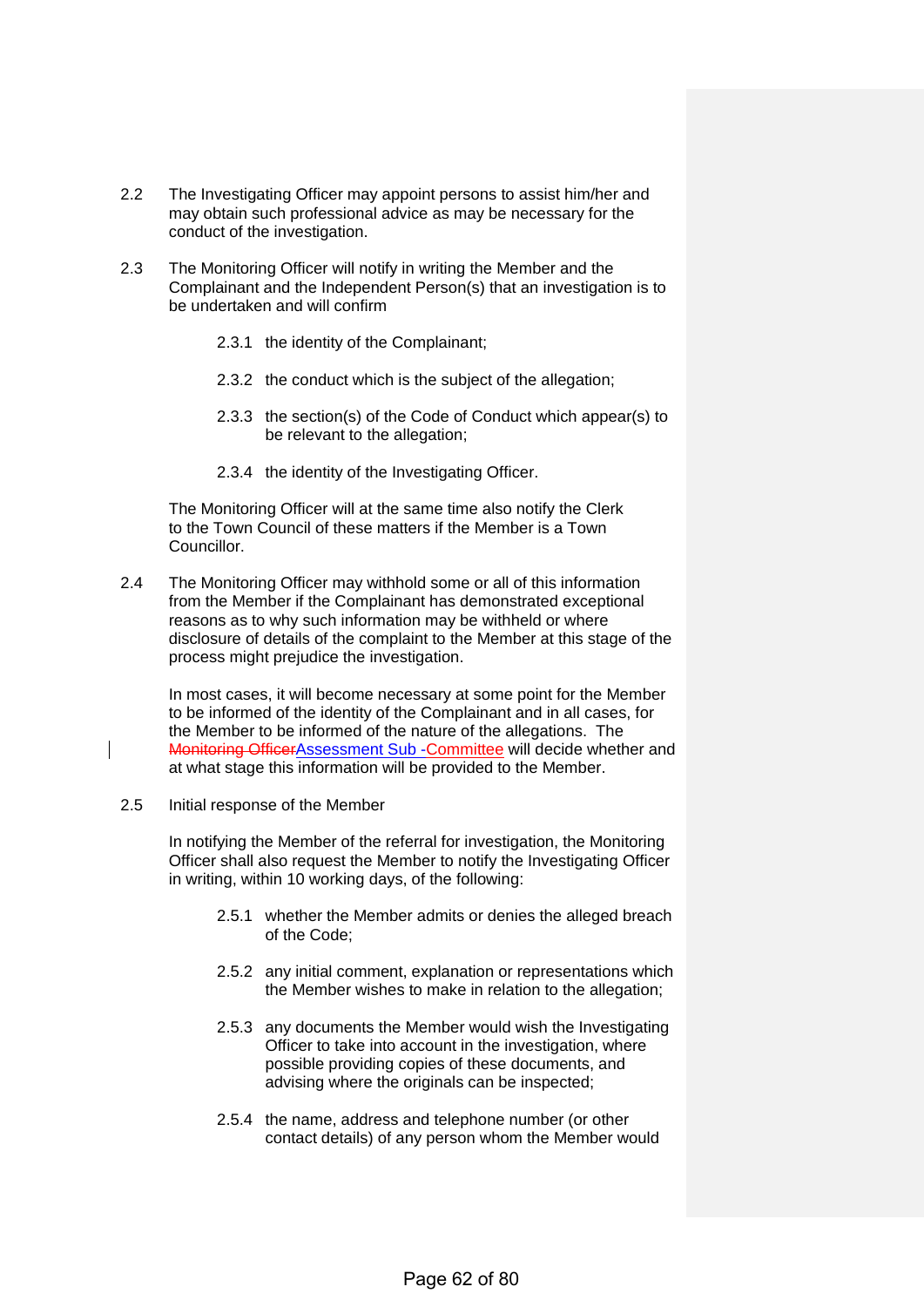wish the Investigating Officer to interview in the course of the investigation, and the relevance of that person;

- 2.5.5 any information the Member would wish the Investigating Officer to seek from any person or organisation;
- 2.5.6 any other information which the Member considers might be relevant to or assist the investigation.
- 2.6 Supporting information from the Complainant

When notifying the Complainant that the matter has been referred for investigation, the Monitoring Officer shall also request that person to notify the Investigating Officer in writing within 10 working days of:

- 2.6.1 any documents which he/she would wish the Investigating Officer to take into account in the investigation, where possible providing copies of these documents, and advising where the original documents may be inspected;
- 2.6.2 the name, address and telephone number (or other contact details) of any person whom the Complainant would wish the Investigating Officer to interview in the course of the investigation and the relevance of that person;
- 2.6.3 any information which the Complainant would wish the Investigating Officer to seek from any person or organisation;
- 2.6.4 any additional information which the Complainant has and which might be relevant to, or assist, the investigation.

# 3. **Conduct of Investigation**

- 3.1 The purpose of the investigation is to enable the Investigating Officer to prepare a report which will provide sufficient information to determine whether the Member has acted in breach of the Code of Conduct and, where there has been a breach, whether any action should be taken, and if so, what action.
- 3.2 The Investigating Officer will conduct the investigation in such manner as he/she considers best able to ascertain all relevant facts and to achieve the purpose of the investigation, having regard to the rules of natural justice and the need for fairness.
- 3.3 The Investigating Officer will be entitled to seek all relevant information (including documents) that appears necessary or expedient to the conduct of the investigation and can make enquiries of any person believed to have such information, including the Member, the Complainant, other Members or officers of the Council and third

**Formatted:** Indent: Left: 0 cm, Hanging: 1.25 cm

**Formatted:** Indent: Left: 0 cm, Hanging: 1.25 cm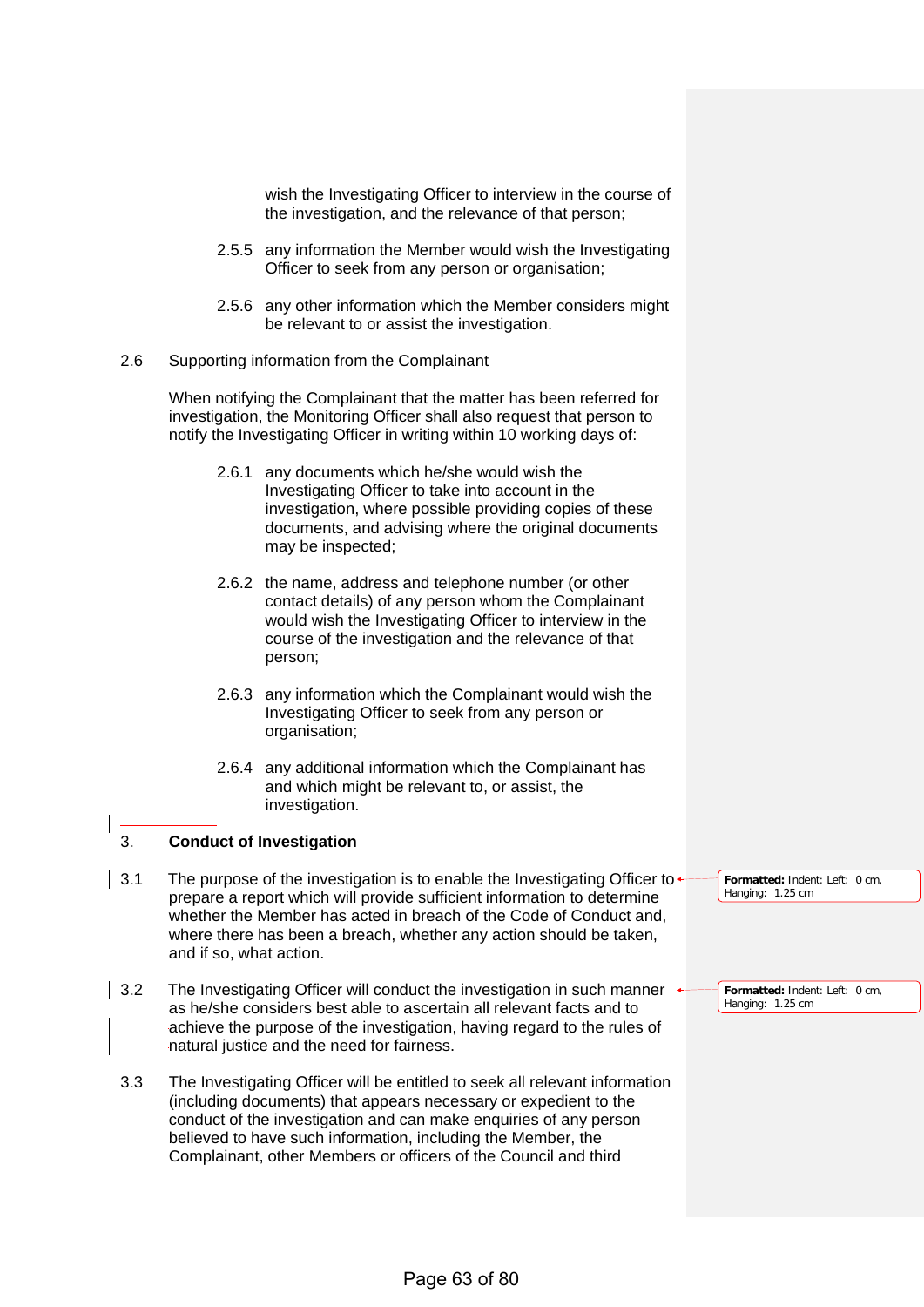parties. All such persons will be expected to co-operate fully with the Investigating Officer and respond properly to such enquiries and provide such information as they can and to attend for interview by the Investigating Officer if requested.

- 3.4 The Investigating Officer will be able to seek information in such manner as he/she thinks appropriate, which may include in writing, by telephone or email, or in person. He/she will attempt to arrange any interviews at a time and place convenient to those concerned.
- 3.5 Any person who appears before the Investigating Officer for interview may be accompanied by a legal representative or friend provided such a person is not a potential witness in the investigation. An interview or telephone conversation may be tape recorded to save time and ensure accuracy, but only with the consent of both the Investigating Officer and the interviewee.
- 3.6 The Investigating Officer may, where he/she considers it appropriate to facilitate the investigation, reimburse any person who provides a document, information or advice with their reasonable costs incurred in so doing.
- 3.7 Other Breaches

If during the investigation, the Investigating Officer becomes aware of any other matter which appears to him / her to indicate a breach of the Code by the Member (apart from the breach which he/she is currently investigating), the Investigating Officer shall report the matter to the Monitoring Officer who will provide the Member with details of the matter and invite the Member to provide a statement as to why the additional matter does not constitute a breach of the Code. The Monitoring Officer will then determine, in consultation with the Independent Person and Chairman of the Committee, whether the additional matter should also be investigated.

3.8 The Monitoring Officer may in certain circumstances defer an investigation if he/she considers it appropriate, for example because it might prejudice some other investigation or court proceedings concerning the matter.

# **4 The Draft Report**

- 4.1 On completion of his/her investigation, the Investigating Officer shall prepare a draft report marked 'confidential' setting out:
	- 4.1.1 details of the allegation;
	- 4.1.2 the relevant provisions of the Code of Conduct and any relevant Protocol;
	- 4.1.3 the member's response to the allegation (if any);
	- 4.1.4 any relevant information, advice and explanations obtained during the investigation;
		- 4.1.5 a list of any relevant documents;

**Formatted:** Indent: Left: 0 cm, Hanging: 1.25 cm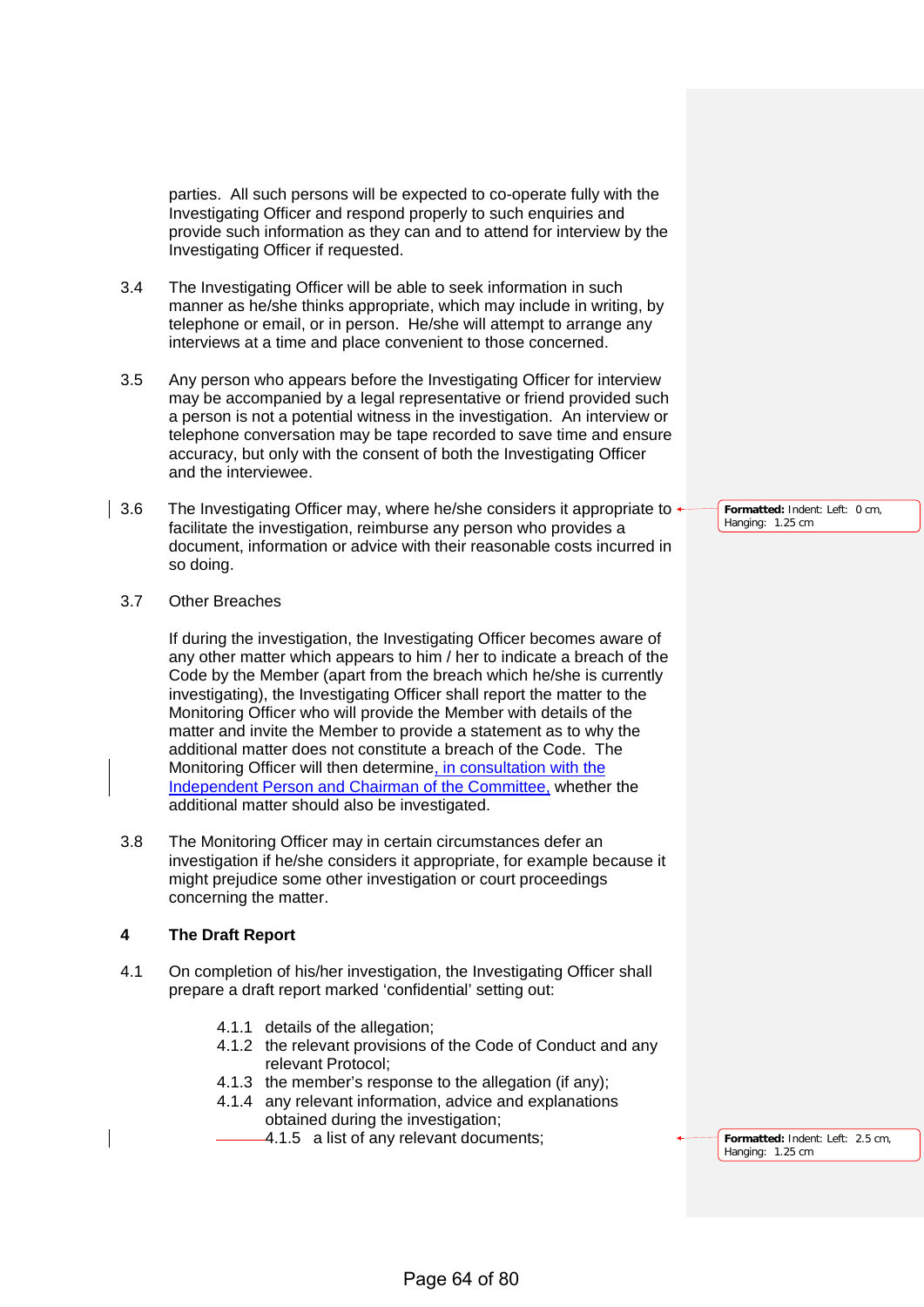- 4.1.6 a list of persons interviewed or from whom information has been sought;
- 4.1.7 a note of any person or organisation who has failed to cooperate with the investigation and the manner of such failure;
- 4.1.8 a statement of the Investigating Officer's draft findings of fact, with reasons;
- 4.1.9 the Investigating Officer's provisional conclusion as to whether the member has failed to comply with the Code of Conduct, with reasons;
- 4.2 The draft report will also state that it does not necessarily represent the Investigating Officer's final finding, and that he/she will produce a final report once he/she has considered any comments received on the draft report.
- 4.3 The Investigating Officer shall send a copy of the draft report, in confidence, to the Member and the Complainant, and request that they send any comments on it to him/her in writing within 10 working days of receipt. This is an opportunity for the Member and Complainant to identify any matters with which they disagree or which they believe require further consideration.
- 4.4 Before issuing the draft report, the Investigating Officer may also send relevant extracts from it, in confidence, to any person on whose evidence he/she has relied in compiling the draft report, and request that they send any comments thereon to him/her in writing within 10 days.

# **5 The Final Report**

- 5.1 After the expiry of the period referred to in paragraph 4.3 (or such extended period as the Investigating Officer may allow), the Investigating Officer shall reconsider and if appropriate amend his/her draft report in the light of any comments received and expeditiously produce a final report, which will be given to the Monitoring Officer.
- 5.2 The report will state that it represents the Investigating Officer's final findings. The report should have appended to it copies of any significant documents which the Investigating Officer has relied on in reaching his/her conclusions, such as notes of telephone conversations, letters, and notes of interviews and witnesses.

# **6 A Finding of No Breach of the Code - Procedure**

6.1 If the Investigating Officer concludes there has not been a breach of the Code, the Monitoring Officer will consider whether he/she is satisfied that the Investigating Officer's report is sufficient and if so, he/she will close the matter, provide a copy of the report to the Member and Complainant, the Independent Person(s) (and the Clerk to the Town Council where the complaint relates to a Town Councillor) and will report the outcome to the Standards Committee for information.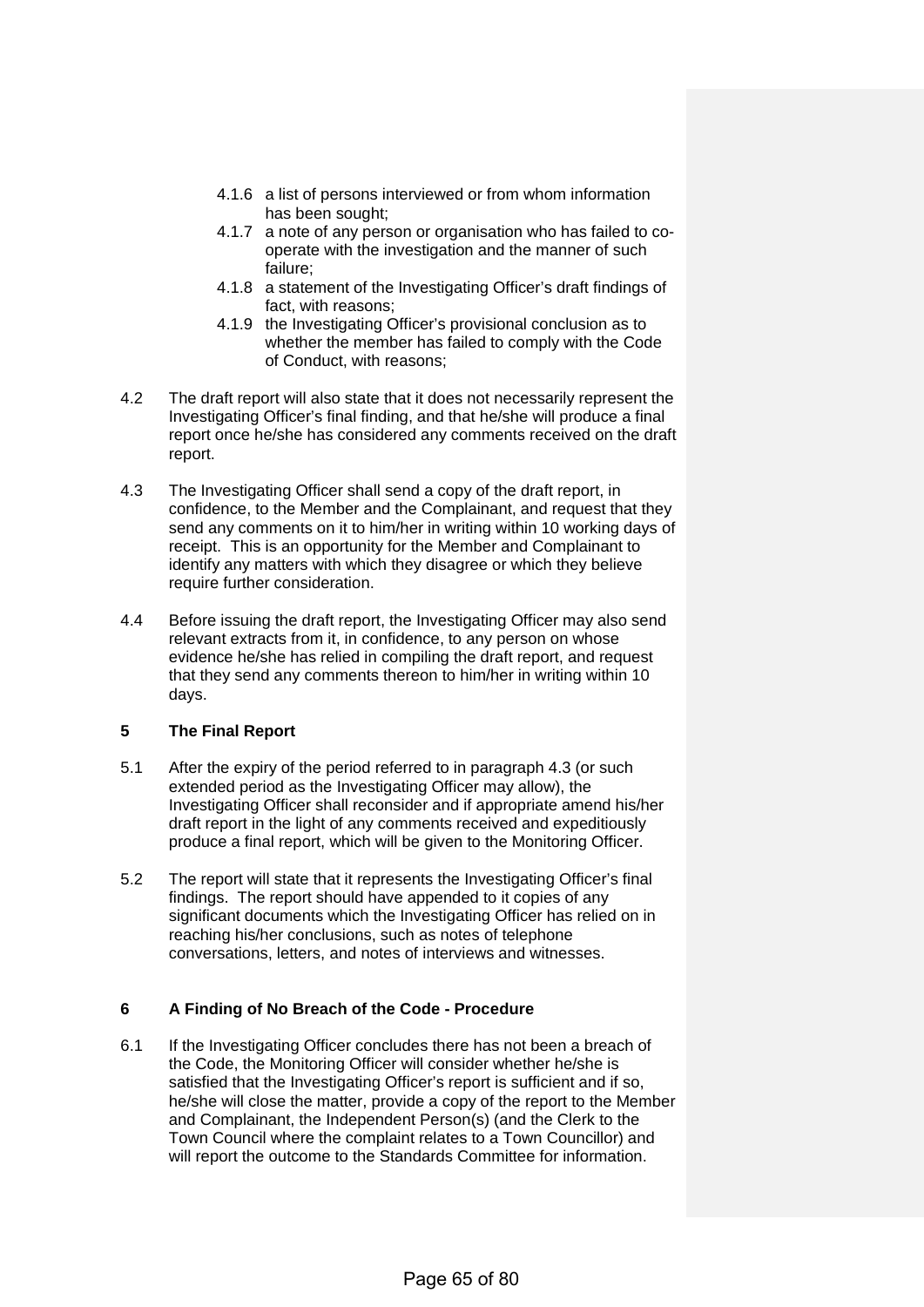6.2 If the Monitoring Officer is not satisfied that the investigation has been conducted properly, he or she may ask the Investigating Officer to reconsider his/her report. The Monitoring Officer may also refer the findings to a Hearing Sub-Committeethe Standards Committee to decide if a hearing is nevertheless called for, if he or she considers it appropriate, after consulting the Independent Person(s). 6.3 Where the Sub-tandards Committee considers the report in accordance with paragraph 6.2 above, it shall, after considering any views put forward by the Independent Person(s), make one of the following findings: - that it accepts the Investigating Officer's' finding that the -member has not failed to comply with the Code of -Conduct as set out in the allegation; or -that the matter should be considered at a hearing of the Standards Committee by the Hearing Sub-Committee Where the **Sub-Committee accepts the Investigating Officer's finding** that there was no failure to comply with the Code of Conduct, the Monitoring Officer shall send a written notice of that finding and the reasons on which it was based, to the Member and the Complainant, the Independent Person(s) (and the Clerk to the Town Council, where appropriate). 6.4 Where the Sub-Committee finds that the matter should be considered at a full hearing or the Investigating Officer's report contains a finding that the Member did fail to comply with the Code of Conduct, the Monitoring Officer shall arrange for the matter to be considered at such a hearing in accordance with the Procedure for Hearings. The Monitoring Officer must ask the Member whether he/she agrees to publication of a notice of the finding. 6.5 Where the Committee finds that the matter should be considered at a full hearing or the Investigating Officer's report contains a finding that the Member did fail to comply with the Code of Conduct, the Monitoring Officer shall arrange for the matter to be considered at such a hearing in accordance with the Procedure for Hearings. **7 A Finding of a Breach of the Code – Procedure** 7.1 If the Investigating Officer finds there has been a failure to comply with the Code, the Monitoring Officer will provide a copy of the report to the Member, the Complainant, the Independent Person(s), the Chair of the Standards Committee (and the Clerk to the Town Council where the complaint relates to a Town Councillor) and will either refer the matter for local hearing before a Hearing Sub-Committee of the Standards Committee and/or seek local resolution. **Formatted:** Indent: Left: 1.25 cm **Formatted:** Indent: Left: 0 cm, Hanging: 2 cm, Tab stops: 2 cm, Left + Not at 2.22 cm **Formatted:** Indent: Left: 0.32 cm, Hanging: 1.68 cm **Formatted:** Indent: Left: 0 cm, Hanging: 1.27 cm, Tab stops: 1.9 cm, Left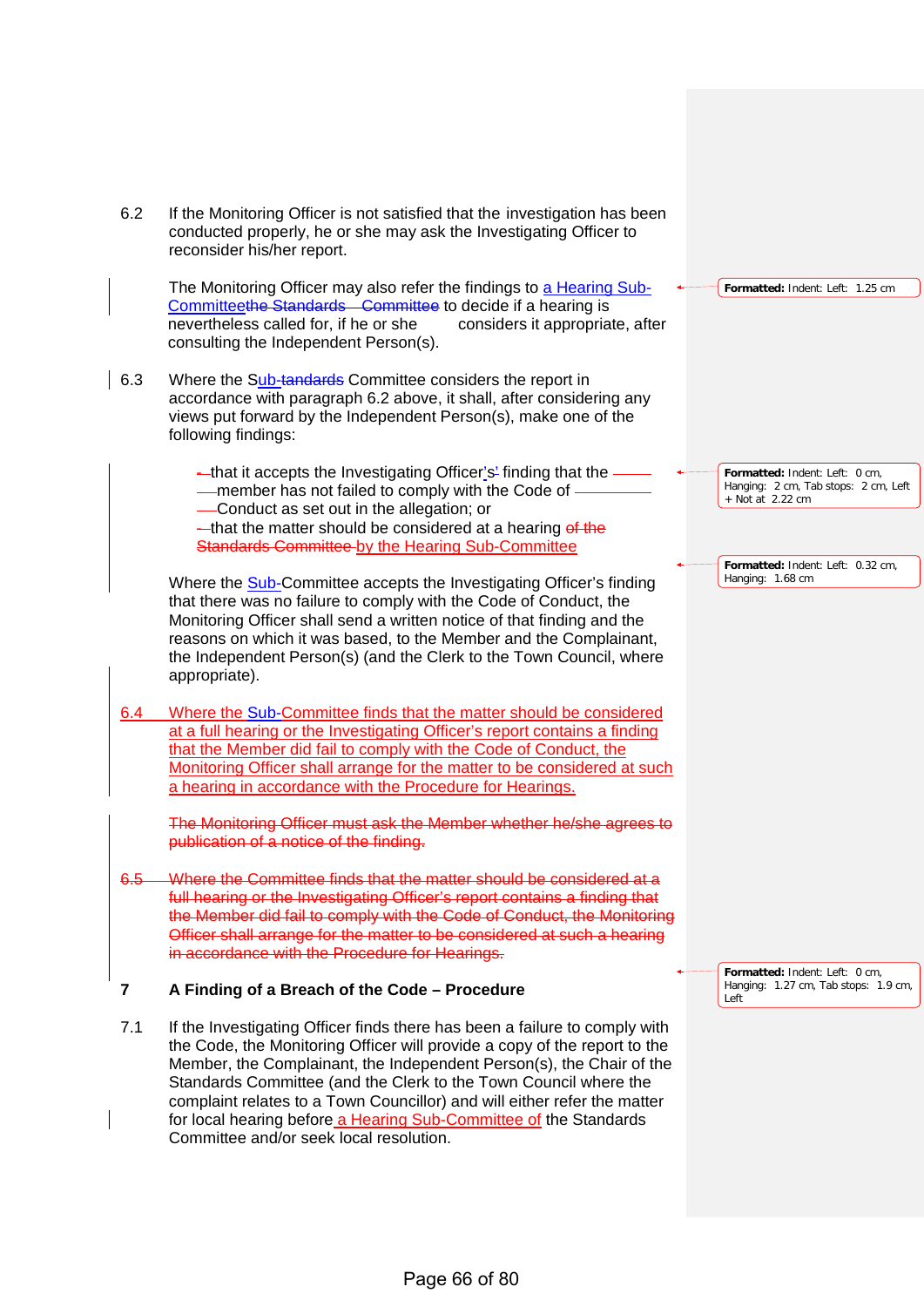- 7.2 There may still be an opportunity for local resolution, avoiding the necessity of a hearing. An investigation report may cause the Member to recognise that his/her conduct was at least capable of giving offence, or identify other appropriate remedial action, and the complainant may be satisfied by recognition of fault and an apology or other remedial action. At this stage, the Monitoring Officer may only seek to agree a local resolution after consultation with the Independent Person(s) and where the Complainant is satisfied with the outcome. If local resolution is agreed, any arrangements for holding a hearing will be discontinued. If the Member complies with the suggested resolution, the Monitoring Officer will report the matter to the Standards Committee for information, but will take no further action. Where appropriate, the Clerk to Hetton Town Council will also be notified.
- 7.3 If local resolution is not possible, the Monitoring Officer will refer the matter to the a Hearing Sub-Committee of the Standards Committee for hearing.

**Formatted:** Indent: Left: 0 cm, Hanging: 1.25 cm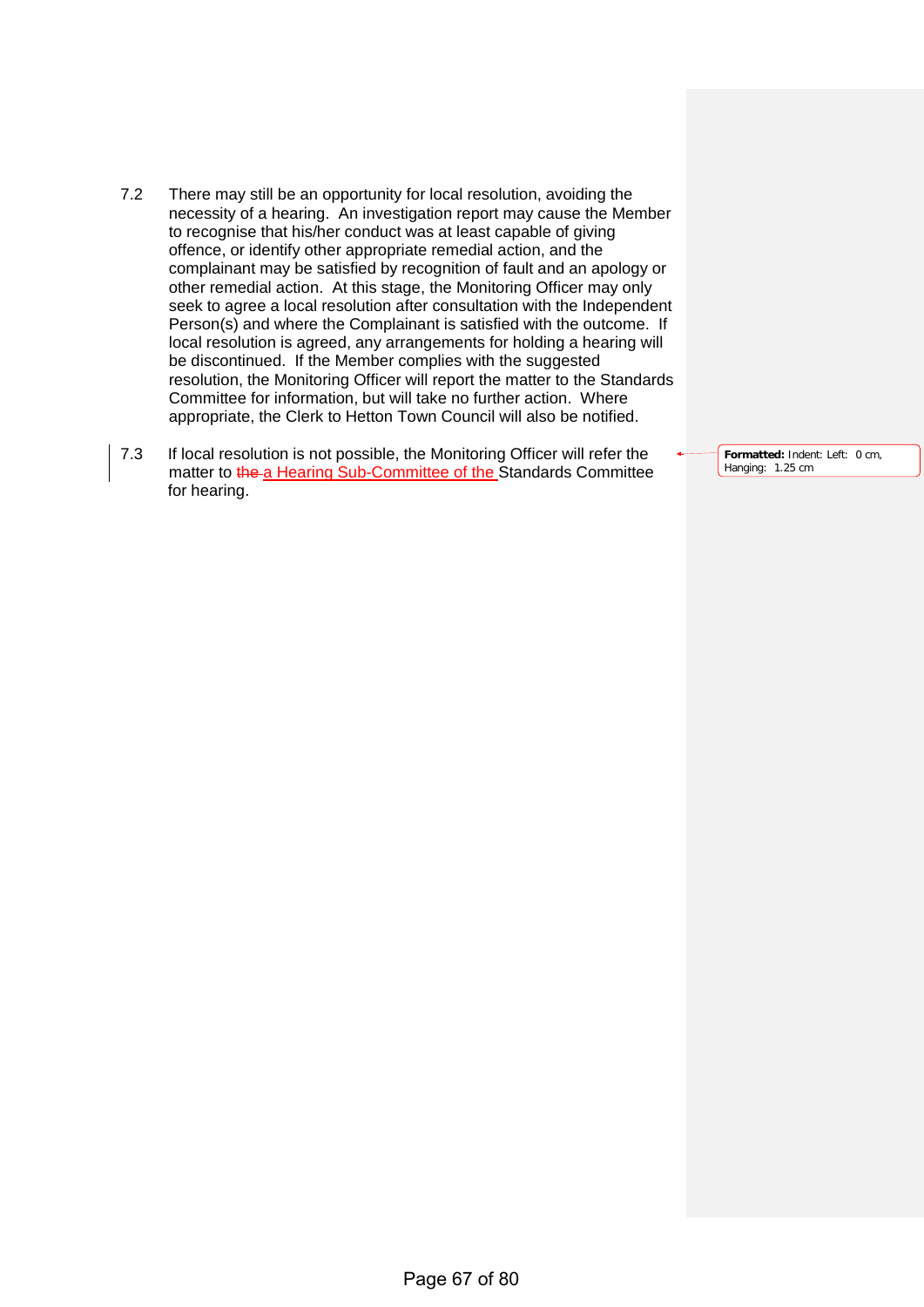# **Appendix Five CODE OF CONDUCT FOR MEMBERS AND CO-OPTED MEMBERS PROCEDURE FOR HEARING OF COMPLAINTS A Pre-Hearing Process 1 Introduction** 1.1 The following is the procedure which will normally be followed by a Hearing Sub-Committee of ——Sunderland City Council's Standards Committee when hearing - complaints that a Member has breached the Code of Conduct. 1.2 **Interpretation** 1.2.1 "Member" means the Member of Sunderland City Council or Hetton Town Council who is the subject of the complaint. 1.2.2 "Investigating Officer" means the person appointed by the Monitoring Officer to undertake the local investigation. 1.2.3 "Complainant" means the person who has made the complaint against the Member. 1.2.4 "Legal adviser" means the officer responsible for providing legal advice to the Committee. This may be the Monitoring Officer, another legally qualified officer of the Authority, or someone appointed for this purpose from outside the Authority. "Committee" means the Standards Committee or any Sub-Committee to which it has delegated the conduct of the hearing. -1.2.5 <del>'Legal</del> "Sub-Committeeadviser"' means the efficer responsible for providing legal advice to the Committee. This may be the Monitoring Officer, another legally qualified officer of the Authority, or someone appointed for this purpose from outside the Authority.Hearing Sub-Committee of the Standards Committee, to which it has delegated the conduct of **Formatted:** Indent: Left: 0 cm, Hanging: 1.25 cm **Formatted:** Indent: Left: 1.25 cm, Hanging: 1.25 cm

# **2 Notification to Member**

hearings.

- 2.1 The Monitoring Officer shall send a copy of the Investigating Officer's final investigation report to the Member, the Complainant, the Independent Person(s) and the clerk to the Town Council if appropriate.
- 2.2 When the Monitoring Officer sends the final investigation report to the Member, he / she will ask for a written response from the Member within 10 working days indicating whether the Member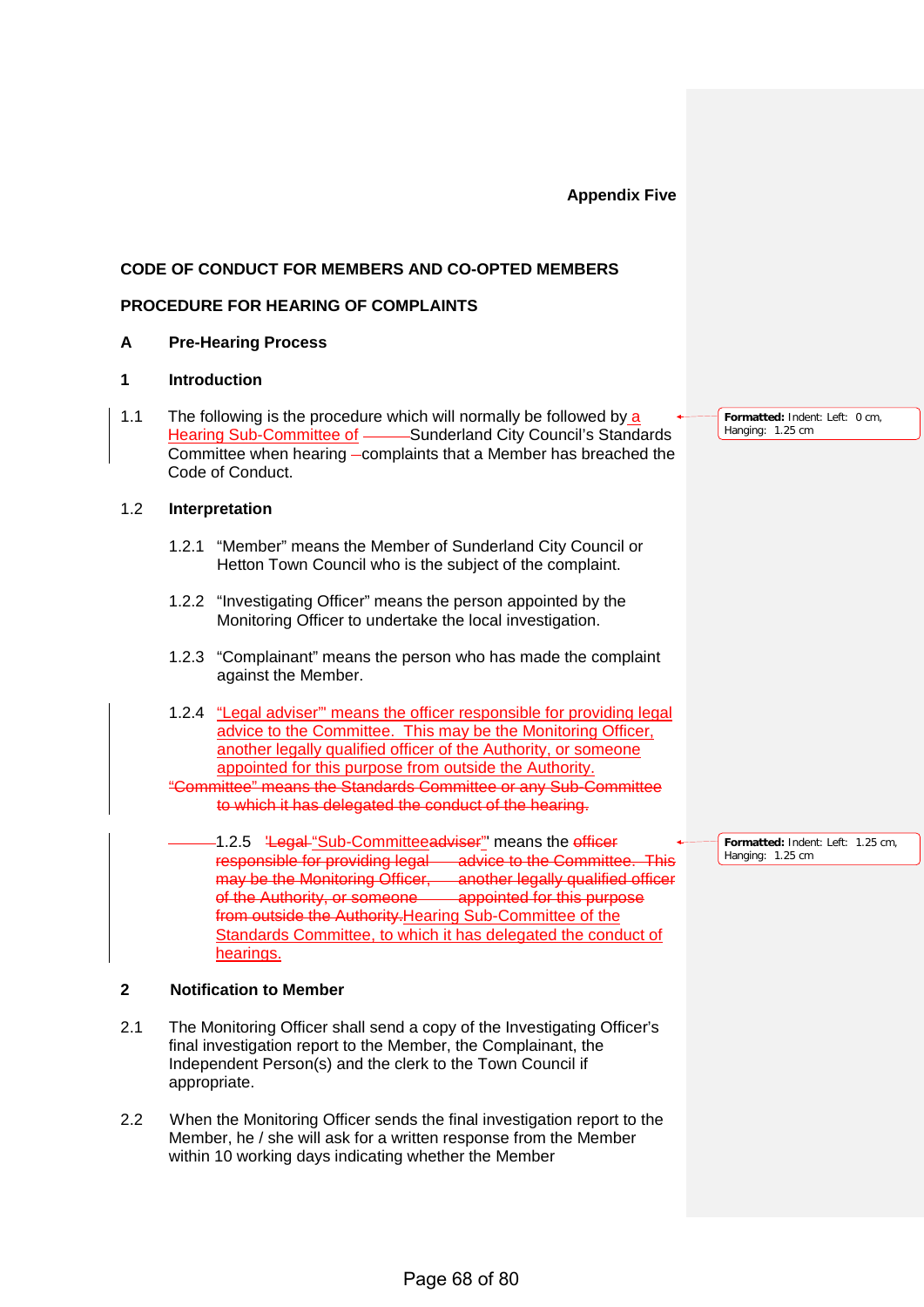|                                            | disagrees with any of the findings of fact in the investigation<br>2.2.1<br>report, including reasons for that disagreement;                                                                                                                                                                                                                                                                                                            |                                                                                                                                                                                                                         |
|--------------------------------------------|-----------------------------------------------------------------------------------------------------------------------------------------------------------------------------------------------------------------------------------------------------------------------------------------------------------------------------------------------------------------------------------------------------------------------------------------|-------------------------------------------------------------------------------------------------------------------------------------------------------------------------------------------------------------------------|
|                                            | 2.2.2 wants to be represented at the hearing by a solicitor, barrister or<br>any other person (if the Member wishes to have a non-legal<br>representative, the Member must obtain the <b>Sub-Committee's</b><br>consent);                                                                                                                                                                                                               |                                                                                                                                                                                                                         |
|                                            | 2.2.3 wants to give evidence to the <b>Standards-Sub-</b> Committee, either<br>verbally or in writing;                                                                                                                                                                                                                                                                                                                                  |                                                                                                                                                                                                                         |
|                                            | 2.2.4 wants to call relevant witnesses to give evidence to the<br>Standards-Sub- Committee;                                                                                                                                                                                                                                                                                                                                             |                                                                                                                                                                                                                         |
|                                            | 2.2.5 wants any part of the hearing to be held in private<br>reasons for that request;<br>including                                                                                                                                                                                                                                                                                                                                     | Formatted: Indent: Left: 1.25 cm,<br>Hanging: 1.25 cm                                                                                                                                                                   |
|                                            | 2.2.6 wants any part of the investigation report or other relevant<br>documents to be withheld from the public, including reasons for<br>that request.                                                                                                                                                                                                                                                                                  |                                                                                                                                                                                                                         |
|                                            | 2.2.7 can attend the hearing on the proposed date;                                                                                                                                                                                                                                                                                                                                                                                      | Formatted: Indent: Hanging: 2.54                                                                                                                                                                                        |
| 2.3                                        | The Monitoring Officer will also inform the Member that if, at the<br>meeting of the Standards Hearing Sub-Committee, he/she seeks to<br>dispute any matter contained in the report, without having previously<br>notified his/her intention to do so, the Standards-Sub-Committee may<br>either adjourn the meeting to enable the Investigating Officer to provide<br>a response, or refuse to allow the disputed matter to be raised. |                                                                                                                                                                                                                         |
|                                            | The Monitoring Officer may agree an extension of the period of timee<br>for provision of a response.                                                                                                                                                                                                                                                                                                                                    | Formatted: Indent: Left: 0.11 cm,<br>Hanging: 1.14 cm                                                                                                                                                                   |
| $\mathbf{3}$                               | <b>Investigating Officer's response</b>                                                                                                                                                                                                                                                                                                                                                                                                 | Formatted: Indent: Left: 0.11 cm,<br>Hanging: 1.14 cm, Outline numbered<br>$+$ Level: 2 + Numbering Style: 1, 2, 3,<br>$$ + Start at: 4 + Alignment: Left +<br>Aligned at: $0.11 \text{ cm} + \text{ Tab after: } 0.74$ |
| $\begin{array}{ c c }\n 3.1\n \end{array}$ | Upon expiry of the period referred to above (or such extended period<br>as the Monitoring Officer may allow), the Member's written response<br>shall be forwarded to the Investigating Officer, who will be invited to<br>comment on the Member's response within 10 working days and to say<br>whether he or she:                                                                                                                      | $cm +$ Indent at: 0.74 cm, Tab stops:<br>0 cm, List tab + Not at 0.74 cm<br><b>Formatted:</b> Indent: Left: 0 cm,<br>Hanging: 1.25 cm                                                                                   |
|                                            | 3.1.1<br>wants to be represented at the hearing (although the<br>Investigating Officer will be expected to attend the hearing in<br>any event).                                                                                                                                                                                                                                                                                         |                                                                                                                                                                                                                         |
|                                            | 3.1.2 wants to call relevant witnesses to give evidence to the<br>Standards-Sub-Committee.                                                                                                                                                                                                                                                                                                                                              |                                                                                                                                                                                                                         |
|                                            | 3.1.3 wants any part of the hearing to be held in private,<br>including<br>reasons for that request.                                                                                                                                                                                                                                                                                                                                    | Formatted: Indent: Left: 1.25 cm,<br>Hanging: 1.25 cm                                                                                                                                                                   |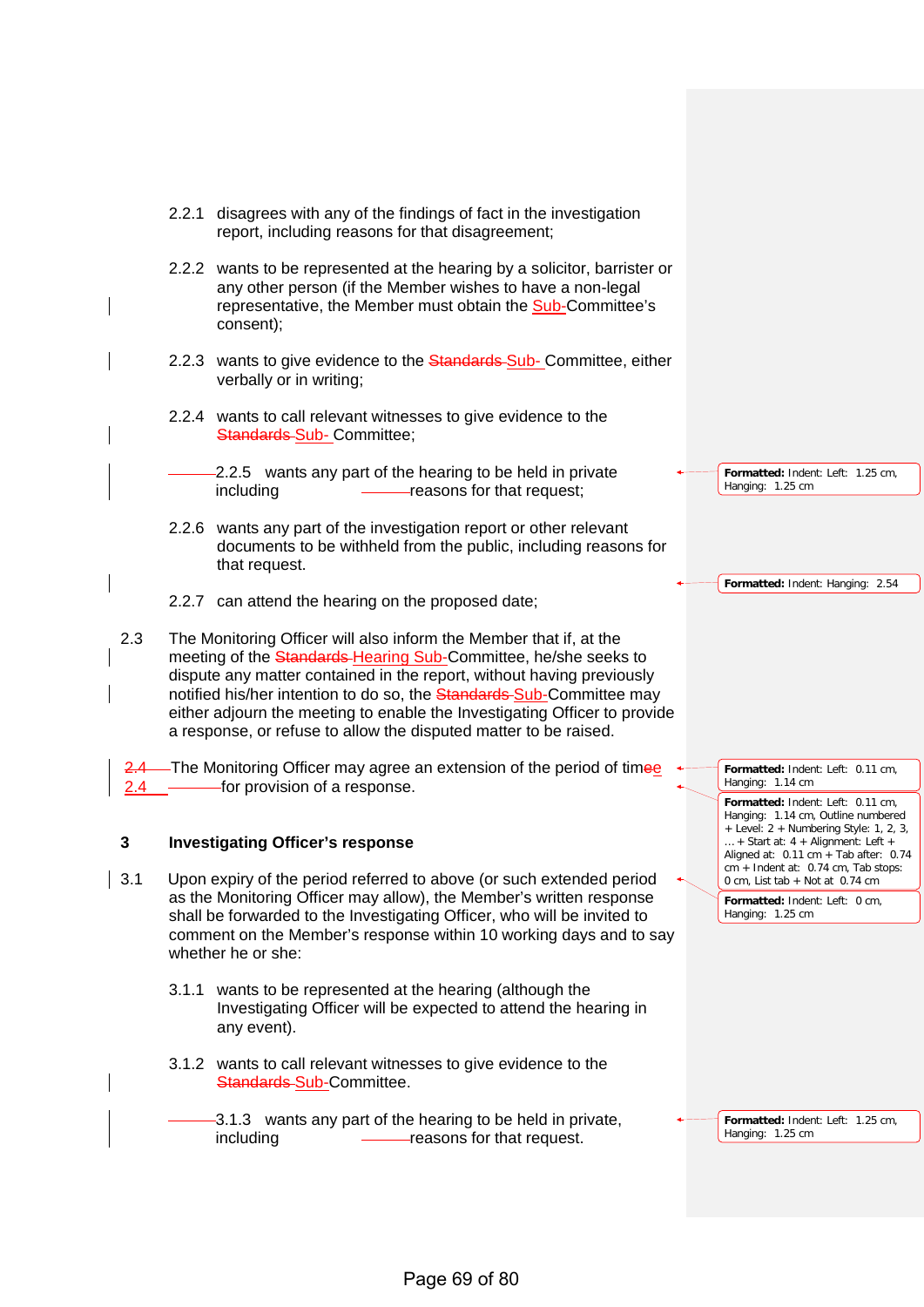3.1.4 wants any part of the Investigation Report or other relevant documents to be withheld from the public, including reasons for that request.

The Monitoring Officer may agree an extension of the period of time for provision of a response.

- 3.2 Upon receipt of the responses, the Monitoring Officer will liaise with the Chair of the Standards Committee regarding the arrangements for a meeting of the a Hearing Sub-Committee to consider the complaint. The Member and the Investigating Officer are entitled to request that any witnesses they want should be called. However, following advice from the legal advisor, the Chair may limit the number of witnesses if he/she believes the number requested is unreasonable or that some witnesses will simply be repeating the evidence of earlier witnesses or else will not provide evidence that will assist the Sub-Committee to reach its decision.
- 3.3 Nothing in this procedure shall prevent the Chair from requesting the attendance of additional witnesses whose evidence he/she considers would assist the Sub-Committee.

### **4 Convening of Standards Hearing Sub-Committee**

- 4.1 The Monitoring Officer, in consultation with the Chair of the Standards Committee will then write to the Member, the Complainant and the Independent Person(s) to
	- Confirm a date, time and place for the hearing
	- Confirm the main findings of fact in the Investigation Report that are agreed;
	- Confirm the main findings of fact in the Investigation Report that are not agreed;
	- Confirm the names of any witnesses who will be asked to give evidence, subject to the power of the Standards Hearing Sub-Committee to make a ruling on this at the hearing; and
	- Outline the proposed procedure for the hearing, identifying which parts, if any, may be considered in private
- 4.2 Where the Chair of the Standards Committee considers that the investigation report and/or any of the written statements in response are likely to disclose any exempt information and in consequence that it is likely that the Standards Sub-Committee will, during consideration of these matters, not be open to the public, he/she shall instruct the legal adviser not to provide copies of these papers to the press or public or permit their inspection by the press or public in advance of the meeting.

# **B The Hearing – General Information**

#### **5 Conduct of the Hearing**

5.1 The Sub-Committee shall decide, on the balance of probability, whether the grounds of the complaint are made out. Each Member of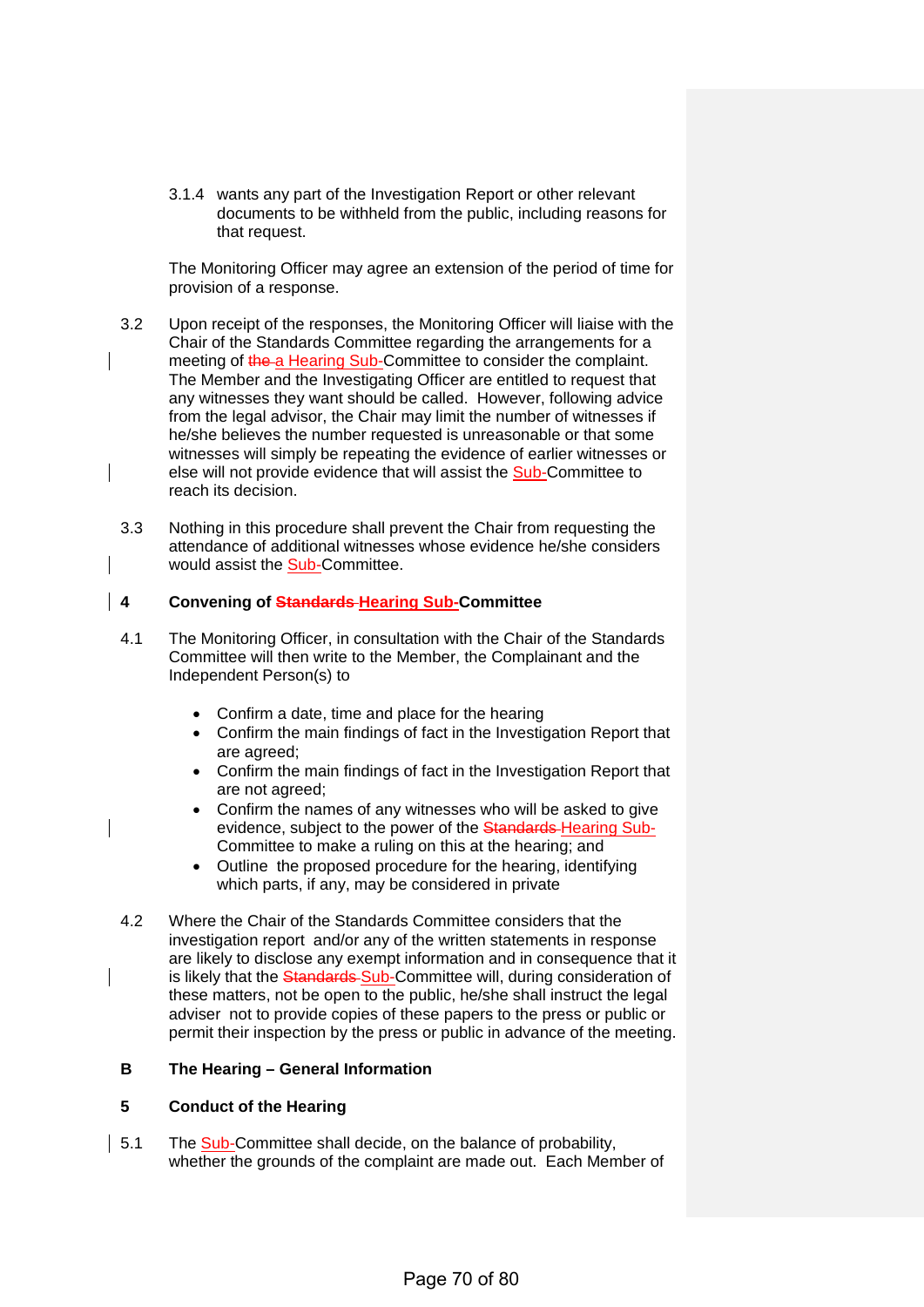the Sub-Committee, other than the representatives of Hetton Town Council who are non-voting co-opted Members, shall have one vote and all matters/issues shall be decided by a simple majority of votes cast. The Chair has a casting vote.

The meeting of the Sub-Committee will be open to the public and press of except when confidential information or exempt information under Schedule 12A Local Government Act 1972 is likely to be disclosed and during the deliberations of the Standards-Sub-Committee referred to in PParagraphs 13-15 and 1517

 There will be a presumption that the Hearing will be held in public where possible to make sure that the hearing process is open and fair. If appropriate, arrangements may be made for the hearing to be held in public but for certain documentation to remain confidential where they contain exempt or confidential information.

#### **6 Independent Person**

- 6.1 The Independent Person(s) will be invited to attend any meetings of the Standards-Hearing Sub-Committee to conduct a hearing into a complaint. His/her views must be sought and taken into consideration before the **Sub-Committee takes any decision on whether the** Member's conduct constitutes a failure to comply with the Code of Conduct and as to any action to be taken following a finding of failure to comply with the Code of Conduct.
- 6.2 Where an Independent Person considers that they may have a conflict of interest (e.g. due to the nature of information provided to them by the Member or because they are a close associate of the Complainant) it will be appropriate for them to indicate that they consider they have a conflict and to decline to attend the hearing or submit any further comments in response to the Council's consultation with them.

### **7.0 7 Role of the Legal Adviser**

7.1 The Legal Adviser has a key role in ensuring the smooth running of the pre-hearing and hearing process. He/she will remain neutral throughout and will provide independent advice to the Hearing Sub-Committee.

#### **8. Role of the Complainant**

8.1 The role of the complainant will usually be limited to being a witness for the Investigating Officer and they are not a party to the proceedings. However, the Hearing Sub-Committee may wish to consult him/her at any stage in the hearing if it feels that his/her comments would assist it.

#### **9. Representation**

79.1 The Member may be represented or accompanied during the meeting by a solicitor, counsel or, with the permission of the **Sub-Committee**, another person.

**Formatted:** Indent: Left: 0 cm, Hanging: 1.25 cm, Outline numbered + Level: 2 + Numbering Style: 1, 2, 3,  $. +$  Start at:  $2 +$  Alignment: Left  $+$ Aligned at: 0 cm + Indent at: 0.63 cm

**Formatted:** Indent: Left: 1.25 cm, Tab stops: 1.27 cm, Left + 1.5 cm, Left + Not at  $0.95$  cm

**Formatted:** Indent: Hanging: 0.02

|  | Formatted: Indent: Left: 0 cm,<br>Hanging: 1.27 cm                                                                                                                                                                  |  |  |  |
|--|---------------------------------------------------------------------------------------------------------------------------------------------------------------------------------------------------------------------|--|--|--|
|  | Formatted: Font: Not Bold                                                                                                                                                                                           |  |  |  |
|  | Formatted: Indent: Left: 0 cm,<br>Hanging: 1.25 cm                                                                                                                                                                  |  |  |  |
|  | Formatted: Font: Not Bold                                                                                                                                                                                           |  |  |  |
|  | Formatted: Indent: Hanging: 1.27<br>cm, Outline numbered + Level: 1 +<br>Numbering Style: 1, 2, 3,  + Start at:<br>8 + Alignment: Left + Aligned at: 0.63<br>$cm + Tab$ after: 1.27 $cm + Ind$ ent at:<br>1.27 cm   |  |  |  |
|  | Formatted: Indent: Left: 1.27 cm                                                                                                                                                                                    |  |  |  |
|  | Formatted: Indent: Hanging: 1.27<br>cm, Outline numbered + Level: 2 +<br>Numbering Style: 1, 2, 3,  + Start at:<br>1 + Alignment: Left + Aligned at: 0.63<br>$cm + Indent$ at: 1.27 cm<br>Formatted: Font: Not Bold |  |  |  |
|  |                                                                                                                                                                                                                     |  |  |  |
|  | Formatted: Indent: Left: 1.27 cm                                                                                                                                                                                    |  |  |  |
|  | Formatted: Indent: Hanging: 1.27                                                                                                                                                                                    |  |  |  |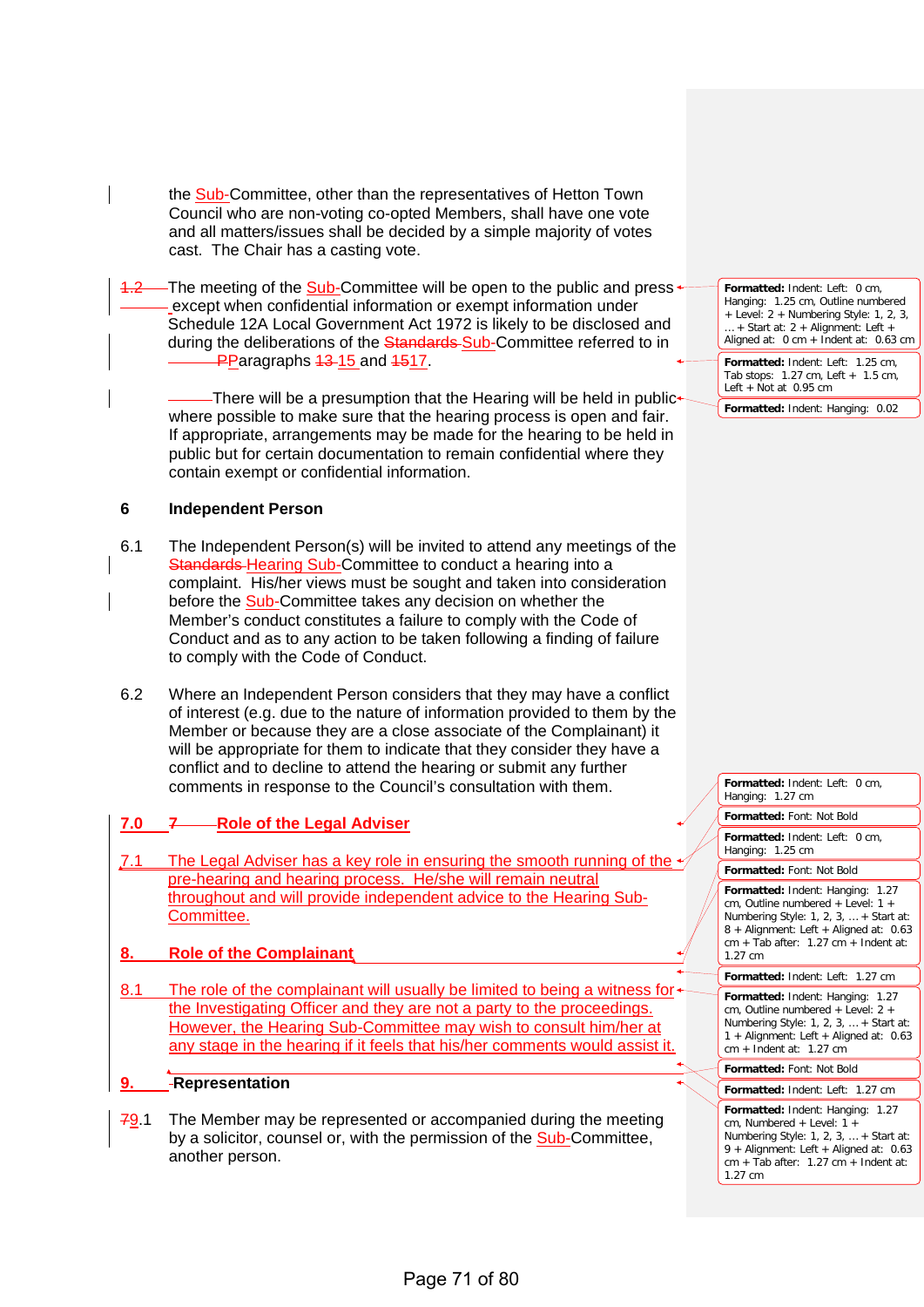#### **810 Legal advice**

810.1 The Sub-Committee may take legal advice, in private if necessary, from its legal adviser at any time during the hearing or while they are considering the outcome. The substance of any legal advice given to the Sub-Committee should be shared with the Member and the Investigating Officer if they are present.

#### **911 Non attendanceNon-attendance by the Member**

 $\frac{911.1}{ }$  If the Member does not attend the hearing, the Sub-Committee may consider the Investigating Officer's report in the Member's absence. If the Sub-Committee is satisfied with the Member's reason for not being able to attend the hearing, it may arrange for the hearing to be held on another date. Where the **Sub-Committee proceeds in the Member's** absence, this procedure shall be adapted as necessary, giving any representative of the Member who is present, such rights as would have been given to the Member.

#### **C The Hearing – Order of Proceedings**

#### **1012 Setting the scene**

- 1012.1 After everyone involved in the hearing has been formally introduced, the Chair should explain how the Sub-Committee is going to conduct the hearing.
- $\frac{14012.2}{1000}$  The Chairman may at his/her discretion make changes to the procedure as he/she thinks fit in order to ensure a fair and efficient hearing.

#### **1113 Preliminary procedural issues**

- 1413.1 The Sub-Committee should then resolve any issues or disagreements about how the hearing should continue, which have not been resolved during the pre-hearing process.
- $\frac{1113.2}{\pi}$  The Chairman may invite the Investigating Officer and/or the Member to make representations as to why the Committee should exclude the press and public. Where the Sub-Committee decides that it will not exclude the press and public, the Governance Services Officer shall provide copies of the agenda and reports to any Members of the press and public who are present.

#### **1214 Evidence and Questioning**

1214.1 The Investigating Officer will present his/her case and if there is any disagreement as to the facts of the case, the Investigating Officer will be invited to support the relevant findings of fact in the report, calling supporting witnesses, as agreed by the Chair.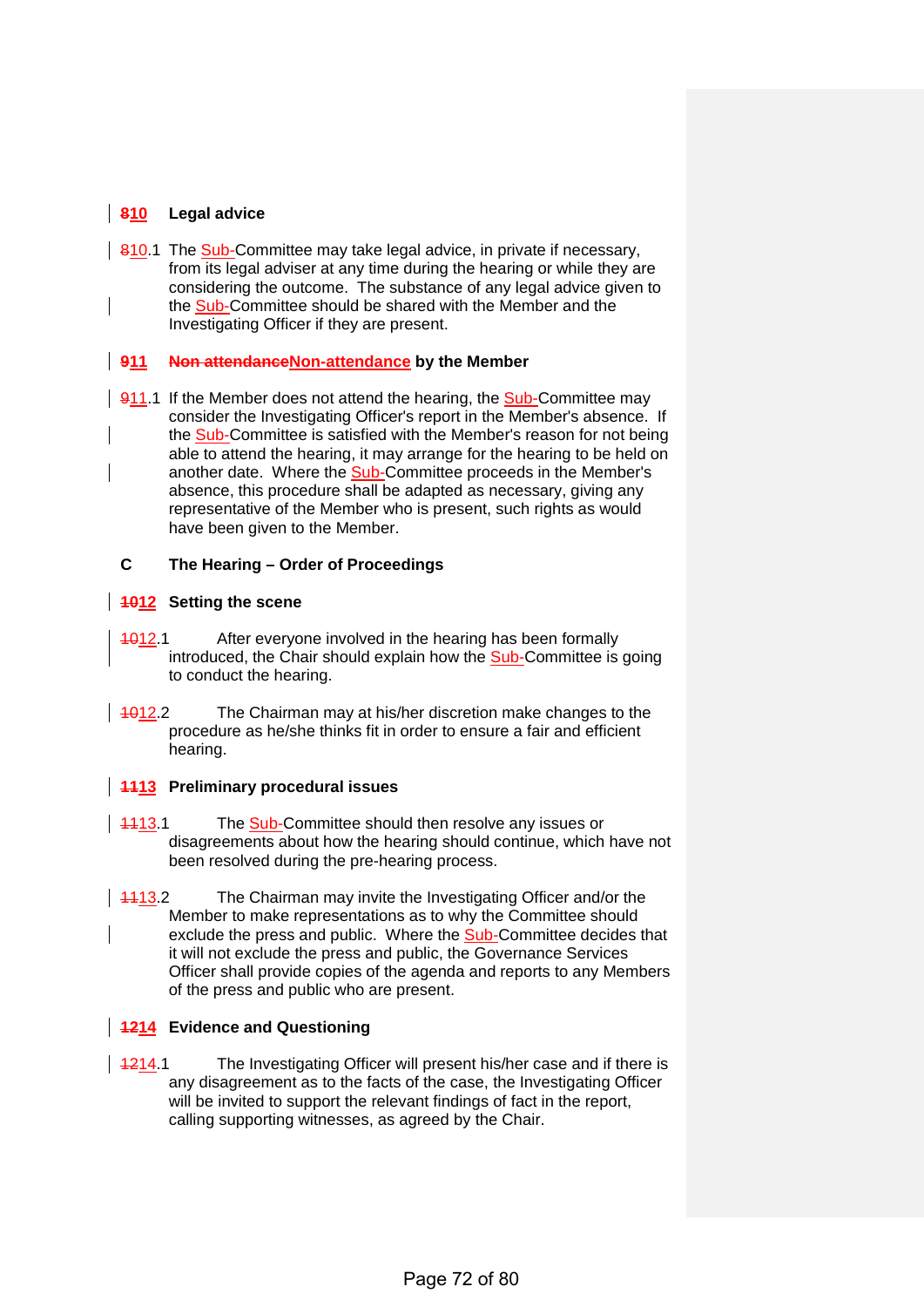- $\frac{1214.2}{ }$  The Member will be given the opportunity to ask questions of the Investigating Officer and any witnesses called by the Investigating Officer.
- $\frac{1214.3}{ }$  The Sub-Committee may ask questions of the Investigator and the witnesses.
- $\frac{1214.4}{ }$  The Member will present his/her case and if there is any disagreement as to the facts of the case, the Member will be invited to support his/her version of the facts by calling supporting witnesses, as agreed by the Chair.
- $\frac{1214.5}{\sqrt{1214}}$  The Investigator will have the opportunity to ask questions of the Member and his/her witnesses.
- 1214.6 The Sub-Committee may ask questions of the Member and his/her witnesses.
- $\frac{1214.7}{ }$  At any time, the Sub-Committee may question any of the people involved or any of the witnesses.
- $\frac{1214.8}{ }$  If the Member disagrees with any relevant fact in the Investigating Officer's report, without having given prior notice of the disagreement, they must give good reasons for not mentioning it before the hearing. If the Investigating Officer is not present, the Sub-Committee will consider whether it would be in the public interest to continue in their absence.

After considering the Member's explanation for not raising the issue at an earlier stage and any comments of the Investigating Officer if present, the Sub-Committee may then:

- **1214.8.1** continue with the hearing, relying on the information in the Investigating Officer's report or;
- 4214.8.2 allow the Member to make representations about the issue, and invite the Investigating Officer to respond and call any witnesses, as necessary or;
- 4214.8.3 postpone the hearing to arrange for appropriate witnesses to be present, or for the Investigating Officer to be present if they are not already.
- 1214.9 Where appropriate, the Investigating Officer may make representations on behalf of the Complainant to the Sub-Committee.
- $1214.10$  The Sub-Committee may adjourn the hearing on one occasion only to require the Monitoring Officer to seek further information or undertake further investigation on any point specified by the Committee.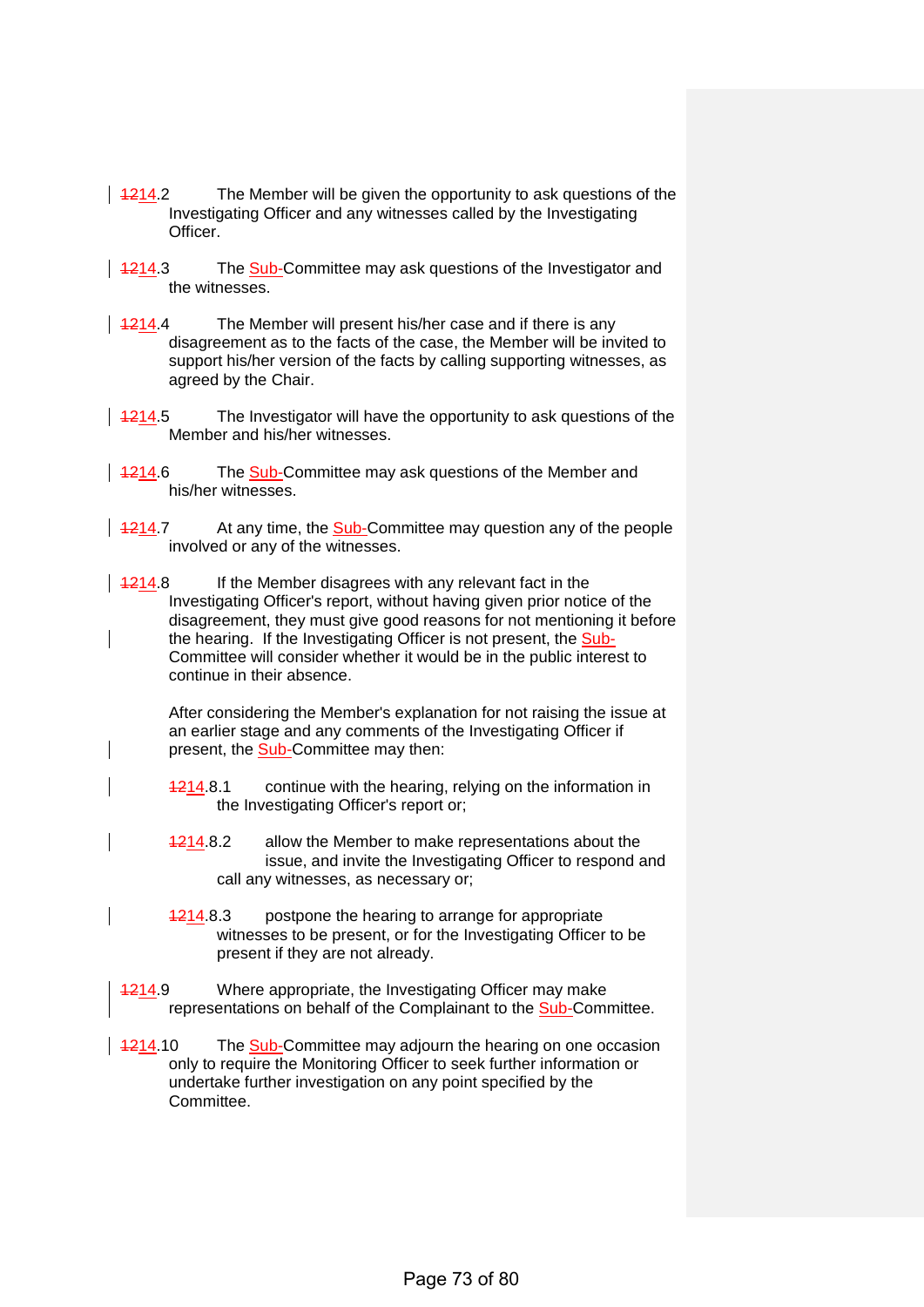$\frac{1214.11}{122.11}$  The Investigating Officer and then the Member will be invited to make any final comments by way of summing up their representations, before the Sub-Committee retires to consider what findings to adopt.

#### **1315 Decision by the Sub-Standards Committee**

- 1315.1 The Sub-Committee will consider in private session which of the following findings to adopt:
	- **1315.1.1** that there is no evidence of a failure to comply with the Code of Conduct.
	- 4315.1.2 that the Member has failed to comply with the Code of Conduct, but that no action needs to be taken.
	- 1315.1.3 that the Member has failed to comply with the Code of Conduct and that it is minded to impose a sanction.

It will consult the Independent Person(s) before making its decision.

#### **1416 If the Member has not failed to follow the Code of Conduct**

1416.1 If the Sub-Committee decides that the Member has not failed to follow the Code of Conduct, the Sub-Committee can move on to consider whether it should make any recommendations to the Council or Town Council. The Sub-Committee will resume the public session and the Chair will announce the Committee's decision and the reasons for it. The Committee will also determine whether there shall be publication of its findings (see paragraph 1719).

#### **1517 If the Member has failed to follow the Code of Conduct**

- 1517.1 If the Sub-Committee decides that the Member has failed to follow the Code of Conduct, it will resume the public session and the Chair will announce the Sub-Committee's decision and the reasons for it. The Chair will invite the Investigating Officer and the Member to make representations as to:
	- 1517.1.1 whether the Committee should apply a sanction;
	- **1517.1.2** what form any sanction should take.
- **1517.2** The Sub-Committee will then deliberate in private to consider whether to impose a sanction on the Member and, if so, what the sanction should be. The Sub-Committee will consult the Independent Person(s) before making its determination.
- 1517.3 The sanctions available to the Sub-Committee are set out in paragraph 46-18 below.
- **1517.4** On their return, the Chair will announce the **Sub-Committee's** decision and the reasons for it.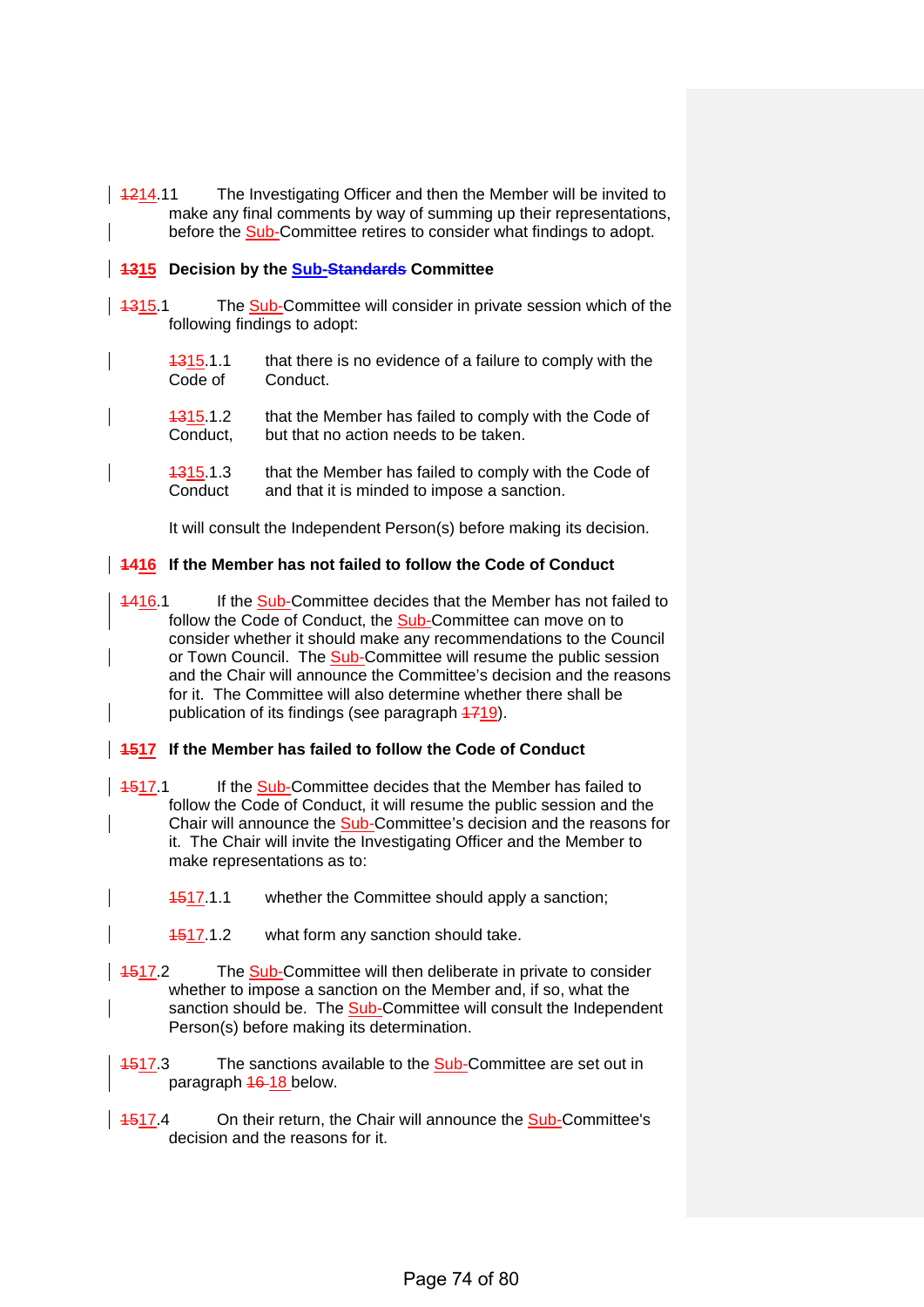1517.5 The Sub-Committee will determine whether there should also be publication of a summary of the findings. (See paragraph 4719)

#### **1618 Sanctions available to the Sub-Committee**

**1618.1** The Sub-Committee may:

- Issue a formal censure by the Sub-Committee;
- Recommend to full Council, or to Hetton Town Council the issue of a formal censure by the Council or Town Council;
- Refer its findings to full Council, or to Hetton Town Council, for information;
- Publish its findings by such means as the Sub-Committee thinks fit;
- Recommend to the Council, or to Hetton Town Council, that the Member be removed from any or all Committees or Sub-Committees (subject to the approval of the Member's Group if applicable);
- Recommend to the Leader of the Council that the Member be removed from the Cabinet, or removed from particular Portfolio responsibilities;
- Recommend to the Council, or to Hetton Town, that the Member be removed from all outside appointments to which she / he has been appointed or nominated by the Council or by Hetton Town Council;
- Instruct the Monitoring Officer to, or recommend that Hetton Town Council, offer training to the Member; or
- Recommend to the Council, or to Hetton Town Council, that it excludes the Member from the Council's offices or other premises or facilities, to the extent desirable and so as not to interfere with the democratic process, in particular the Member's ability to carry out his or her role as an elected Member;
- Such other recommendations as the Committee may think appropriate.

The Standards Committee has and its Sub-Committees have no power to suspend or disqualify the Member or to withdraw or suspend Members' or special responsibility allowances, or to restrict a Member's access to Council resources so that the Member is unable to perform his / her essential role as a councillor.

#### **1719 Notice of the Sub-Committee's findings**

1719.1 Within two weeks of the end of the hearing, the Monitoring Officer will circulate a copy of the **Sub-Committee's full written decision** ("the Decision Notice") to

- (a) the Member
- (b) the Complainant
- (c) the Town Council, if applicable
- (d) the Independent Person(s)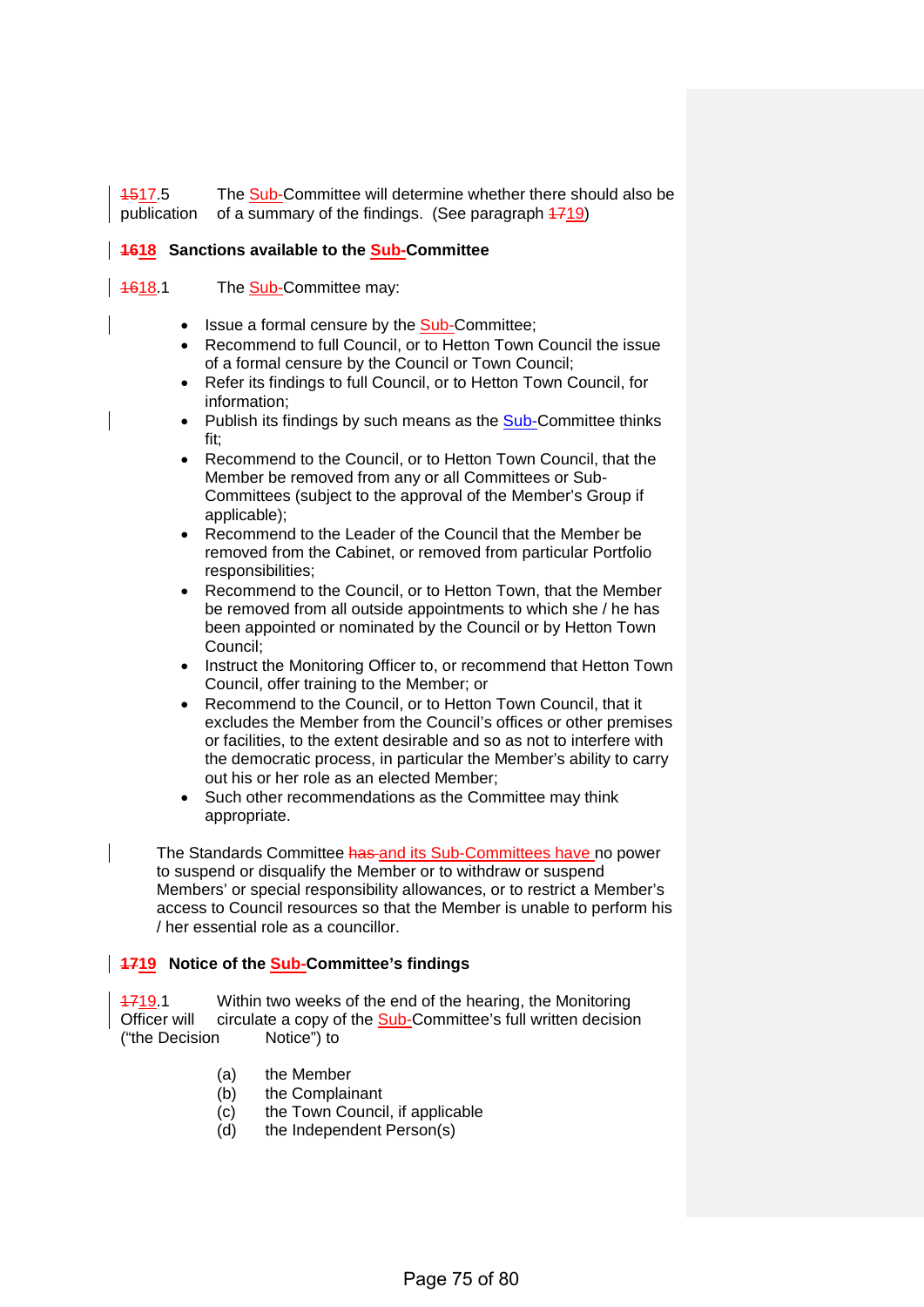| 17192<br>At the same time, subject to 4719.3, the Monitoring Officer shall<br>make the Decision Notice available for public inspection and shall also<br>arrange for a summary of the findings to be published in such further<br>manner as may be directed by the Standards-Hearing Sub-Committee.                                                                                                                                                                                                                                                       |                                                                                                    |
|-----------------------------------------------------------------------------------------------------------------------------------------------------------------------------------------------------------------------------------------------------------------------------------------------------------------------------------------------------------------------------------------------------------------------------------------------------------------------------------------------------------------------------------------------------------|----------------------------------------------------------------------------------------------------|
| Where the Standards-Sub-Committee determines that there has $\rightarrow$<br><del>17</del> 19.3<br>not been a - breach of the Code, the notice referred to in 4719.2 - shall<br>state that the - Sub-Committee found that the Member had not<br>failed to comply with the -- Code and shall give its reasons for that<br>finding. This notice shall not be -published if the Member so requests.                                                                                                                                                          | Formatted: Indent: Left: 0 cm,<br>Hanging: 1.25 cm, Tab stops: 1.25<br>cm, Left + Not at $1.27$ cm |
| Where the <b>Standards-Sub-Committee determines that there has +</b><br><u>4719</u> .4<br>been a <sub>_</sub> ______-failure to comply with the Code of Conduct but no action<br>is required, —the notice specified in paragraph 4719.2 shall:                                                                                                                                                                                                                                                                                                            | Formatted: Indent: Left: 0 cm,<br>Hanging: 1.25 cm                                                 |
| state that the Standards-Hearing Sub-Committee found<br>4719.4.1<br>of Conduct but that no action -<br>-needs to be<br>taken in respect of that failure                                                                                                                                                                                                                                                                                                                                                                                                   | Formatted: Indent: Left: 0 cm,<br>Hanging: 2.5 cm                                                  |
| 4719.4.2<br>specify the details of the failure; and                                                                                                                                                                                                                                                                                                                                                                                                                                                                                                       |                                                                                                    |
| 471943<br>give reasons for the decision reached                                                                                                                                                                                                                                                                                                                                                                                                                                                                                                           |                                                                                                    |
| Where the <b>Standards-Sub-Committee determines that there has</b><br> 4719.5<br>failure to comply with the Code of Conduct and that a sanction<br>been a<br>should<br>be imposed, the notice specified in paragraph $1719.2$ shall: -                                                                                                                                                                                                                                                                                                                    |                                                                                                    |
| state that the Standards-Hearing Sub-Committee found<br><b>4719.5.1</b><br>that the Member had - failed to comply with the Code<br>of Conduct                                                                                                                                                                                                                                                                                                                                                                                                             | Formatted: Indent: Left: 0 cm,<br>Hanging: 2.5 cm                                                  |
| specify the details of the failure<br>4719.5.2                                                                                                                                                                                                                                                                                                                                                                                                                                                                                                            |                                                                                                    |
| give reasons for the decision reached; and<br>4719.5.3                                                                                                                                                                                                                                                                                                                                                                                                                                                                                                    |                                                                                                    |
| specify the sanction imposed<br><b>4719.5.4</b>                                                                                                                                                                                                                                                                                                                                                                                                                                                                                                           |                                                                                                    |
| 4719.6<br>Copies of the agenda, reports and minutes of a hearing, as well $\triangleleft$<br>as any --------background papers, apart from sections of documents<br>relating to parts - of the hearing that were held in private, will be<br>available for public-inspection for six years after the hearing.                                                                                                                                                                                                                                              | Formatted: Indent: Left: 0 cm,<br>Hanging: 1.25 cm                                                 |
| <b>Review</b><br>4820                                                                                                                                                                                                                                                                                                                                                                                                                                                                                                                                     |                                                                                                    |
| <b>1820 1</b><br>If a Member is aggrieved by a finding of the Standards<br>Hearing Sub-Committee that ——————————————he / she has failed to comply<br>with the Code of Conduct and / or by a ————sanction imposed by<br>the $sub$ -committee, he / she may request a review by $\frac{1}{1}$ an<br>Independent Person of another Local Authority whose views, if-<br>- critical of the original finding or sanction imposed, will result in<br><b>Example 2018</b> Standards Sub-Committee being required to<br>the -<br>reconsider its original decision. | Formatted: Indent: Left: 0 cm.<br>Hanging: 1.25 cm                                                 |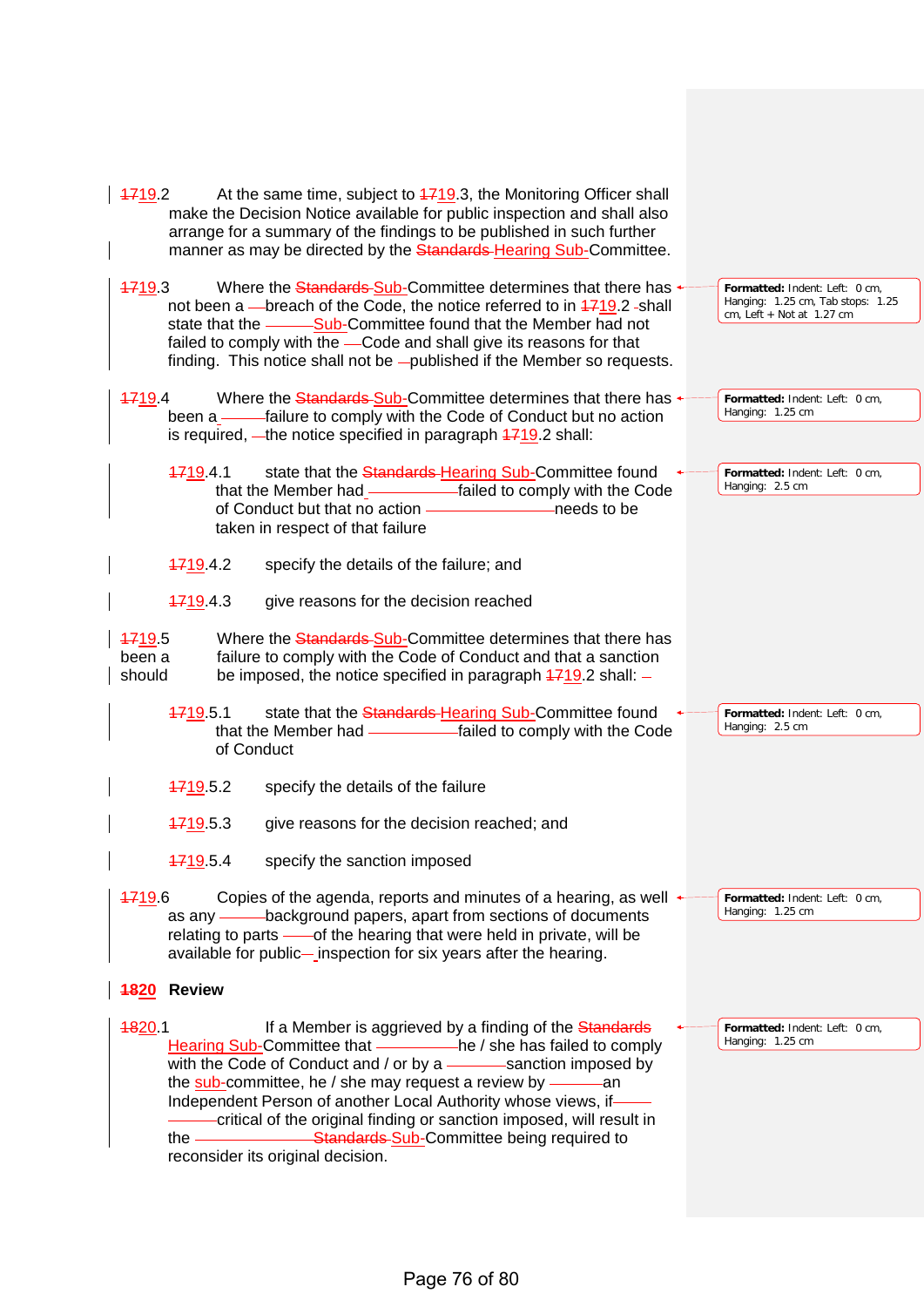$1820.2$  The Member must send a written request for a review, with their detailed detailed reasons for seeking a review, to the Monitoring Officer, within-5 5 working days of receipt of the decision notice, otherwise the decision of the Standards Sub-Committee will become final. If a request for a review is received, the decision of the Standards Sub-Committee (including all the papers considered by the **Standards-Sub-Committee**) will be referred to an Independent Person of a neighbouring Local Authority. The Monitoring Officer will supply such Independent Person with a copy of the report and of the decision of the Sub-Committee, in order that they may carry out their review. The Independent Person will review the case on the information provided and will provide their views to the **Standards** Sub-Committee. **1820.3** Upon the receipt of the Independent Person's report, the Standards Hearing Sub-<br>
Committee will consider the Independent Person's comments, the -- reasons submitted for the review by the Member and will determine - whether to confirm its original decision, amend the decision or substitute it with an alternative decision – this could include concluding - that no breach of the Code occurred. 1820.4 No further right of appeal or review of the StandardsSub-Committee's decision within the Council is available. However, if the Member or -Complainant considers that the Council has failed to deal with the ——Complaint properly, they may make a complaint to the Local Government Ombudsman. **Formatted:** Indent: Left: 0 cm, Hanging: 1.25 cm **Formatted:** Indent: Left: 0 cm, First line: 0 cm **Formatted:** Indent: Left: 0 cm, Hanging: 1.25 cm **Formatted:** Indent: Left: 0 cm, Hanging: 1.25 cm **Formatted:** Indent: Left: 0 cm, Hanging: 1.25 cm, Don't adjust space between Latin and Asian text, Don't adjust space between Asian text and numbers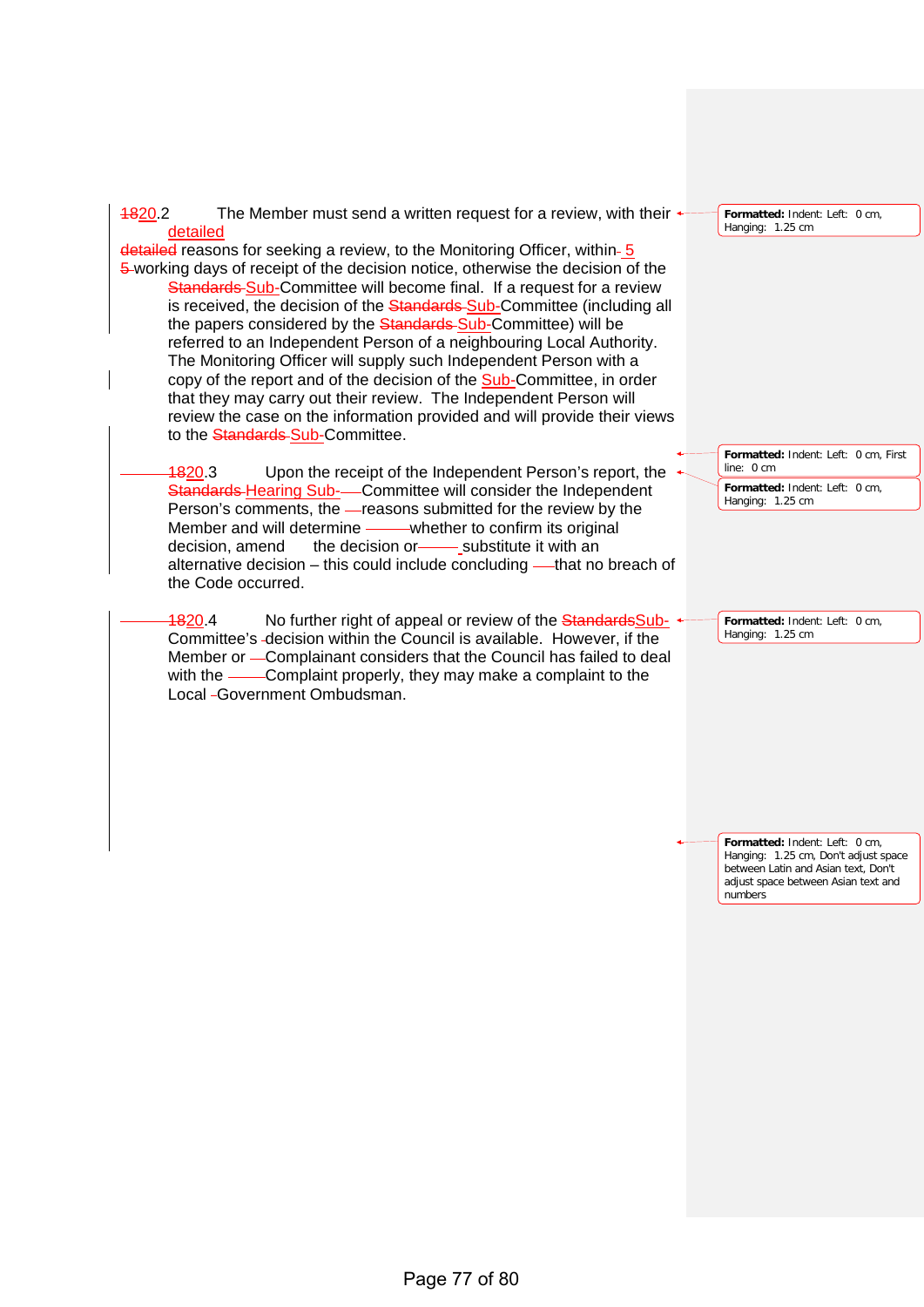# **Article 9 – The Standards Committee**

## **9.01 Standards Committee**

The Council meeting will establish a Standards Committee.

## **9.02 Composition**

The Standards Committee will be composed of 8 members of the Council and 2 non-voting co-opted members nominated by Hetton Town Council.

## **9.03 Quorum**

The quorum for the Standards Committee shall be two voting members.

## **9.04 Role and Function**

The Standards Committee will discharge all the legal responsibilities imposed upon it and will have the following roles and functions:

- 1. to promote and maintain high standards of conduct by councillors and coopted members;
- 2. to assist the councillors and co-opted members to observe the Members' Code of Conduct;
- 3. to advise the Council on the adoption or revision of the Members' Code of Conduct;
- 4. to monitor the operation of the Members' Code of Conduct;
- 5. to advise, train or arrange to train councillors and co-opted members on matters relating to the Members' Code of Conduct;
- 6. to grant dispensations to councillors and co-opted members from requirements relating to interests set out in the Members' Code of Conduct, so far as not delegated to the Monitoring Officer;
- 7. to assist and advise Hetton Town Council, if requested and as appropriate, in relation to the discharge of functions 1-6 above:
- 8. to deal with written allegations that a councillor or co-opted member (or former councillor or co-opted member) of the Council or Hetton Town Council has failed, or may have failed, to comply with the Members' Code of Conduct;